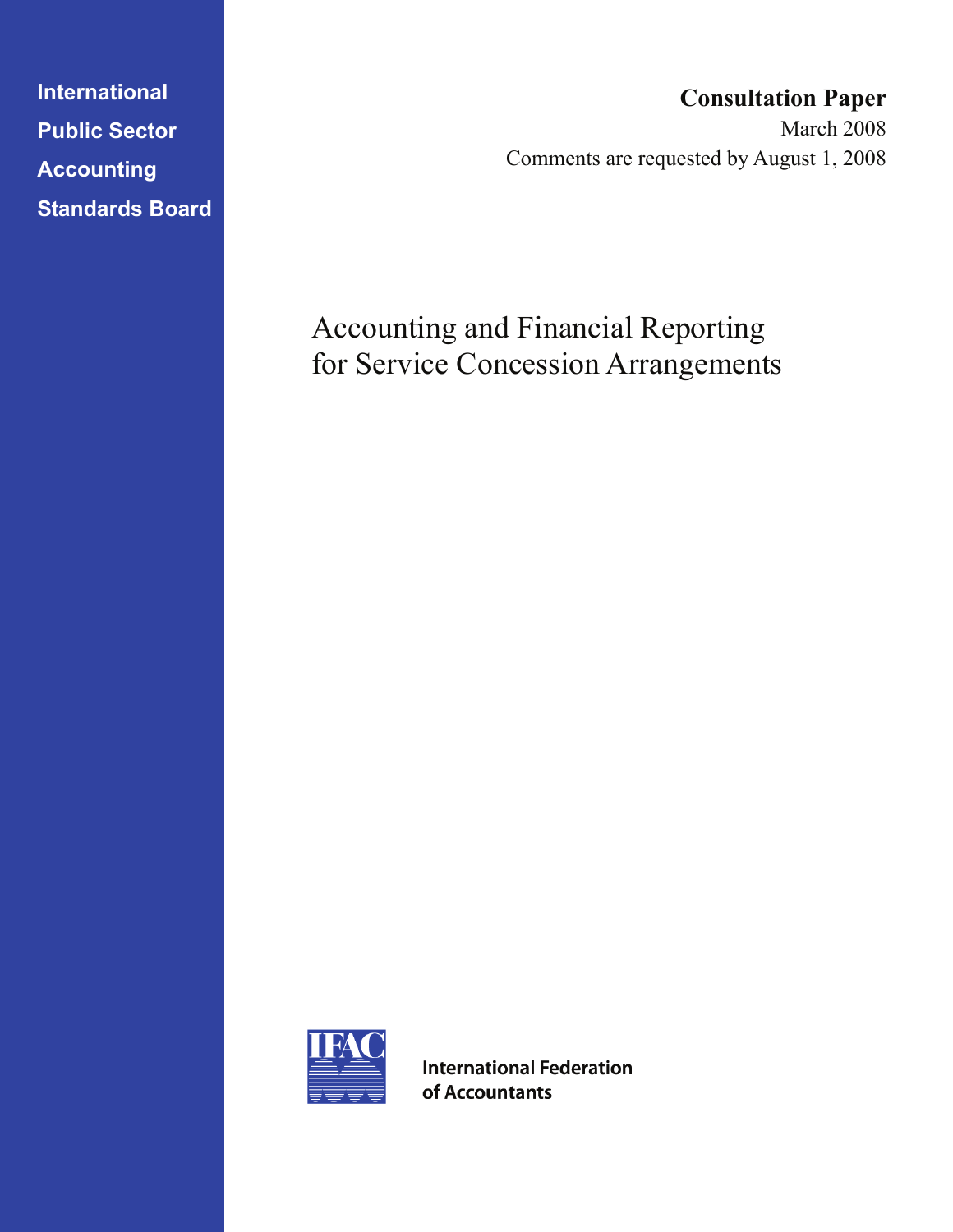#### **REQUEST FOR COMMENTS**

**The IPSASB welcomes comments on the proposals in this Consultation Paper**. Please submit your comments, preferably by email, so that they will be received by **August 1, 2008**. All comments will be considered a matter of public record. Comments should be addressed to:

> Technical Director International Public Sector Accounting Standards Board International Federation of Accountants 277 Wellington Street West Toronto Ontario Canada M5V 3H2

Email responses should be sent to: edcomments $\omega$  ifac.org

Copies of this consultation paper may be downloaded free-of-charge from the IFAC website at http://www.ifac.org.

Copyright © March 2008 by the International Federation of Accountants (IFAC). All rights reserved. Permission is granted to make copies of this work provided that such copies are for use in academic classrooms or for personal use and are not sold or disseminated and provided that each copy bears the following credit line: *"Copyright © March 2008 by the International Federation of Accountants (IFAC). All rights reserved. Used with permission of IFAC. Contact permissions@ifac.org for permission to reproduce, store or transmit this document."* Otherwise, written permission from IFAC is required to reproduce, store or transmit, or to make other similar uses of, this document, except as permitted by law. Contact permissions $@$ ifac.org.

ISBN: 978-1-934779-33-0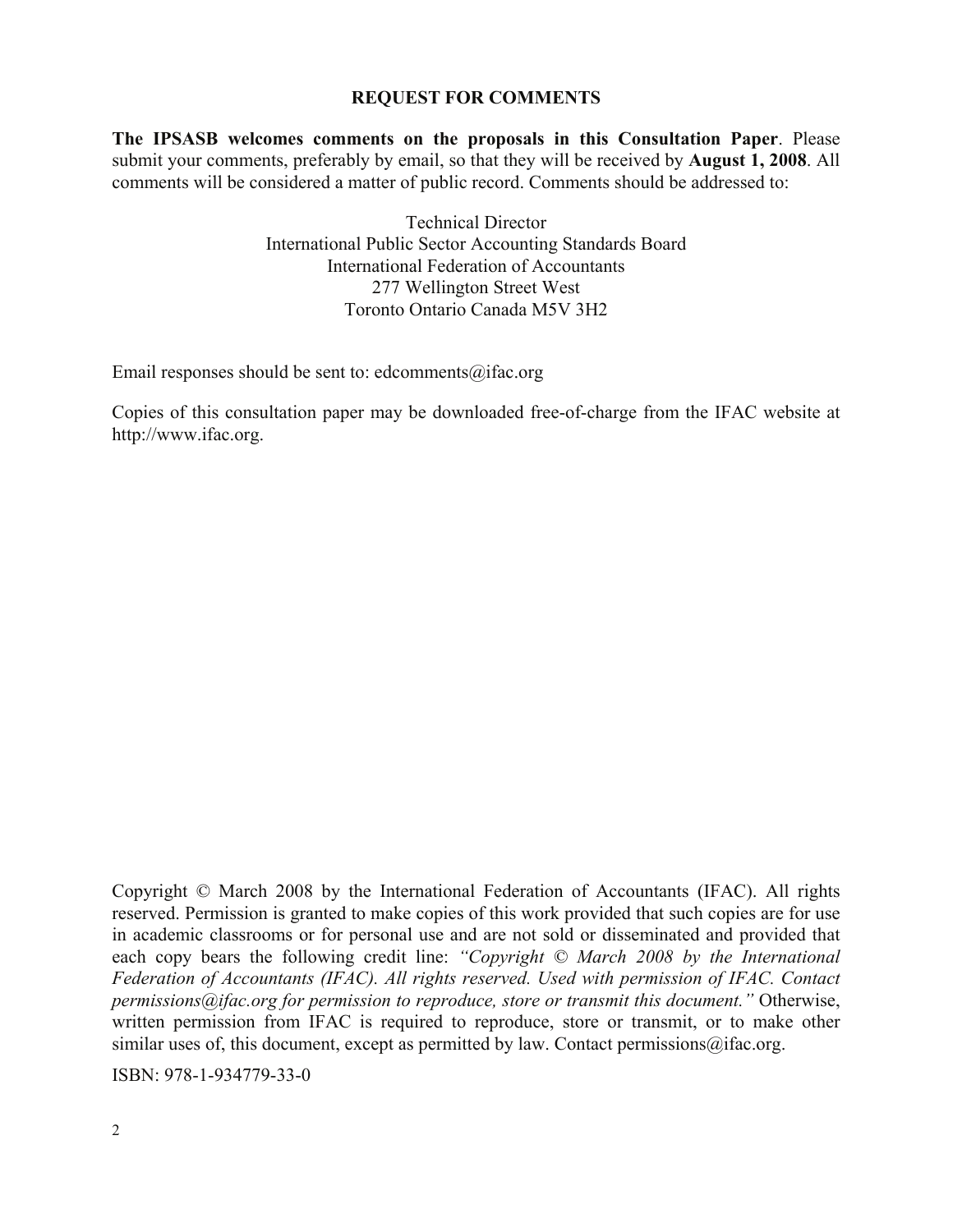# **Executive Summary**

A public-private partnership (PPP) can be described as an arrangement between a public sector entity and a private sector entity to deliver a public sector asset (normally infrastructure or a public facility) and/or service. The use of PPP arrangements by the public sector as a vehicle to build and improve infrastructure and other public facilities, and provide the services associated with these structures, has continued to grow worldwide over recent years. This growth is reflected in both the number of countries in which PPP arrangements have been executed or studied and the types of infrastructure and public facilities that are associated with these arrangements. PPP arrangements can take a number of different forms that are often distinguished by the extent of private sector involvement in the underlying project. A specific subset of PPP arrangements is commonly referred to as service concession arrangements (SCAs).

SCAs differ from other types of PPP arrangements in that the risks and benefits associated with constructing, owning and operating the underlying property, along with the control over the property, are shared to a greater degree by the public sector entity and private sector entity involved in the arrangement. The sharing of these aspects of the property, as well as the general complexity of these transactions, often has made the financial reporting of the property for the public and private sector entities unclear.

This lack of clarity is partly because, until recently, there was little in the way of accounting and financial reporting guidance specific to SCAs. The UK Accounting Standards Board issued an amendment to its Financial Reporting Standard (FRS) 5, *Reporting the Substance of Transactions*, which addressed SCAs. This amendment also forms the basis for recommended guidance in Australia and New Zealand. Additionally, the European Commission issued guidance on accounting for SCAs for statistical reporting purposes. However, many jurisdictions continue to only apply their existing authoritative accounting and financial reporting guidance, such as their general accounting framework and leasing standards, to account for the property associated with SCAs.

This lack of specific guidance for SCAs has caused divergence in how the property in these arrangements is reported, even occasionally resulting in the property not being reported as property, plant and equipment by either the public sector entity or the private sector entity. This has also provided public sector entities the opportunity to use SCAs as a means to fulfill their infrastructure needs while not recognizing the property and related financing in their financial statements, thereby potentially enabling the meeting of fiscal targets.

In November 2006, the International Accounting Standards Board's (IASB) International Financial Reporting Interpretations Committee (IFRIC) issued Interpretation 12, *Service Concession Arrangements* (IFRIC 12). This interpretation provides guidance on reporting the property associated with SCAs that meet specified criteria related to control over the property. However, the guidance in this interpretation only specifically applies to private sector entities, generally the operator in such arrangements.

Because of this focus on the operator alone in IFRIC 12, the IPSASB initiated its own project on SCAs, approving the project brief in November 2006. This Consultation Paper is the product of the first stage of the IPSASB's project. The objective of this Consultation Paper is to explore the accounting and financial reporting issues related to SCAs. The Consultation Paper identifies issues and provides proposals to be considered by the IPSASB in the development of any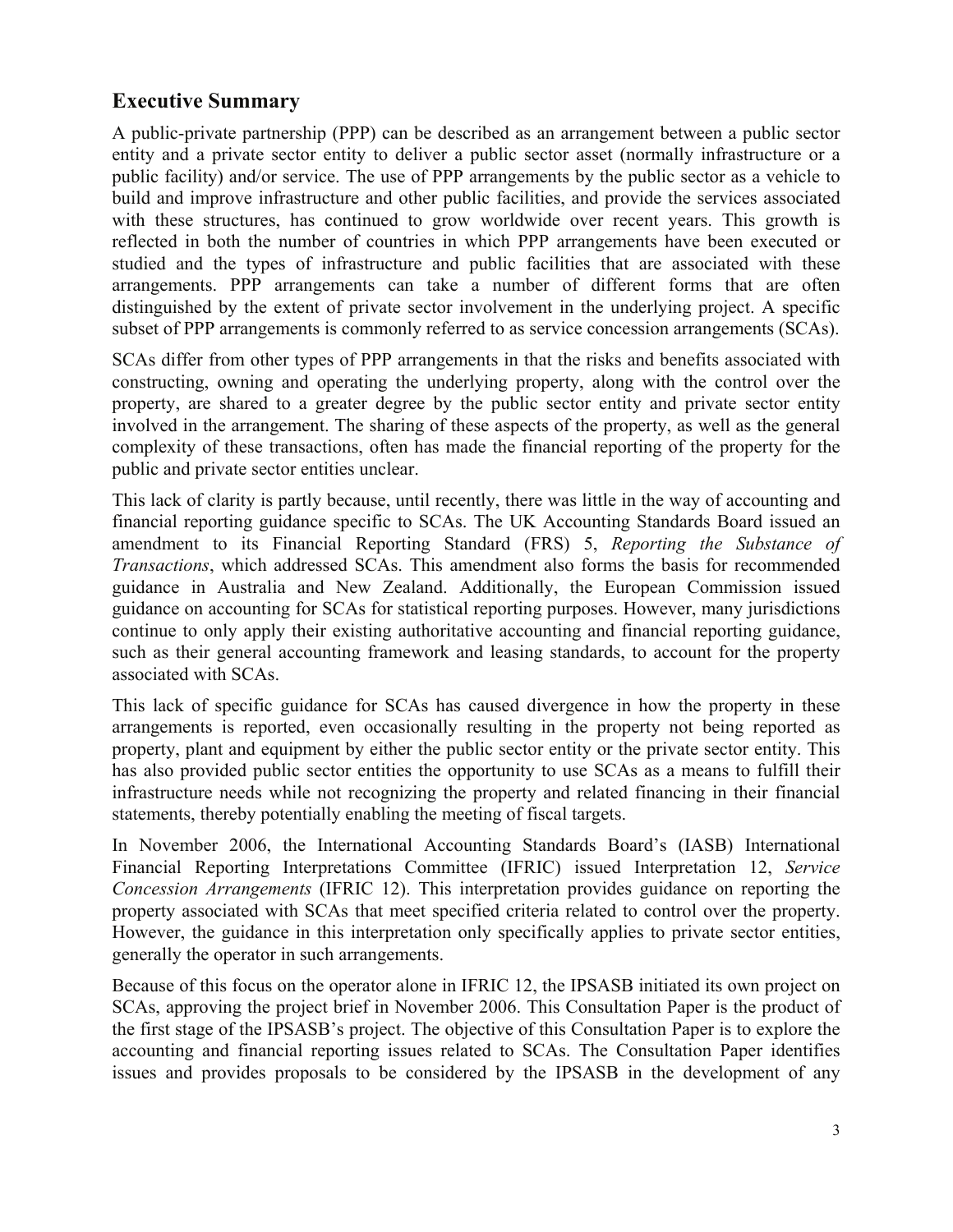#### EXECUTIVE SUMMARY

authoritative international public sector requirements for accounting and financial reporting of SCAs. Obtaining feedback from constituents is a key desired outcome of the Consultation Paper.

Because the public sector entity is generally the grantor in these arrangements, the project has been focused on the accounting and financial reporting issues of these arrangements from the perspective of the public sector entity, the grantor. Only limited consideration has been given in the Consultation Paper to operators to these arrangements. This is primarily because operators (whether a private sector entity or a government business enterprise) generally would consider IFRIC 12, and the IASB's Standing Interpretations Committee (SIC) Interpretation 29, *Service Concession Arrangements: Disclosures*, to determine their accounting and financial reporting for service concession arrangements.

The Consultation Paper first provides an overview of the various types of arrangements that are considered PPPs, of which SCAs are a subset, as stated previously. Included in this is an analysis of existing authoritative guidance to assess whether it is sufficient to address the accounting and reporting implications for these arrangements. The Consultation Paper concludes that additional guidance is needed to address SCAs.

From there, much of the Consultation Paper focuses on the financial reporting of the underlying property to SCAs. The Consultation Paper discusses the determination of whether the public sector entity should report the underlying property as an asset in its financial statements and the circumstances involved in making this determination. The Consultation Paper also discusses reporting issues resulting from the public sector entity reporting the underlying property as an asset. These issues largely relate to the timing of the recognition and the measurement of the underlying property, as well as any associated liabilities.

In addition, the Consultation Paper addresses other accounting and financial reporting issues for public sector entities that may result from the execution of SCAs, including the recognition of revenue from inflows of resources related to an SCA. These inflows most often occur when the private sector entity receives fees for services directly from third-party users of the underlying property. The public sector entity may receive inflows from revenue-sharing provisions established as part of the contractual terms of the SCA, or through an upfront payment, or predetermined series of payments, made by the private sector entity to enter into the arrangement.

Guarantees and commitments made by the public sector entity as part of an SCA are also considered. These guarantees and commitments can be made to the private sector entity, or to third parties on the behalf of the private sector entity. For example, the public sector entity as part of an SCA may guarantee to repay the debt of the private sector entity in the event of default. The public sector entity generally also has a commitment to its constituents to continue the service being provided under the arrangement if the private sector entity becomes unable to perform or otherwise defaults on the arrangement.

Further addressed is the potential for the private sector entity to be considered controlled by the public sector entity for purposes of consolidation, particularly when the private sector entity is a special purpose entity or a government business enterprise. In cases where the public sector entity holds an ownership or equity interest in the private sector entity, existing IPSASB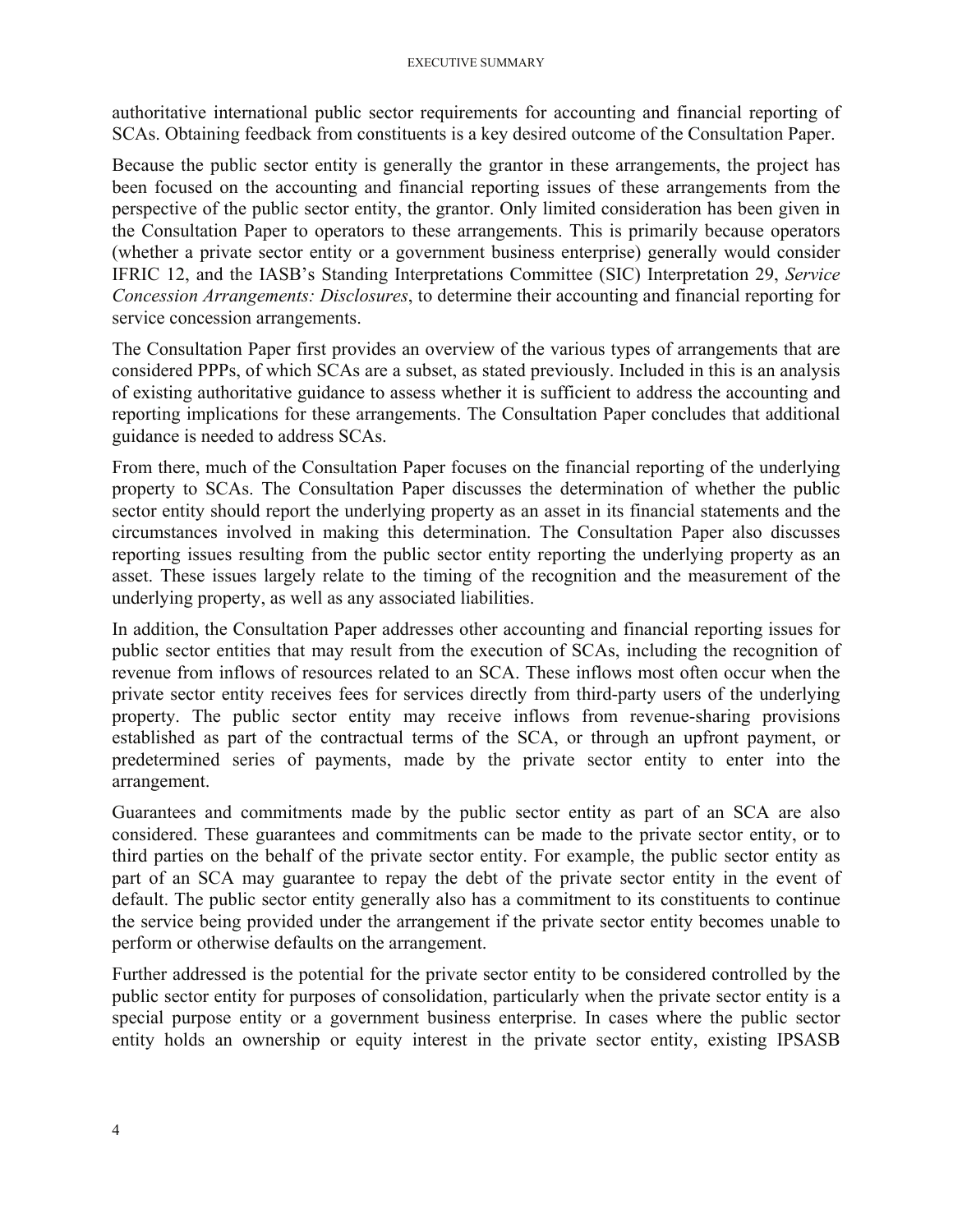guidance related to investments in associates or joint ventures may also need to be considered. Existing IPSASB guidance is also considered in relation to a number of other areas and issues.

Finally, the Consultation Paper sets out proposed financial statement note disclosures related to SCAs that would provide information useful for decision-making and demonstrate the accountability of the public sector entity for the resources entrusted to it.

The balance of the cost and benefit of providing such information is considered in the proposals outlined in the Consultation Paper.

# **Request for Comments**

The IPSASB welcomes comments on all of the proposals in this Consultation Paper. Comments are most useful when they include the reasons for agreeing or disagreeing. If you disagree, please provide alternative proposals.

The IPSASB has identified the following Specific Matters for Comment that it is particularly interested in:

- 1. It is proposed that a grantor report the property underlying an SCA as an asset in its financial statements if it is considered to control the property. Criteria for determining control are proposed in the Consultation Paper. Do you agree with this approach and the control criteria identified? (See Paragraphs 28-104)
- 2. It is proposed that the underlying property reported by the grantor as an asset and the related liability (reflecting any obligation to provide compensation to the operator) is initially measured based on the fair value of the property other than in cases where scheduled payments made by the grantor can be separated into a construction element and a service element. In such cases, the present value of the scheduled construction payments should be used if lower than the fair value of the property. Do you agree? (See Paragraphs 105-140)
- 3. It is proposed that contractually determined inflows of resources to be received by a grantor from an operator as part of an SCA should be recognized as revenue by the grantor as they are earned over the life of the SCA beginning at the commencement of the concession term, that is, when the underlying property is fully operational. These inflows generally should be considered earned as the grantor provides the operator access to the underlying property, and amounts received in advance of providing a commensurate level of access to the property should be reported as a liability. Do you agree? (See Paragraphs 191-196)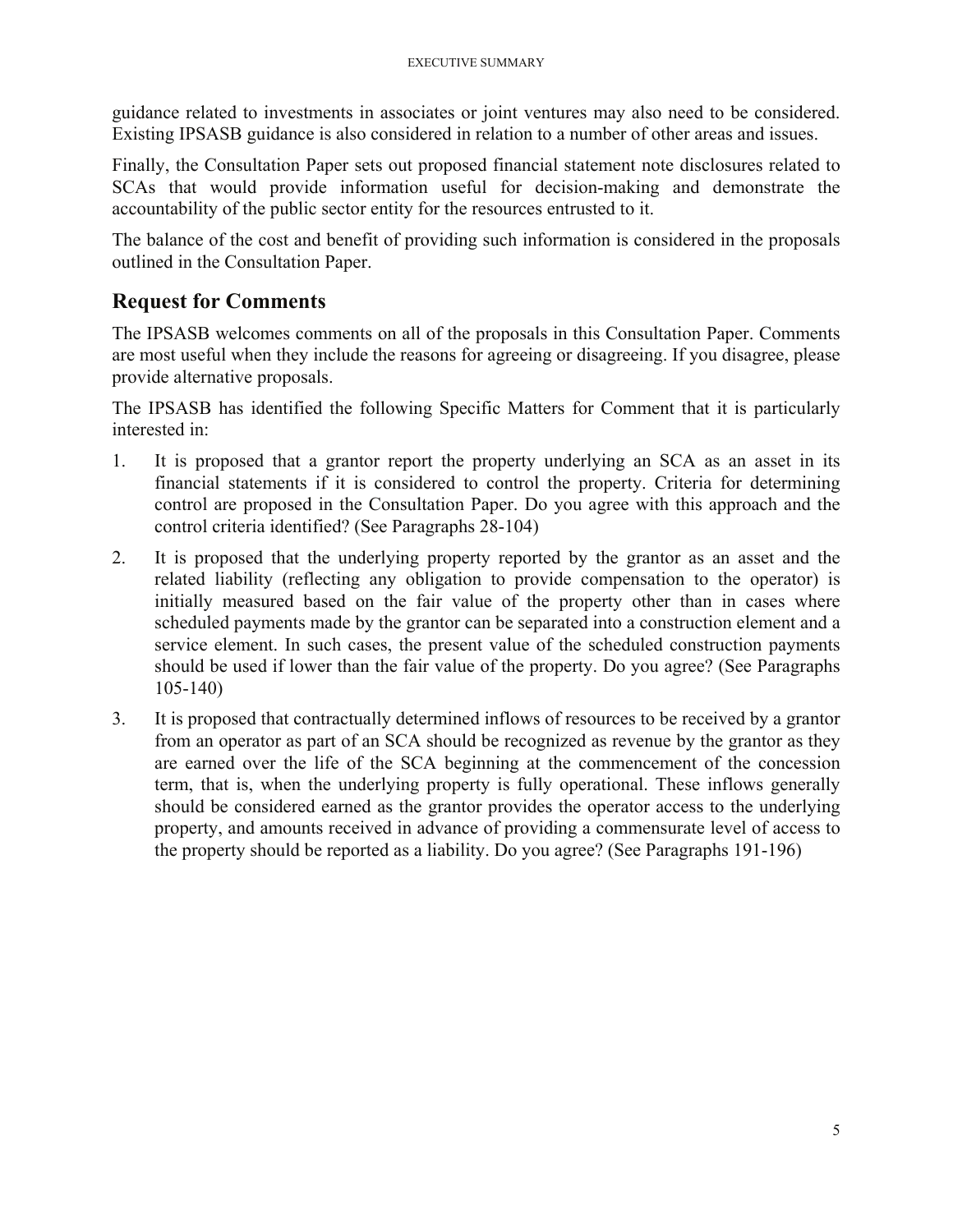### **ACCOUNTING AND FINANCIAL REPORTING** FOR SERVICE CONCESSION ARRANGEMENTS

#### **CONTENTS**

|                                                                                    | Page |
|------------------------------------------------------------------------------------|------|
|                                                                                    |      |
|                                                                                    |      |
|                                                                                    |      |
|                                                                                    |      |
|                                                                                    |      |
|                                                                                    |      |
| Design-Build-Operate-Maintain & Design-Build-Finance-Operate Arrangements 12       |      |
|                                                                                    |      |
|                                                                                    |      |
|                                                                                    |      |
|                                                                                    |      |
|                                                                                    |      |
|                                                                                    |      |
|                                                                                    |      |
|                                                                                    |      |
|                                                                                    |      |
| <b>IASB's IFRIC</b>                                                                |      |
|                                                                                    |      |
|                                                                                    |      |
|                                                                                    |      |
|                                                                                    |      |
|                                                                                    |      |
|                                                                                    |      |
|                                                                                    |      |
|                                                                                    |      |
| Grantor Financial Reporting When the Proposed Control Criteria Are Met 37          |      |
|                                                                                    |      |
|                                                                                    |      |
|                                                                                    |      |
|                                                                                    |      |
| Grantor Financial Reporting When the Proposed Control Criteria Are Not Met 45      |      |
|                                                                                    |      |
| Arrangements for Which Only the Control Over Use Criterion is Met 46               |      |
| Arrangements for Which Only the Control Over Residual Interest Criterion is Met 47 |      |
|                                                                                    |      |
|                                                                                    |      |
|                                                                                    |      |
|                                                                                    |      |
|                                                                                    |      |
|                                                                                    |      |
|                                                                                    |      |
|                                                                                    |      |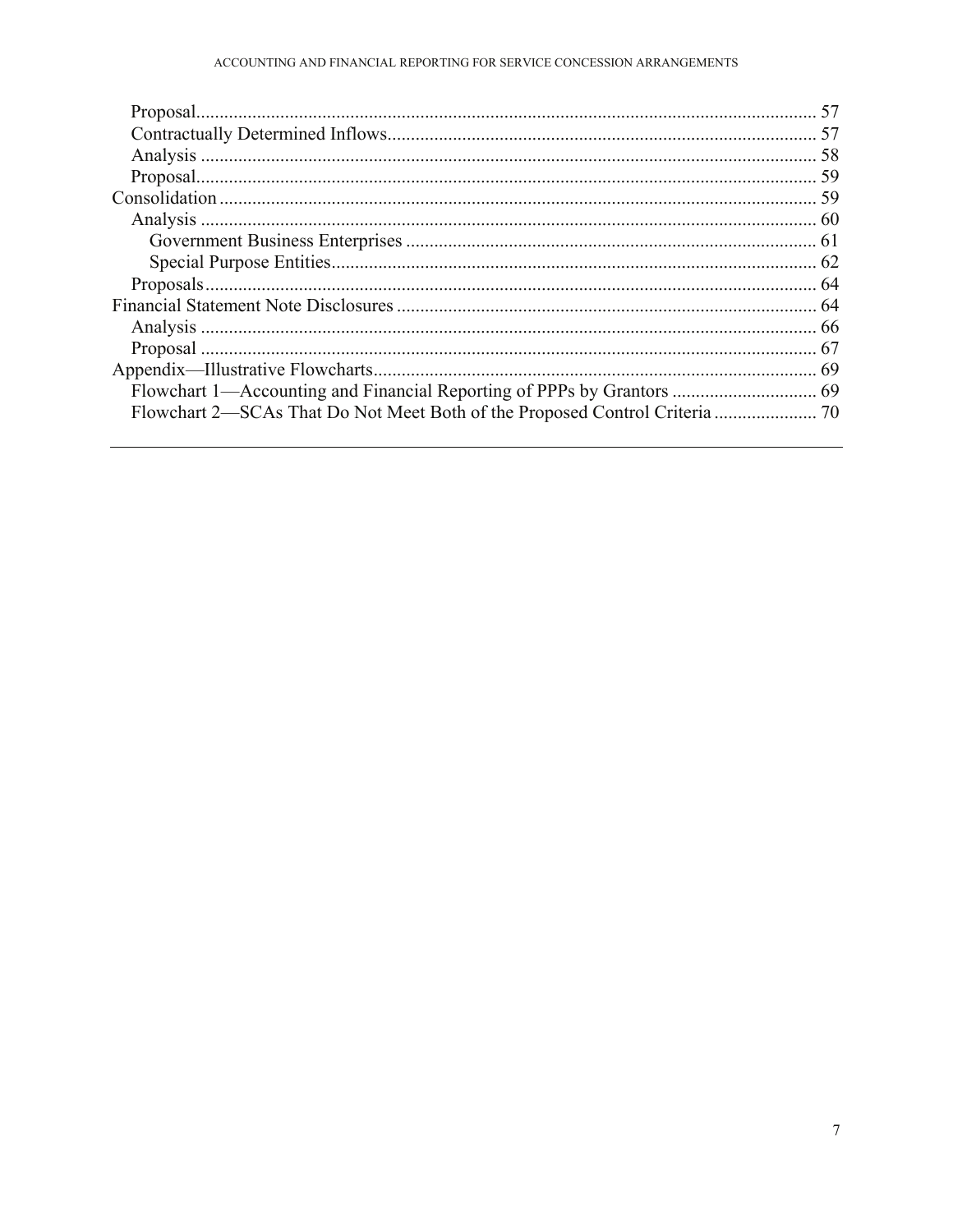# **Introduction**

#### **What Are Public-Private Partnerships?**

- 1. More than ever before, governments are confronted with the challenges of (a) building new infrastructure and public facilities to keep up with population growth, and (b) refurbishing existing infrastructure and public facilities that have deteriorated from years of deferred maintenance. They also face the challenge of providing their constituents with services that are associated with infrastructure and public facilities in an efficient and cost-effective manner. Increasingly, governments have found a common way to approach these challenges through public-private partnership arrangements.
- 2. No single, widely accepted definition for the term "public-private partnership" (PPP) exists. However, most descriptions characterize a PPP as an arrangement between a public sector entity and a private sector entity to deliver a public sector asset (normally infrastructure or a public facility) and/or service<sup>1</sup>. In this way, PPP arrangements offer an alternative to traditional public sector procurement methods used to accomplish a public duty or responsibility.
- 3. Traditional procurement methods place most of the risks associated with the underlying project with the public sector entity, although fixed price contracts may transfer some of the construction risk to the private sector entity. In a PPP arrangement, project risks are generally allocated between the public sector entity and the private sector entity. These risks commonly include the following:
	- *Construction risk.* This encompasses the many issues that may be encountered during the construction phase of a project, such as cost overruns, building material defects, construction delays, planning regulation, structural integrity issues with existing infrastructure, technical deficiencies, health risks, and worksite accidents.
	- *Availability risk.* This is the risk that the infrastructure or public facility will not provide sufficient services, for example, because of insufficient management or not meeting the required quality standards.
	- *Demand risk.* This risk relates to variability in the amount of service required or consumed by users of the infrastructure or public facility. Users can be the public sector entity itself, third-party users such as citizens, or both.
	- *Operational and maintenance risk.* This risk encompasses a broad range of risks that exist after the infrastructure or public facility becomes operational. Examples include price increases or shortages of materials, increases in labor costs, damage as a result of natural disasters, costs related to deferring maintenance, and obsolescence. Demand and availability risk may also be considered specific components of operational and maintenance risk.

<sup>1</sup> In the context of this Consultation Paper, the term "PPP arrangements" does not include arrangements that solely involve a public sector entity holding an ownership interest in another entity, for example, as in a joint venture. These arrangements may be subject to the guidance in IPSAS 7, *Accounting for Investments in Associates* or IPSAS 8, *Interests in Joint Ventures*.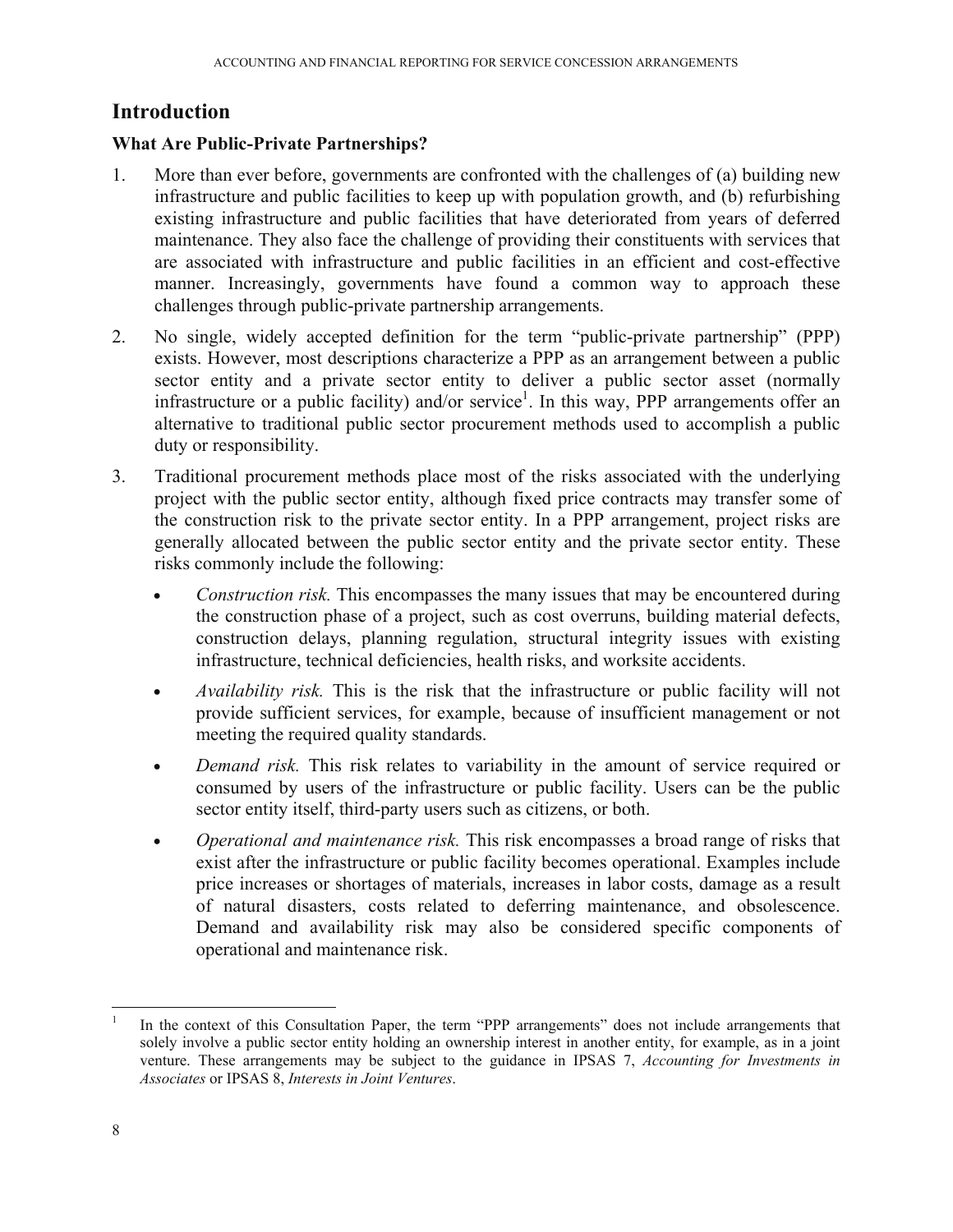- *Residual value risk.* This risk relates to the possible difference between the market price of the infrastructure or public facility at the end of the PPP arrangement and the original market price expectation.
- *Financing risk.* This describes the risk that the full funding required for the project will not be obtained, or will be obtained at interest rates that would prevent the project from achieving its expected benefits. This might be due to the circumstances of the specific parties to the arrangement (for example, their credit status or debt limitations), or investor perceptions of the risks of a project.
- 4. Public sector entities undertake PPP arrangements for various reasons. The common, underlying reason is to leverage benefits created from partnering with a private sector entity that may not otherwise exist if the public sector entity were solely responsible for construction of the infrastructure or public facility and/or the delivery of the associated service. A common phrase used to refer to this leveraging objective is "achieving improved value for money." Often, the potential "value" sought by a public sector entity under a PPP arrangement is monetary in nature, for example, through attempting to control or reduce costs, or receiving an upfront inflow of resources. In other instances, the potential "value" may include an improved ability to deliver new or renovated infrastructure or public facilities, improved quality of construction and maintenance, or improved efficiency of the resulting public service. Conceptually, public sector entities "achieve improved value for money" by optimally allocating project risks (many of which are listed above) between the public and private sector entities, based on their respective abilities to use their resources and capabilities to manage such risks.
- 5. Some public sector entities see financial benefits to entering into PPP arrangements through the opportunity to share in certain tax benefits available to the private sector entity. For example, in jurisdictions where governments are typically not income tax payers, they do not benefit from asset deductions. If, however, a taxable private sector entity provides services utilizing an asset, that entity may be able to claim asset-based tax deductions and reflect the resulting tax benefit in a lower overall charge to the public sector entity.
- 6. Aside from "achieving improved value for money", some public sector entities are motivated to enter into PPP arrangements to meet fiscal targets. Some public sector entities see PPP arrangements as a vehicle for meeting needs for new or renovated infrastructure or public facilities, while at the same time excluding the infrastructure and public facilities and any associated financing from the budgetary process and financial reports of the public sector entity. This motivation appears to have been particularly prevalent in early PPP arrangements.
- 7. Generally, the private sector entity benefits from a PPP arrangement from compensation for its participation. Compensation provisions of PPP arrangements can vary (a) in their basis for payment (for example, contractually fixed payments, or variable payments based on level of availability or use of the infrastructure or public facility), and (b) in the source of the funding (third-party users, the public sector entity itself, or both). The timing of the payments may also vary. For example, to lessen the financing the private sector entity requires, the public sector entity may make a substantial payment at the beginning of the arrangement, followed by a reduced stream of periodic payments.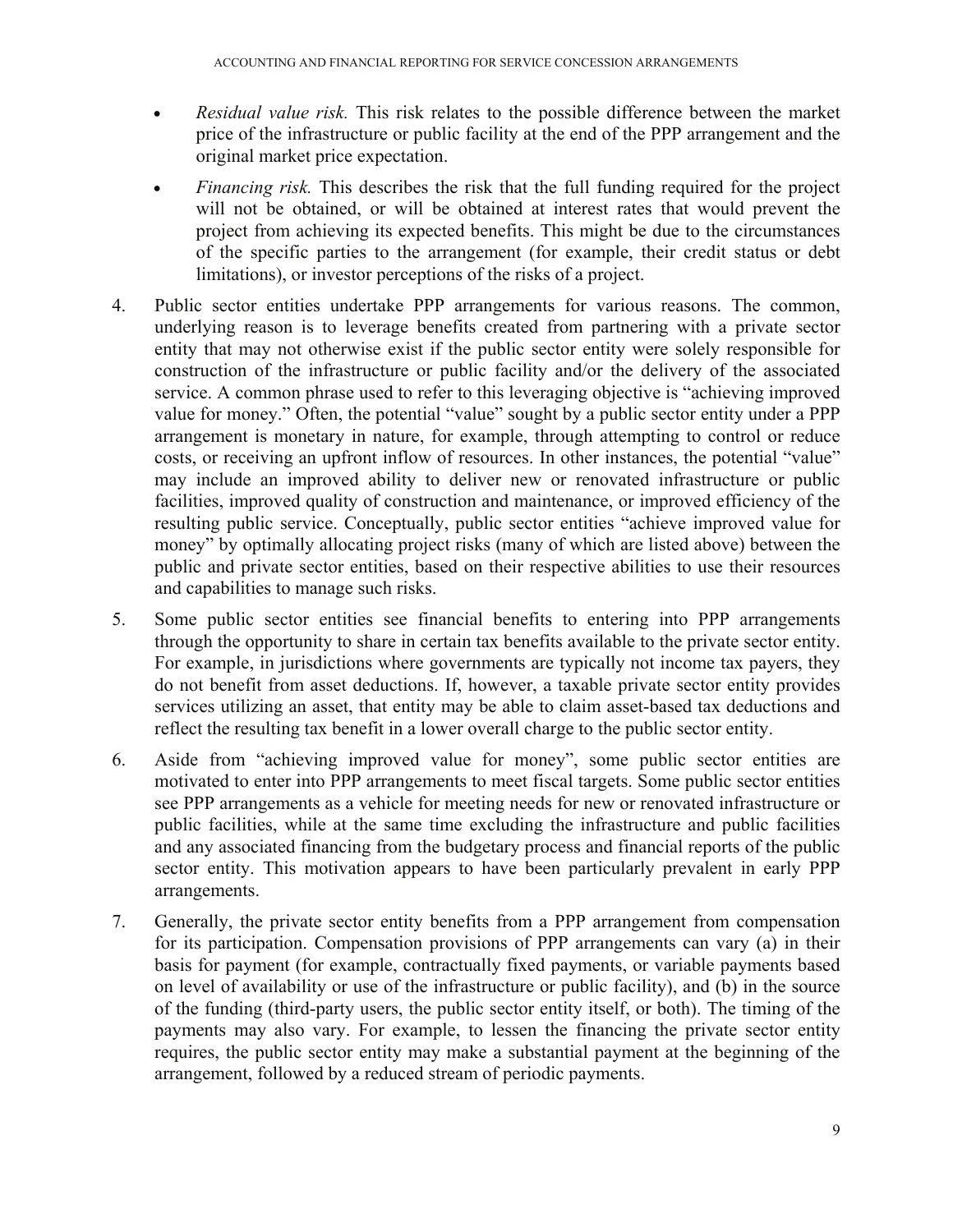8. The level of proliferation of PPP arrangements in individual countries around the world varies greatly. Some countries, such as the United Kingdom and Australia, have used PPP arrangements to assist in meeting their infrastructure and public facilities needs for a number of years. In other countries, public sector entities have either only begun to enter into PPP arrangements or are still exploring them. The interest in PPP arrangements and the actual number of arrangements entered into is, however, growing steadily around the world. Additionally, although these arrangements originally were only commonly used in particular sectors, such as transportation and utilities, now they extend to many diverse types of infrastructure and public facilities and associated services. For example, PPP arrangements are now being used in sectors of public service such as education, corrections, healthcare, airports, defense, housing, ports, recreation, and arts and leisure.

#### **Types of Public-Private Partnerships**

9. Just as the use of PPP arrangements has grown and become more diverse over recent years, so have their types. The types of PPP arrangements are often distinguished by the extent of private sector involvement in the major phases of the project. As private sector involvement increases, so generally does its assumption of project risk and responsibility. This is depicted in Chart A below, which plots the various types of PPP arrangements by the degree of risk and responsibility allocated to the private sector entity<sup>2</sup>.



#### **Chart A**

 $\frac{1}{2}$  Chart A and the descriptions of the types of PPP arrangements that follow it present a generalized view of the types of PPP arrangements that are commonly used as of the issuance of this paper. In practice, the nature of an individual PPP arrangement or an associated project may differ from the concepts expressed in this chart and the descriptions, particularly as the utilization of PPP arrangements continues to evolve.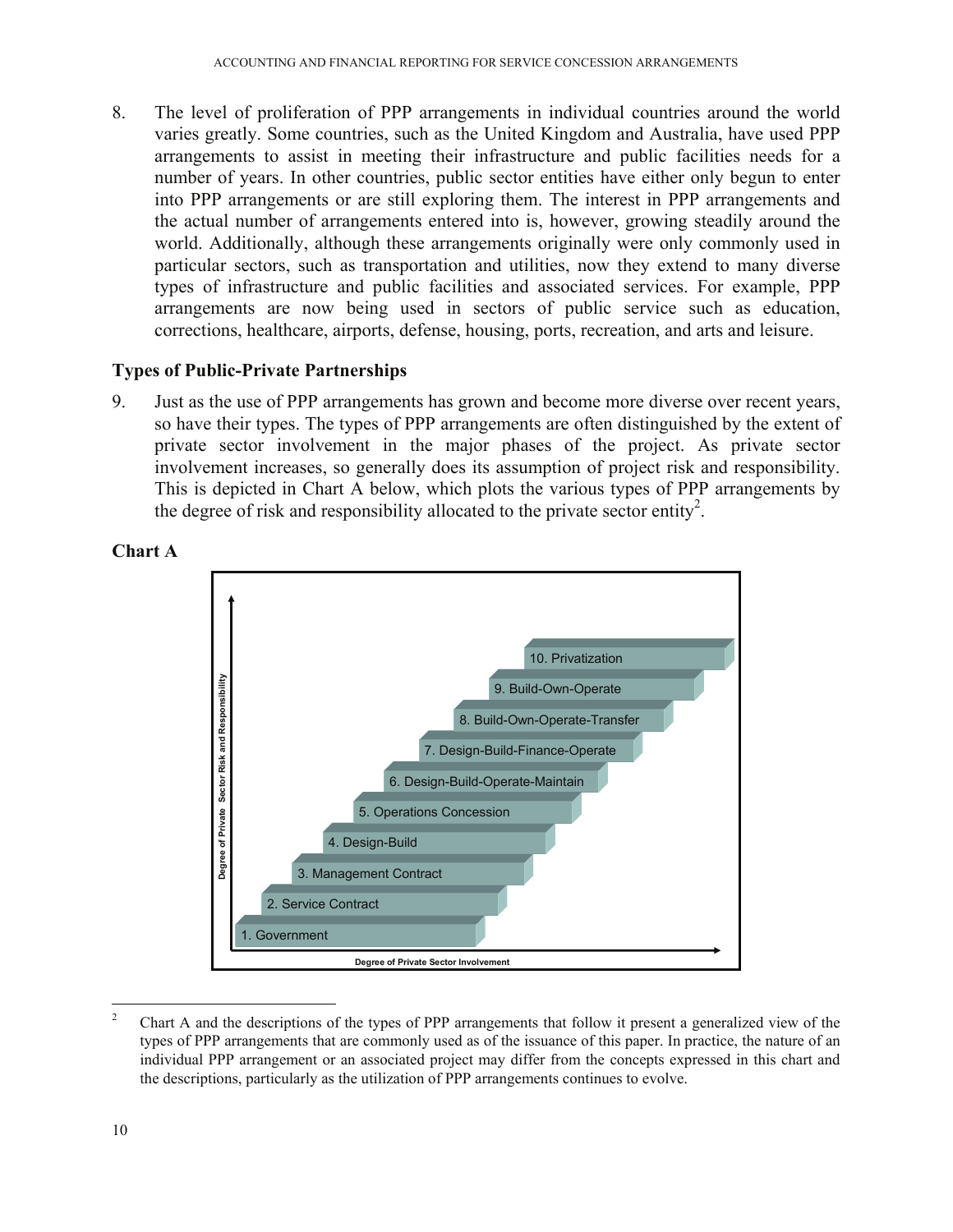#### *Service and Management Contracts*

10. In a service contract, the public sector entity contracts out to the private sector entity services it would otherwise have performed. For example, a public sector entity may enter into a service contract with a private sector entity for the performance of waste collection services. These services generally are performed by the private sector entity in accordance with requirements set by the public sector entity. A management contract builds on a service contract by placing management responsibilities for the service with the private sector entity. Using the previous example, in contrast to a service contract, a management contract would make the private sector entity responsible not only for actual waste collection, but also for management functions associated with the operation of the service, such as hiring employees, interacting with other vendors, and preparing budgetary information related to the operation of the service. In both cases, the relationship between the public sector entity and the private sector entity is similar to that of a purchaser and vendor, and the arrangements are generally short-term, renewable only on certain conditions. Risk and responsibility for delivery of the service largely remains with the public sector entity. These arrangements can be similar to those referred to as "outsourcing" or "contracting-out." These arrangements may or may not involve the use of infrastructure or public facilities.

### *Design-Build Arrangements*

 $\overline{a}$ 

11. In design-build<sup>3</sup> arrangements, the private sector entity is responsible for designing and building the infrastructure or public facility in accordance with the public sector entity's requirements. In these arrangements, the private sector entity usually assumes the construction risk. After construction is completed, the public sector entity is responsible for operating and maintaining the infrastructure, leaving the private sector entity with little or no further project risk.

#### *Operations Concession Arrangements*

12. In an operations concession arrangement, the public sector entity conveys to the private sector entity the right to provide services directly or indirectly to the public through the use of an existing infrastructure asset or public facility. The private sector entity in turn assumes an obligation to provide such services, normally in accordance with the public sector entity's performance requirements. This form of arrangement, which allocates certain economic risks and benefits of delivering services to a private sector entity, is commonly used with existing infrastructure or public facilities that do not require significant construction. In many of these arrangements, the public sector entity will receive an upfront inflow of resources (or a series of such inflows) from the private sector entity in exchange for the right to access the existing infrastructure or public facility and collect fees from third parties for its use. In other arrangements, the public sector entity will make payments to the private sector entity, generally as performance criteria are met. In contrast with service or management contracts, operations concession arrangements are

<sup>3</sup> In the context of this section, the term "build" refers to new construction of infrastructure and public facilities or renovation of existing infrastructure and public facilities.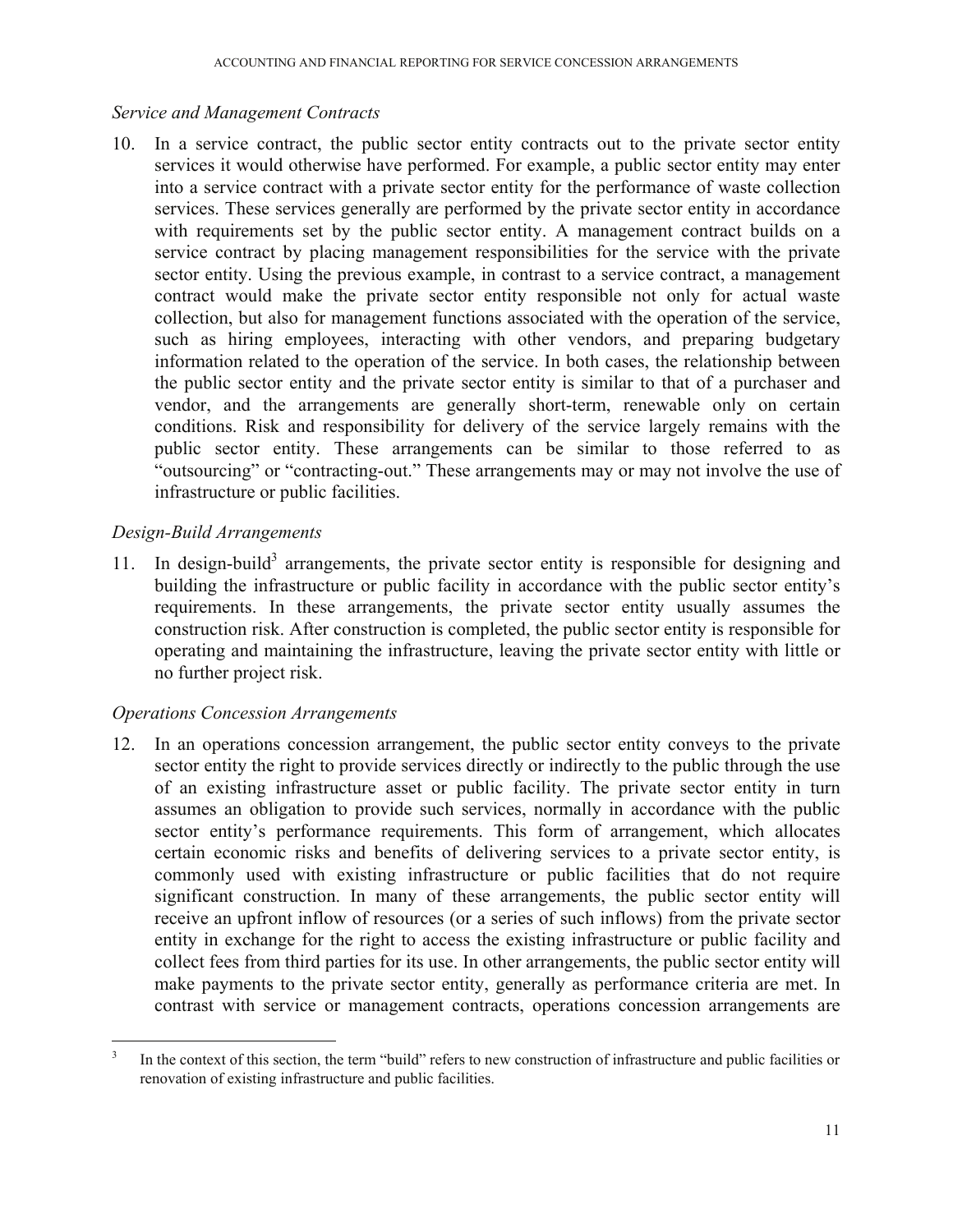generally longer in term, often to allow the private sector entity an opportunity to earn an acceptable rate of return on its investment.

#### *Design-Build-Operate-Maintain & Design-Build-Finance-Operate Arrangements*

13. In a design-build-operate-maintain (DBOM) arrangement, the aspects of design-build arrangements are combined with those of operations concession arrangements. The private sector entity is allocated the risks of constructing the infrastructure or public facility, along with the risks of its operation and maintenance. In a design-build-finance-operate (DBFO) arrangement, the private sector entity designs and builds the infrastructure or public facility, finances its construction costs, and provides the associated services, typically returning the infrastructure or public facility to the public sector entity at the end of the arrangement. In the latter type of arrangement, financing risk is added to the risks allocated to the private sector entity in a DBOM arrangement. The DBFO scheme is viewed by many as the traditional PPP model to use when the project involves the construction or significant renovation of the infrastructure or public facility. Chart B below illustrates the various parties to a DBFO arrangement:

#### **Chart B**



Note: SPE refers to "special purpose entities", also known as "special purpose vehicles".

#### *Build-Own-Operate-Transfer & Build-Own-Operate Arrangements*

14. In a build-own-operate-transfer (BOOT) arrangement, the private sector entity owns the constructed infrastructure or public facility until the end of the arrangement, then transfers that ownership to the public sector entity. Thus, risks and responsibilities related to property ownership are allocated to the private sector entity during the arrangement that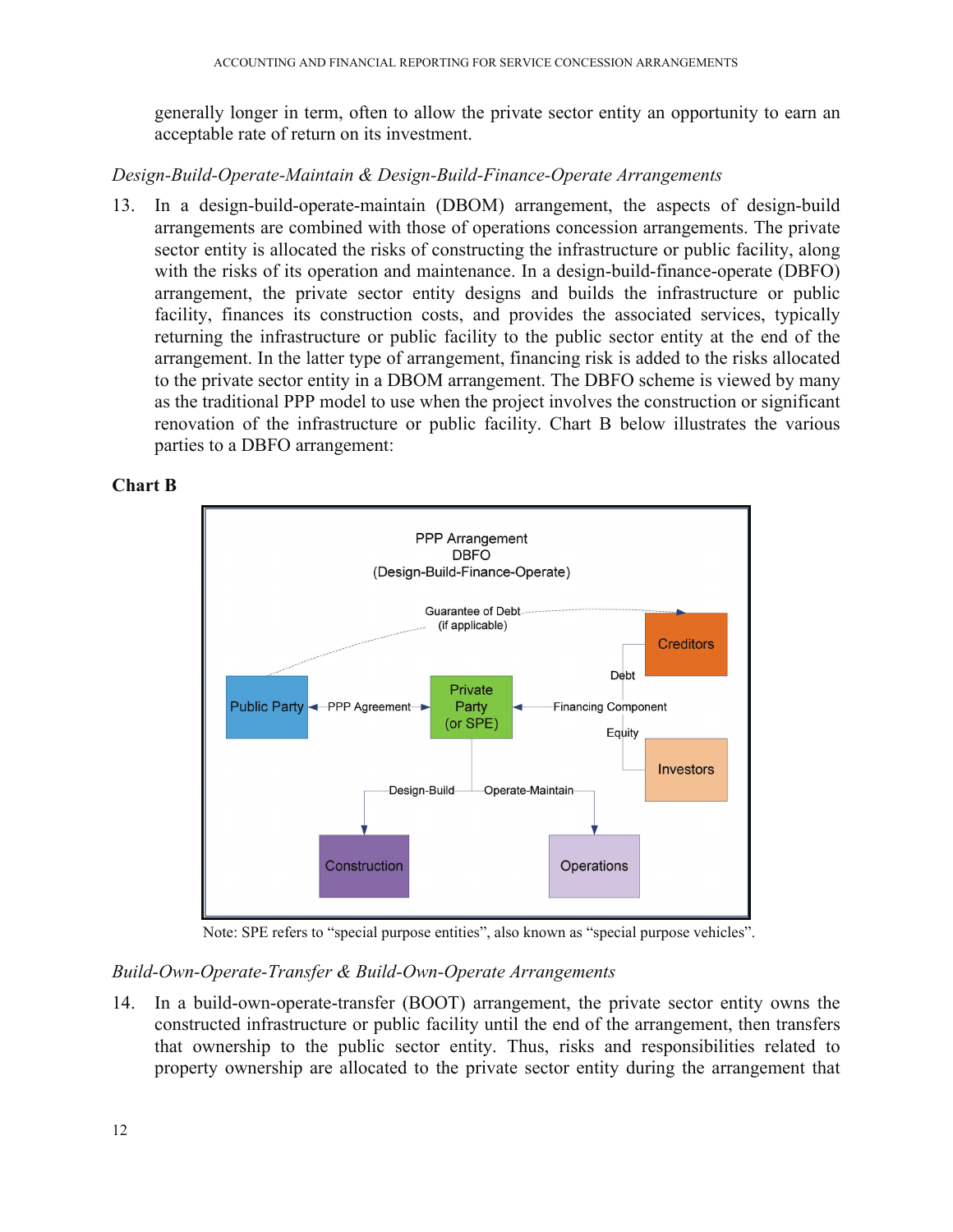extend beyond those allocated under a DBFO scheme. A build-own-operate (BOO) arrangement differs from a BOOT arrangement in that the private sector entity does not transfer ownership of the constructed infrastructure or public facility to the public sector entity. Thus, under the BOO scheme, continued assumption of the risk of ownership beyond the term of the arrangement places an even greater degree of risk and responsibility with the private sector entity.

#### *Privatization*

15. In the context of Chart A, privatization occurs through a transfer of the infrastructure or public facility to a private sector entity, generally through sale. The public sector entity divests itself of responsibility for the property and the related delivery of services (other than possible regulatory authority), resulting in maximum risk and responsibility for the private sector entity.

#### *Summary of Types of PPPs*

16. To summarize the above descriptions of the various types of PPPs, Chart C below depicts the major phases of an infrastructure or public facility project and common types of PPP arrangements that may be used to carry them out.

#### **Chart C**<sup>4</sup>



<sup>4</sup> Adapted from AECOM Consult, Inc. 2007 "Case Studies of Transportation Public-Private Partnerships around the World" p. 2.7 (prepared for the U.S. Department of Transportation Federal Highway Administration Office of Policy and Governmental Affairs). Arlington, VA.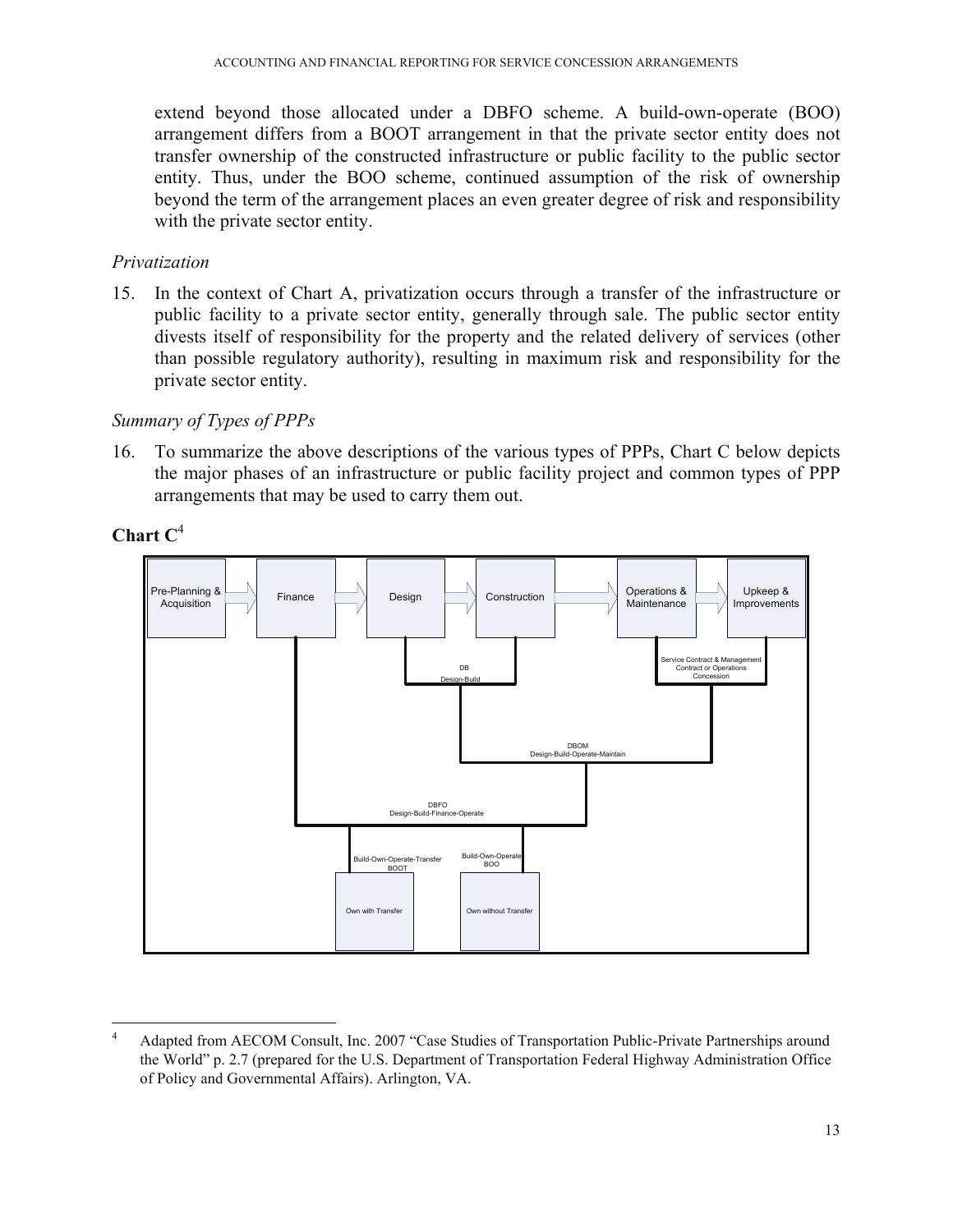#### **Public-Public Partnerships**

17. The preceding paragraphs assume arrangements between one or more public sector entities<sup>5</sup>, (grantor) and a private sector entity (operator). In some cases, however, both parties to the arrangement can be public sector entities. Generally, the operator in these arrangements is a government business enterprise (GBE). For example, in North America, a DBFO arrangement for the construction of a new toll road involves a state/provincial government as the grantor and a local tollway authority as the operator<sup>6</sup>. By definition, these arrangements would not be considered PPP arrangements; however, despite the difference in the nature of the operator party, these "public-public arrangements" generally take on the same forms and are carried out similarly to the PPP arrangements described above. Therefore, in the balance of this Consultation Paper, "PPP arrangements" will be understood to include both public-private partnerships and public-public partnerships, and the terms "grantor" and "operator" will apply to both types.

# **Scope of the Consultation Paper**

- 18. The accounting and financial reporting implications for the grantor of the various types of PPP arrangements discussed in the Introduction appear straightforward for some types of arrangements. For example, service and management contracts would be reported similarly to other vendor service contracts, with related outlays reported as an expense by the grantor as services are provided by the operator. Likewise, design-build arrangements would be accounted for similarly to other types of construction-related contracts, with property, plant and equipment reported (as appropriate) based on the guidance in IPSAS 17, *Property, Plant and Equipment*. In these cases, ownership of the infrastructure or public facility remains with the grantor, as do the majority of the risks, responsibilities, benefits, and control of the infrastructure or public facility, and the associated services.
- 19. A single arrangement could combine the aspects both of a design-build arrangement and a service or management contract (as opposed to an operations concession arrangement). For example, a grantor may contract with an operator to design and build a bridge and provide maintenance and toll collection services for a period after completion of construction. In such a case, each portion of the arrangement—the design-build portion and the service contract portion—would be accounted for as discussed in the previous paragraph. In some of these arrangements, the amount of the payments related to the construction and service aspects of the arrangement can be discretely identified in the contract. If they cannot, estimates may be required to allocate the payments.
- 20. Privatization through an asset sale would generally be reported similarly to any other asset sale. In this case, ownership of the infrastructure or public facility passes to the operator along with the majority of the risks, responsibilities, benefits, and control of the infrastructure or public facility, and the associated services.

<sup>5</sup> When multiple public sector entities constitute the grantor, those entities may be subject to IPSAS 7, *Accounting for Investments in Associates,* or IPSAS 8, *Interests in Joint Ventures*.

<sup>6</sup> Richard Williamson, "NTTA Approves up to \$3.75 Billion of BANs for SH-121 Toll Project," *The Bond Buyer,*  November 9, 2007.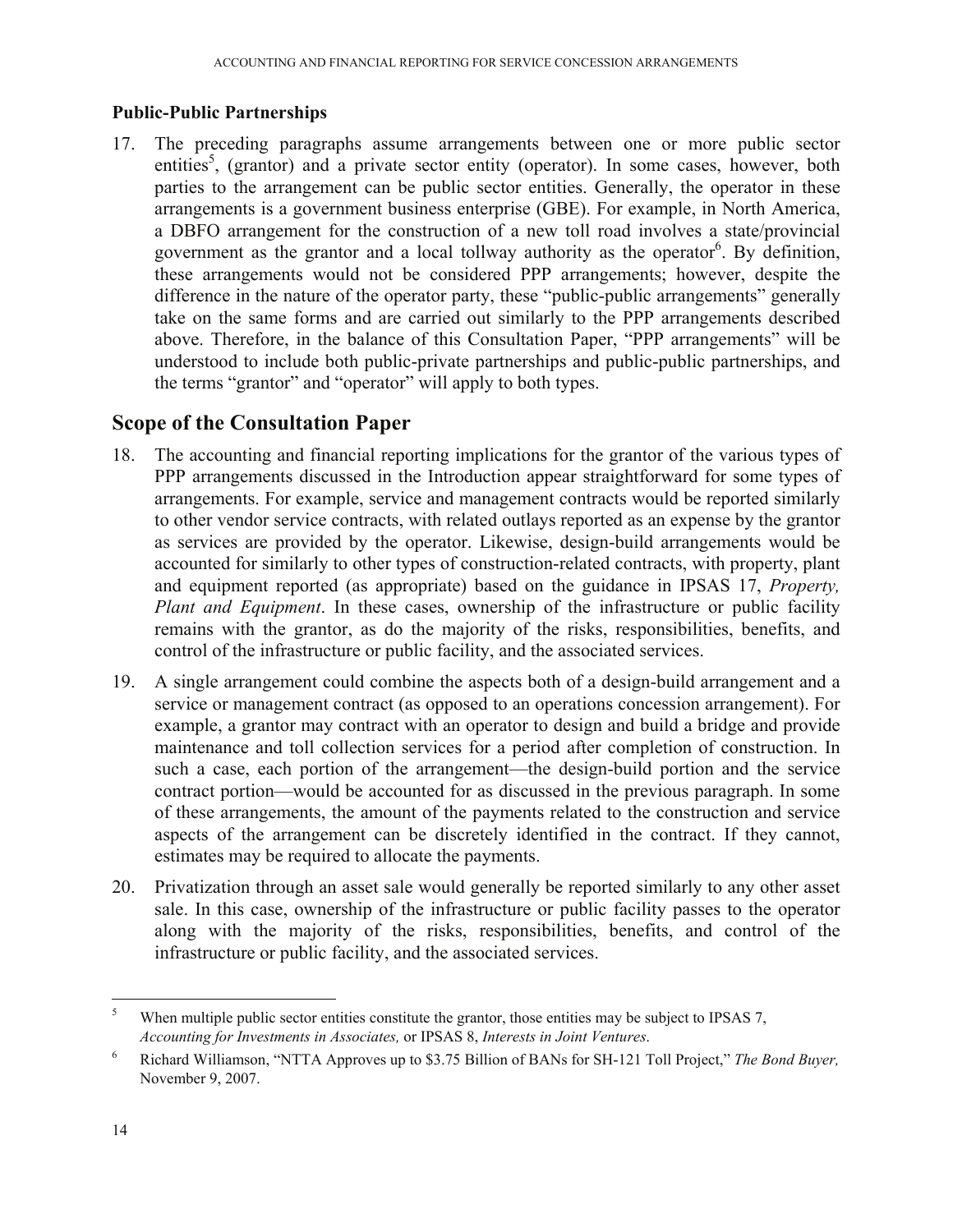- 21. Unlike the arrangements discussed above, the accounting treatment for operations concession arrangements is not as clear and is often contentious. This is also the case for those types of PPP arrangements described in the Introduction that combine a construction element with an operations concession element, such as a DBFO arrangement. The difficulty in accounting for these arrangements results from a more even *sharing* between the grantor and the operator of the risks, responsibilities, benefits, and control of the underlying infrastructure or public facility, and the delivery of the associated services. This raises the question—which party to the arrangement should report the underlying infrastructure or public facility as an asset in their financial statements. The formal legal owner of the infrastructure or public facility may not be the same party that, in substance, both benefits from the property and related service delivery and bears its risks.
- 22. Based on the above discussion, the Consultation Paper primarily focuses on the accounting and financial reporting issues related to (a) operations concession arrangements, and (b) other PPP arrangements that combine a construction element with an operations concession element. These arrangements are more commonly referred to collectively as *service concession arrangements* (SCAs), a term used in the balance of this Consultation Paper.
- 23. Examples of the types of PPP arrangements included in Chart A in the Introduction that would be considered SCAs are highlighted in Chart D below:



**Chart D** 

24. Originally, the term "service concession arrangement" generally was used narrowly to describe arrangements funded by the operator receiving a concession that would enable it to directly charge the public for use of the underlying property. More recently, however,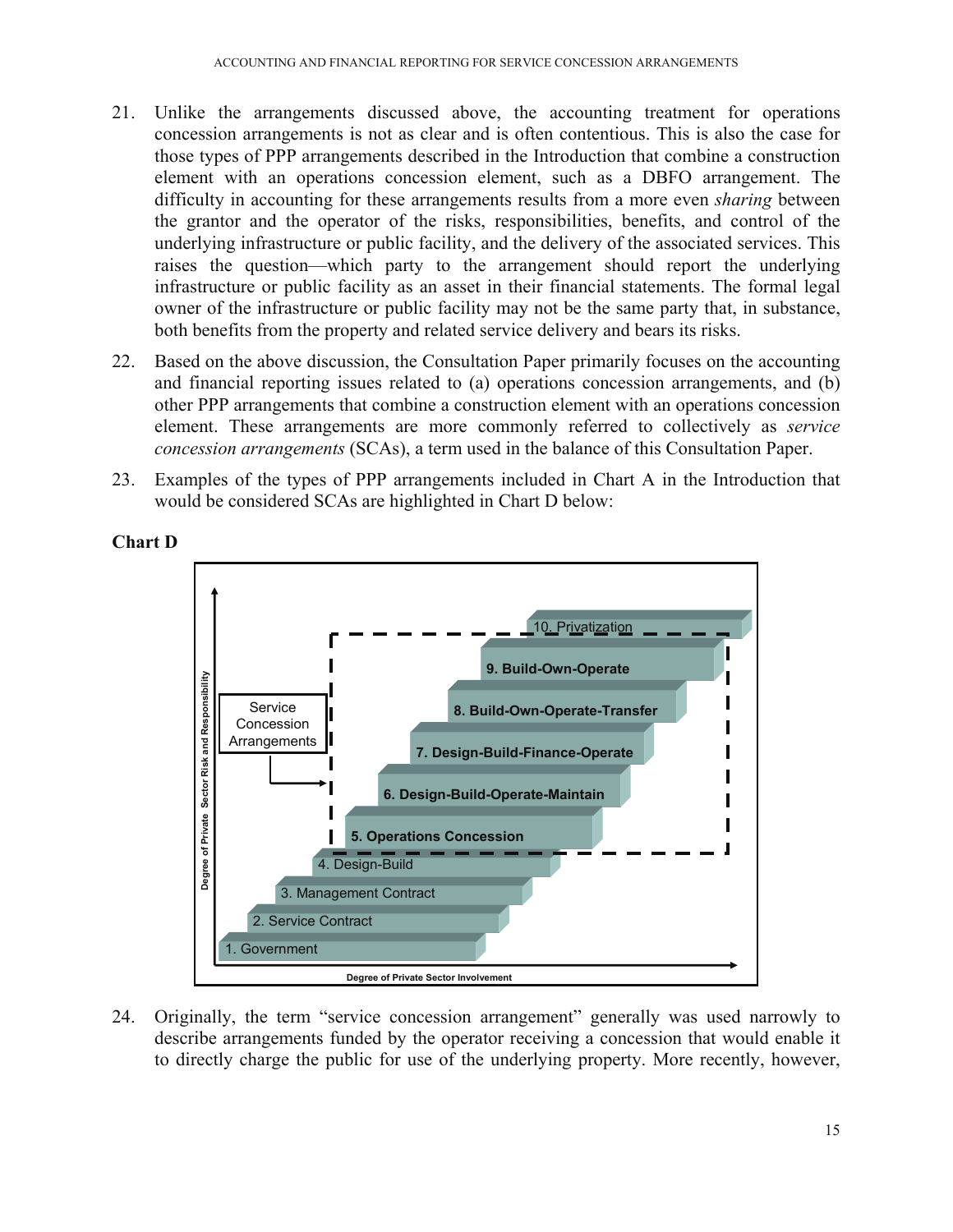the International Accounting Standards Board's (IASB) International Financial Reporting Interpretations Committee (IFRIC) Interpretation 12, *Service Concession Arrangements*, (IFRIC 12) has defined SCAs more broadly. In IFRIC 12, the term includes both arrangements where the private sector entity directly charges the public (as third-party users), as well as those where the grantor makes payments to the operator. The grantor may make these payments either on behalf of the public as third-party users, or because it directly uses the underlying property. In this Consultation Paper, "service concession arrangement" is used in this broader context. Also, SCAs can involve both new and existing infrastructure or public facilities.

- 25. The Board believes the discussion in this Consultation Paper should also be applied to public-public partnerships that meet the above description of an SCA, because the public sector nature of the operator party should not impact the accounting and financial reporting implications of the arrangement.
- 26. The discussion in this Consultation Paper will focus on the accounting and financial reporting implications of SCAs for the grantor. Operators in SCAs are generally private sector entities or GBEs for which International Financial Reporting Standards (IFRSs) issued by the IASB would be considered. These operators should review IFRIC 12 and Standing Interpretations Committee (SIC) Interpretation 29, *Service Concession Arrangements: Disclosures*, (SIC-29) in determining the appropriate accounting and financial reporting for  $SCAs^7$ . This Consultation Paper does not consider guidance for public sector entities other than GBEs that serve as operators in an SCA, because the Board believes that this circumstance seldom occurs.
- 27. The key accounting and financial reporting issue related to SCAs addressed in this Consultation Paper is the reporting of the associated infrastructure or public facility by the grantor (including potential derecognition of existing assets), along with the reporting of any related liabilities reflecting the obligation of the grantor to compensate the operator for the property. Other SCA-related areas of accounting and financial reporting addressed in this Consultation Paper include (a) guarantees and other commitments made by the grantor as part of SCAs, (b) the recognition by the grantor of revenues generated through these arrangements, (c) the potential consolidation of the operator into the grantor's economic entity, and (d) financial statement disclosures for these arrangements.

# **Financial Reporting of Infrastructure and Public Facilities**

#### **Summary of Potential Approaches**

28. The central accounting and financial reporting issue for grantors related to SCAs is the reporting of the infrastructure or public facility (property) associated with these arrangements, along with any related liability reflecting the obligation to compensate the operator for the property. As noted previously, because the risks, responsibilities, benefits, and control of the property in SCAs are shared in varying degrees between the grantor and the operator, basing financial reporting of the property solely on legal ownership may not

<sup>7</sup> The guidance in the Consultation Paper could be applied to GBEs that are grantors in SCAs, because IFRSs currently do not provide accounting and financial reporting guidance for grantors.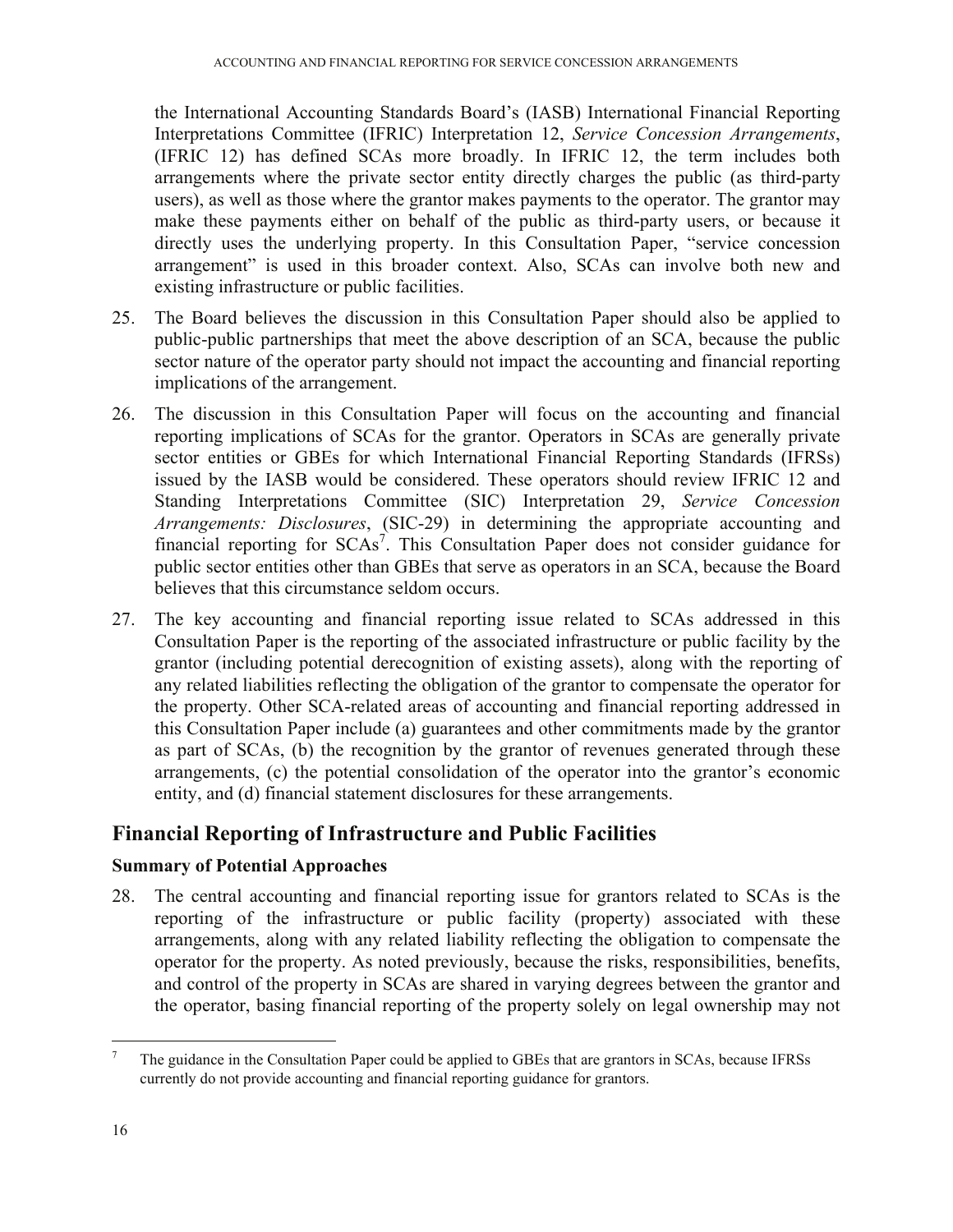result in the most faithful representation of the effects of the arrangement. Both the relationship among the parties to the SCA and the underlying property must be analyzed to determine the financial reporting that most faithfully represents ownership of the property on a "substance over form" basis.

- 29. Many jurisdictions currently apply their existing authoritative accounting and financial reporting guidance, such as their general accounting frameworks and leasing standards, to account for property associated with SCAs. However, some standard-setting bodies have either issued or proposed guidance specifically addressing the unique nature of SCAs (or, more broadly, PPP arrangements). These standard-setting bodies include the following:
	- UK Accounting Standards Board
	- European Commission (Eurostat)
	- **IASB's IFRIC**; and
	- Accounting Standards Board of South Africa
- 30. The existing and proposed guidance of these standard-setting bodies on SCAs (or PPP arrangements, as applicable) take different approaches to determining the appropriate reporting of the property associated with the arrangement. This section of the Consultation Paper summarizes the different approaches of these standard-setting bodies. Other alternative approaches to reporting the property associated with an SCA are also discussed below.

### *UK Accounting Standards Board*

31. In the UK Accounting Standards Board's 1998 Amendment to Financial Reporting Standard (FRS) 5, *Reporting the Substance of Transactions*, entitled *Private Finance Initiative and Similar Contracts Application Note F* (Application Note F), economic risks and rewards are the basis for determining the accounting for the property associated with a private finance initiative<sup>8</sup> (PFI) arrangement. (FRS 5 and Application Note F also are the basis for the recommended public sector accounting and financial reporting guidance related to PPP arrangements in Australia<sup>9</sup> and New Zealand, although application of the guidance has varied among jurisdictions.) Application Note F works from the premise that most PFI arrangements call for the operator to design, build, finance, and operate the associated property, thereby creating an SCA, as previously described. Application Note F sets forth the following basic principle for determining the reporting of the property associated with a PFI contract:

> *Under the general principles of the FRS, a party will have an asset of the property where that party has access to the benefits of the property and exposure to the risks inherent in those benefits. If that party is the purchaser [grantor], it will have a corresponding liability to pay the operator for the*

<sup>1</sup> 8 'Private finance initiative' is the term used in the UK for a type of SCA or PPP arrangement.

<sup>9</sup> *Additional Guidance on the Application of FRS 5—Methods to Determine Control of Infrastructure Assets Used in the Australian Public Sector and Recognition of Emerging Assets, Up-Front Contributions and Leased Land, June 2005,* prepared and endorsed by the Heads of Treasuries Accounting and Reporting Advisory Committee.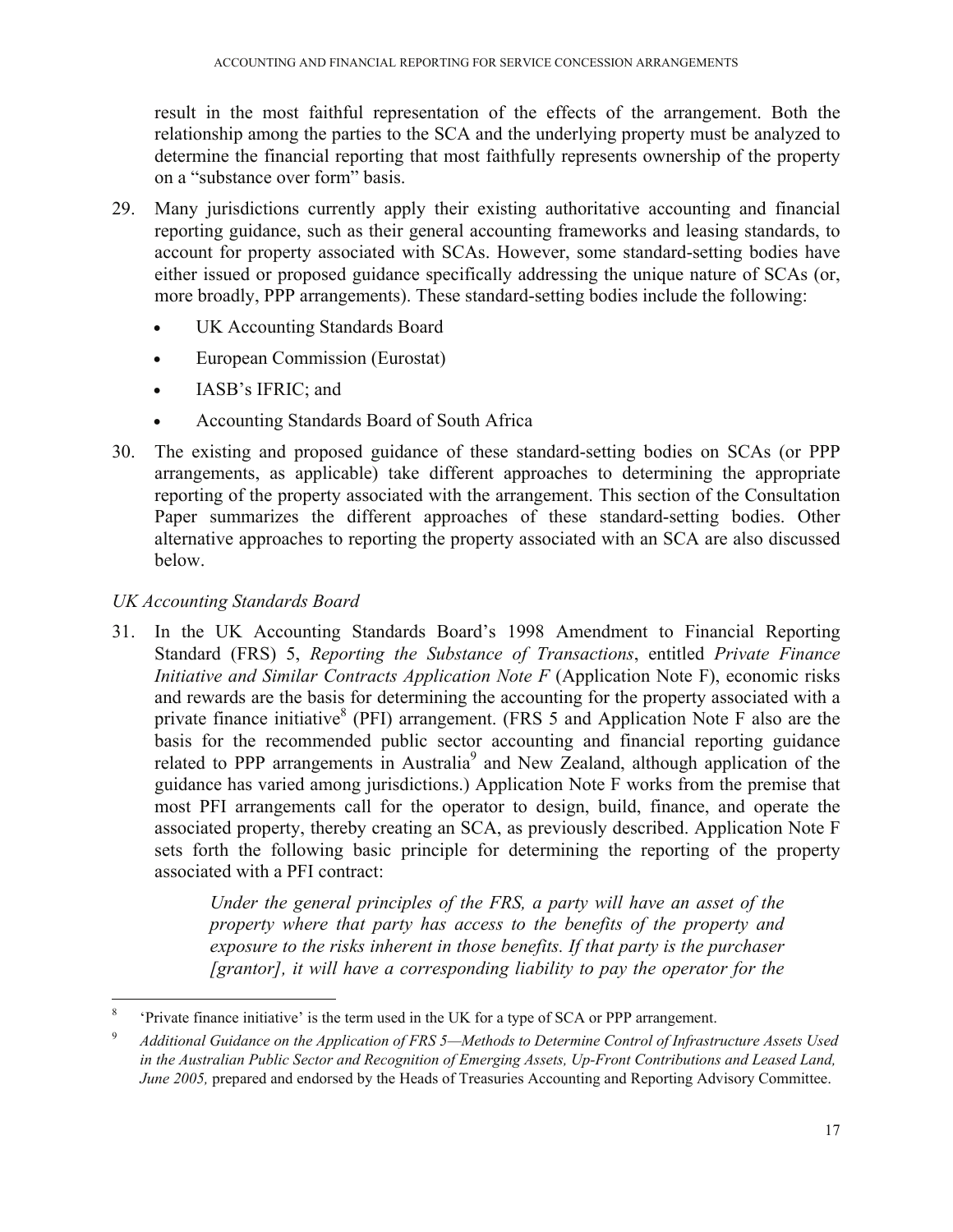*property where the commercial effect of the PFI contract is to require the purchaser to pay amounts to the operator that cover the cost of the property. [Paragraph F5]* 

- 32. To determine which party should report the associated property as an asset, Application Note F states that service elements of the contract should be separated from required payments for the property, to the extent they operate independently of each other. Service elements may relate to ancillary services associated with the property provided by the private sector entity, such as cleaning or catering. Separable service elements should be excluded from consideration because such elements are not relevant to determining which party should report the property as an asset. Separable service elements would be accounted for similarly to any other service contract. After separable service elements have been excluded, PFI arrangements are classified into one of the following two categories:
	- 1. Those where the only remaining elements are payments for the property. Application Note F states that these contracts would be similar to a lease and should be accounted for under the guidance in UK SSAP 21, *Accounting for leases and hire purchase contracts*, as interpreted under Application Note F.
	- 2. Those where the remaining elements include some services. These contracts would fall under the guidance provided in Application Note F.

It should be noted that many, if not most, of these PFI arrangements are constructed so as to fall into the second category.

- 33. Under Application Note F, a party's access to the benefits of the property and exposure to the associated risks is reflected in how the potential variations in property profits or losses are shared by the parties. Potential variations in costs and revenues that flow from features of the property should be distinguished from those that do not. Only those potential variations that flow from features of the property are relevant to determining which party should report the property as an asset.
- 34. Application Note F describes the factors that may be relevant to assessing which party bears the potential variations in property profits and losses as follows:
	- *Demand Risk.* Demand risk is the risk that demand for the property will be greater or less than predicted or expected. Application Note F states that demand risk, where significant, will *normally* give the clearest evidence of how the associated property should be reported, and that the bearer of demand risk should report the asset.
	- *The Presence, if any, of Third-party Revenues.* Some PFI arrangements involve the expectation that the property will be used by parties other than the grantor. The operator's reliance on revenues from these third-parties to cover its property costs is evidence that the property is an asset of the operator. Third-party use that is minimal or solely a future possibility is evidence that the property is an asset of the grantor.
	- *Who Determines the Nature of the Property.* This factor relates to who determines how the PFI arrangement is to be carried out and, in particular, what kind of property is to be built. If the grantor, having determined the key features of the property and how it is to be operated, bears the cost implications of any operational changes, this is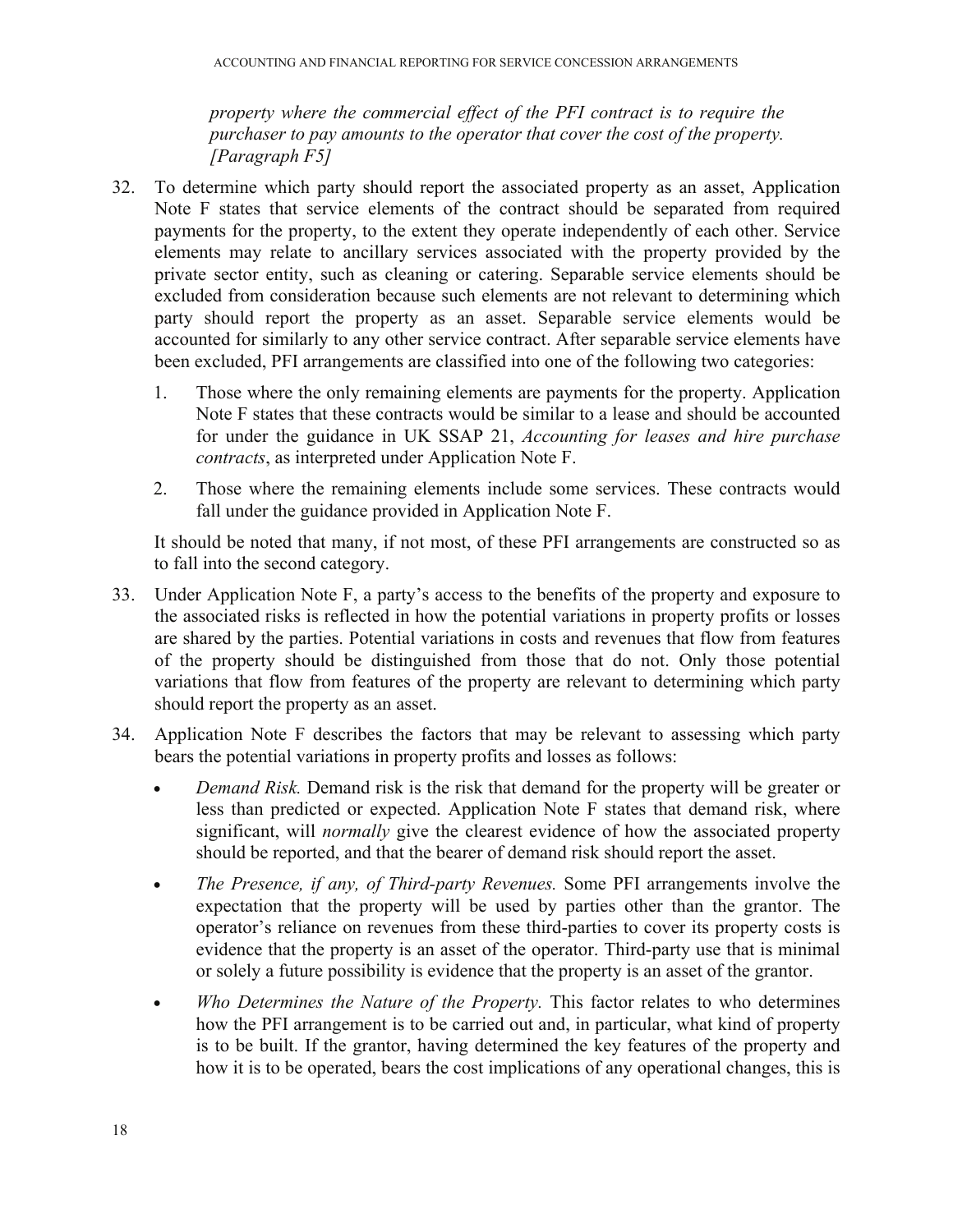evidence that the property is the asset of the grantor. If, on the other hand, the operator has significant and ongoing discretion over how to carry out the PFI arrangement, and makes the key decisions on what property is built and how it is operated, thus bearing the consequent costs and risks, this indicates that the property is the asset of the operator.

- *Penalties for Underperformance or Non-availability.* Some PFI arrangements provide for penalties in the form of cash payments or reductions in revenue if the property is below a specified standard or is unavailable because of operator fault. In determining which party should report the property as an asset, these penalties should relate strictly to the property—not the provision of services. If the penalties are unlikely to occur or their impact is insignificant, this is evidence that the property is an asset of the grantor. If the potential penalties could cause the operator's profits associated with the property to be genuinely subject to significant potential variation, then this would be evidence that the property is an asset of the operator.
- *Potential Changes in Relevant Costs.* Potential changes in property costs may be dealt with in different ways in a PFI arrangement. If significant future cost increases can be passed on to the grantor, this would be evidence that the property is an asset of the grantor. If the operator's costs are both significant and highly uncertain, and no provisions pass on cost variations to the grantor, this is evidence that the property is an asset of the operator.
- *Obsolescence, Including the Effects of Changes in Technology.* Whether obsolescence or changes in technology are relevant will depend on the nature of the contract. Where this factor is relevant, the bearing of costs and any associated benefits by a party provides evidence that the property is its asset.
- *The Arrangements at the End of the Contract and Residual Value Risk.* Residual value risk is the risk that the actual residual value of the property at the end of the arrangement will be different from expected value. Application Note F states that for arrangements where residual *value* risk is significant, identification of the party that bears that risk will normally provide clear evidence of which party should report the property as an asset. The grantor will bear residual risk where:
	- 1. It will purchase the property for a substantially fixed or nominal amount at the end of the arrangement;
	- 2. The property will be transferred to a new operator selected by the grantor for a substantially fixed or nominal amount; or
	- 3. Payments over the term of the PFI arrangement are sufficiently large for the operator not to rely on an uncertain residual value for its return.

The operator will bear residual value risk where:

- 1. It will retain the property at the end of the PFI arrangement; or
- 2. The property will be transferred to the grantor or another operator at the prevailing market price.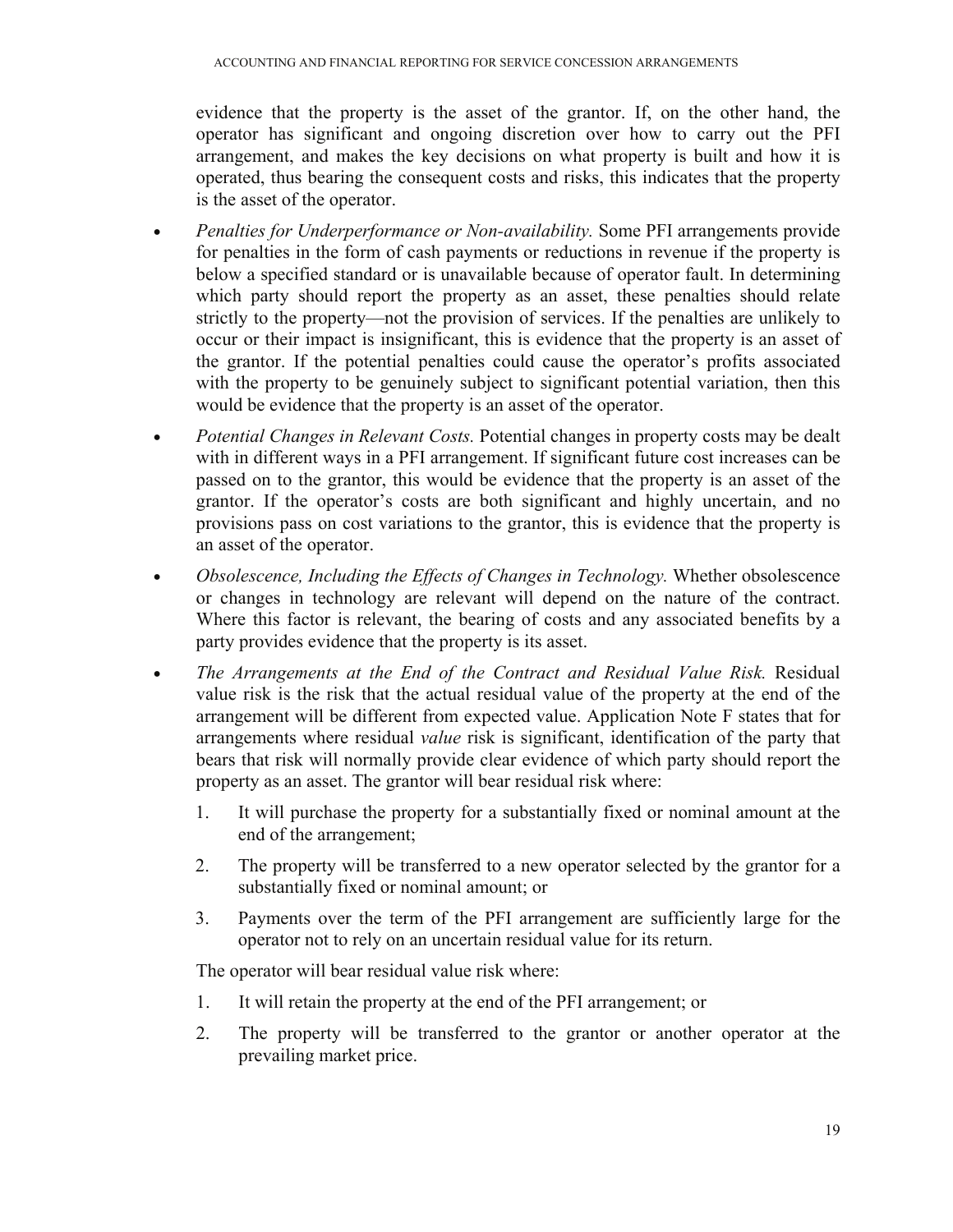- 35. Application Note F goes on to state that in determining which party reports the property as an asset, the combined effect of all of the relevant factors should be considered for a range of reasonably possible scenarios, with greater weight being given to more likely outcomes.
- 36. It is worthwhile to note that construction risk is not included in the above list of factors. Construction risk is referred to in Application Note F in the discussion on "who determines the nature of the property". Construction risk was specifically excluded from Application Note F because the risk occurs before the service concession period starts. The UK Accounting Standards Board took the view that construction risk generally is not relevant to determining which party has an asset of the property after construction is completed, because such risk normally has no impact during the property's operational life. However, Application Note F does state that construction risk may be relevant where it calls into question the other evidence, particularly in a case where the grantor bears construction risk, but based on the other factors, the property is otherwise claimed to be the asset of the operator.

#### *European Commission (Eurostat)*

- 37. In 2004, Eurostat published an additional chapter to its *ESA95 Manual on Government Deficit and Debt*, entitled *Long term contracts between government units and nongovernment partners (Public-private-partnerships)* (the Chapter). In the Chapter, Eurostat provides guidance on accounting for property associated with PPP arrangements for statistical reporting purposes. The general focus of the guidance is the bearing of economic risks in a manner similar to the UK guidance discussed above. However, in an effort to simplify the risk analysis, Eurostat limited the risks to be considered to those perceived to be the most significant. The guidance in the Chapter also distinguishes between (a) arrangements where the grantor is the primary purchaser of the services provided by the operator, either on the grantor's own behalf or on behalf of third-party users, and (b) arrangements where third-party users are the primary purchasers of the services. The Chapter refers to the former as a *PPP arrangement* and the latter as *a concession agreement.*
- 38. The general principle the Chapter puts forth for contracts it refers to as *PPP arrangements* is that the associated property is only reported as an asset of the operator if there is strong evidence that the operator is bearing the majority of the economic risks attached to the contract. For purposes of applying this general principle, the Chapter states that the property should be reported as an asset of the operator only if both of the following conditions are met:
	- 1. The operator bears construction risk; and
	- 2. The operator bears at least one of either availability or demand risk.
- 39. These risks are described in the Chapter as follows:
	- *Construction Risk.* This risk covers events related to the initial state of the associated property. In practice, it relates to events such as late delivery, non-respect of specified standards, significant additional costs, technical deficiency, and external negative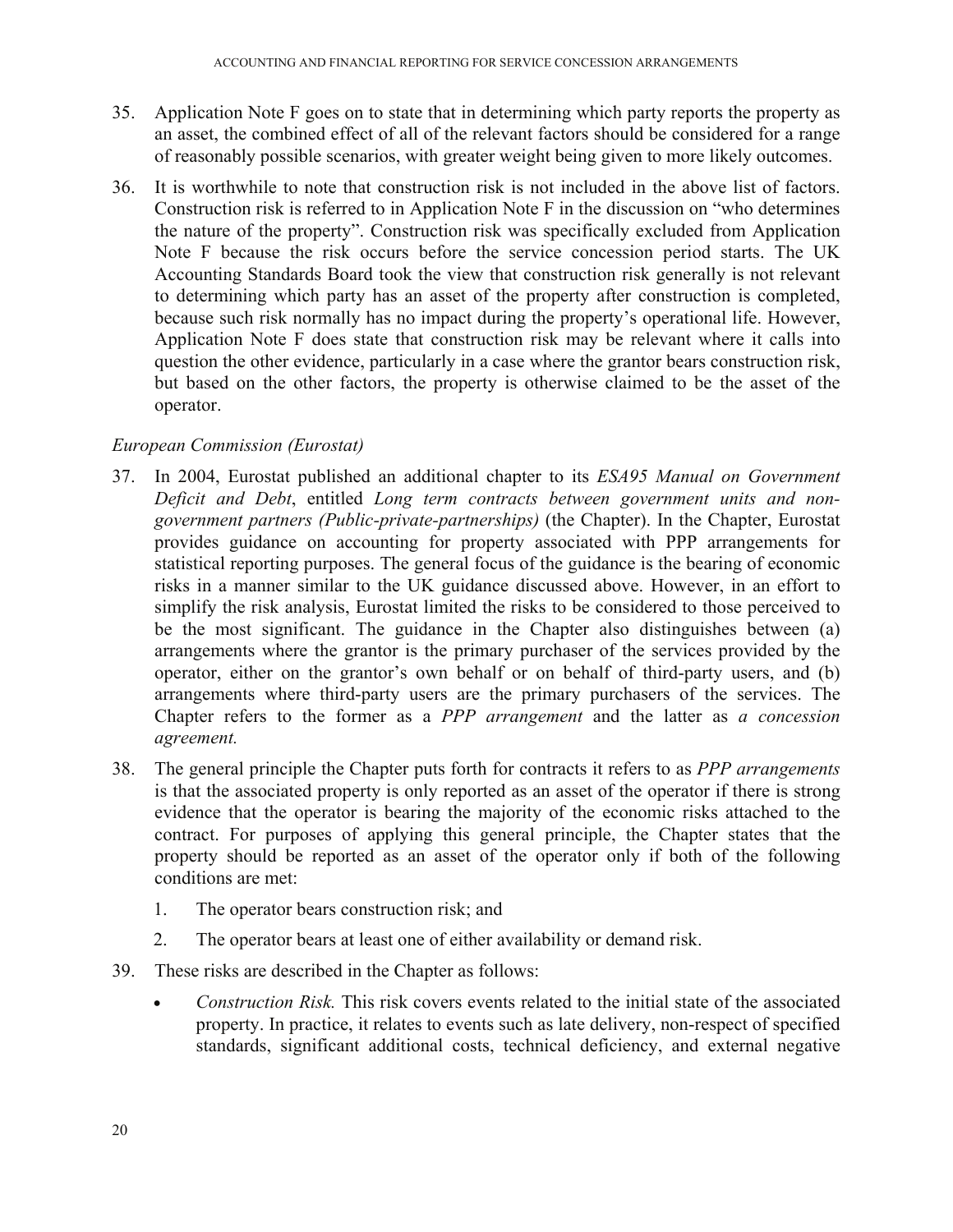effects (including environmental risk) that trigger compensation payments to third parties.

- *Availability Risk.* This risk covers cases where, during the operation of the asset, the operator assumes responsibility because of insufficient management, resulting in a volume of services lower than was contractually agreed upon, or in services that do not meet the quality standards specified in the contract.
- *Demand Risk.* This risk covers the variability of demand (higher or lower than expected when the contract was signed), irrespective of the performance of the operator. In other words, a shift of demand cannot be directly linked to the level of quality of the services the operator provided. Instead, the shift results from other factors, such as the business cycle, new market trends, a change in final users' preferences, or technological obsolescence.
- 40. In many acquisitions (including those considered traditional procurement), there would normally be some attempt to transfer construction risk to the builder, for example by use of a fixed-price contract. Therefore, it has been argued that, in substance, the operator often only needs to accept either availability or demand risk to report the property as an asset in its financial statements. However, the Chapter also states that the contractual provisions related to the disposition of the property at the end of the PPP arrangement can supplement the above criteria for determining overall risk transfer, particularly when assessment of these risks does not result in a clear conclusion. The guidance in the Chapter as to whether the provisions related to the disposition of the property provide evidence of risk transfer to the grantor or the operator is similar to the guidance of the UK Accounting Standards Board described above. The Chapter also states that the grantor's participation in the upfront financing of the project, either directly by issuing debt or indirectly by guaranteeing the debt of the operator, could influence the risk transfer assessment as a component of construction risk.
- 41. Although not specifically stated, certain guidance in the Chapter implies that the associated property in concession arrangements should be reported as an asset of the operator.

#### *IASB's IFRIC*

- 42. In November 2006, IFRIC 12 was issued to provide accounting and financial reporting guidance on service concession arrangements, specifically for operators of such arrangements—guidance for grantors is not provided. The provisions of IFRIC 12 cover public-private service concession arrangements in which:
	- 1. The grantor controls or regulates what services the operator must provide with the associated property, to whom it must provide them, and at what price; and
	- 2. The grantor controls—through ownership, beneficial entitlement or otherwise—any significant residual interest in the property at the end of the arrangement.

Arrangements are also considered to fall within the scope of IFRIC 12 if the underlying property is used for its entire useful life under the arrangement and the first criterion above is met.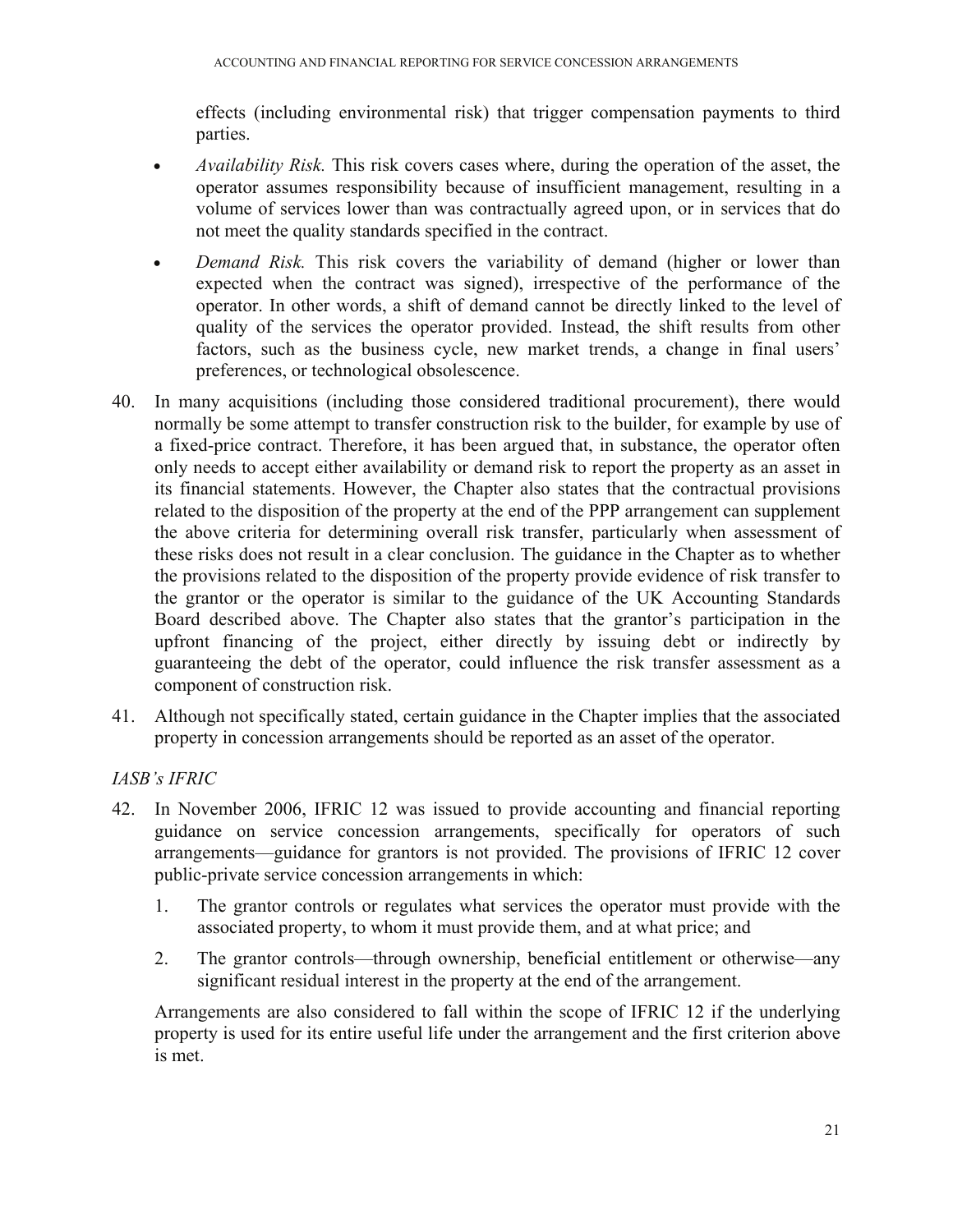- 43. IFRIC 12 states that its provisions apply both to (a) property the operator constructs or acquires from a third party for the purpose of the SCA, and (b) existing property to which the grantor gives the operator access for the purpose of the arrangement.
- 44. Paragraph 11 of IFRIC 12 addresses whether the operator should report the property associated with the SCA as an asset as follows:

*Infrastructure within the scope of this Interpretation shall not be recognised as property, plant and equipment of the operator because the contractual service arrangement does not convey the right to control the use of the public service infrastructure to the operator. The operator has access to operate the infrastructure to provide the public service on behalf of the grantor in accordance with the terms specified in the contract.* 

- 45. The IASB's *Framework for the Preparation and Presentation of Financial Statements* (*Framework*) is cited as the basis for IFRIC 12's conclusions with respect to this focus on control over the use of the underlying property, specifically as follows:
	- An asset is defined by the *Framework* as 'a resource controlled by the entity as a result of past events and from which future economic benefits are expected to flow to the entity.'
	- The *Framework* notes that many assets are associated with legal rights, including the right of ownership. It goes on to clarify that the right of ownership is not essential.
	- Rights are often unbundled. For example, they may be divided proportionately (undivided interests in land) or by specified cash flows (principal and interest on a bond), or over time (a lease).
- 46. Therefore, regardless of which party holds legal title to the property during the arrangement, IFRIC 12 states that the operator should not report the property as its asset in the case of SCAs within its scope, because the operator does not control its use, and the definition of an asset is not met.
- 47. Respondents to the draft interpretation on SCAs issued by the IFRIC in March 2005, *D12 Service Concession Arrangements—Determining the Accounting Model (D12), questioned* how its control-centric approach could be reconciled with the approach in International Accounting Standard (IAS) 17, *Leases,* (which is similar to the approach in IPSAS 13, *Leases*) in which the leased asset is recognized by the party that bears substantially all the risks and rewards incidental to ownership. IFRIC 12 cites IFRIC 4, *Determining whether an Arrangement contains a Lease,* as justification for not considering the allocation of risk and rewards in its approach to reporting the property underlying an SCAs. IFRIC 4 states that an arrangement is a lease if it conveys the right to control the use of the underlying asset. Because the operator is deemed not to have control over the use of the property in SCAs that meet the scope of IFRIC 12, the arrangement would not be a considered a lease, and the operator could not report the property as a leased asset  $10$ .

<sup>&</sup>lt;sup>10</sup> As illustrated in Information Note 2 of IFRIC 12, it is generally assumed that the grantor owns the underlying property for SCAs that meet the scope of IFRIC 12.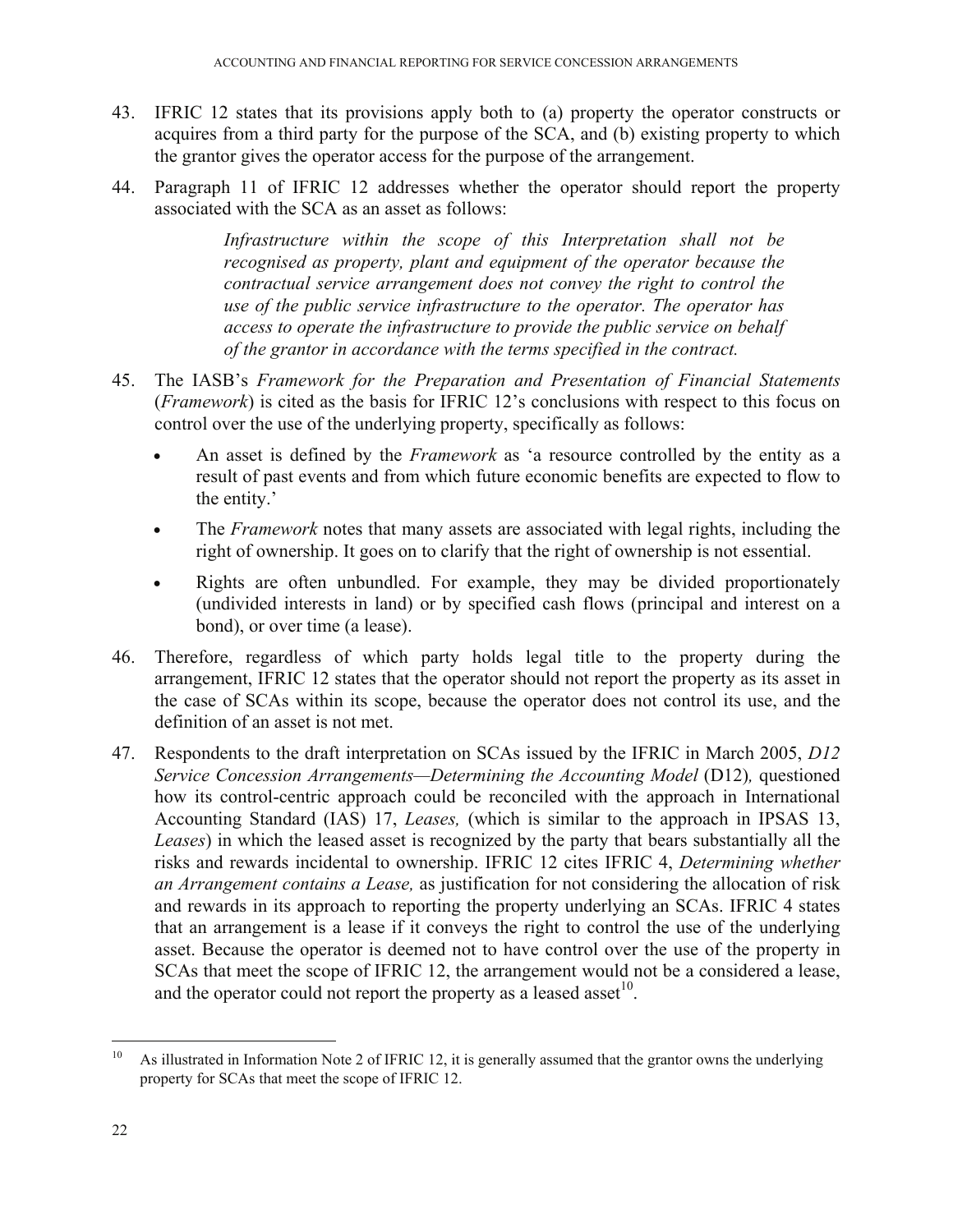- 48. IFRIC 12 thereby concludes that the operator's right to the property in an SCA is different than the rights of a lessee in a lease arrangement. Because the grantor controls the use of the asset, the operator does not have the same right of use of the property as a lessee. Instead, the operator is more like a service provider to the grantor, only having *access* to the property to provide the public service on behalf of the grantor in accordance with contractually specified terms.
- 49. IFRIC 12 states that the asset the operator should recognize is the consideration it receives for its services, as opposed to the property that it constructs, upgrades, or accesses as part of the arrangement. IFRIC 12 requires the operator either to:
	- Report a financial asset to the extent that it has an unconditional contractual right to receive cash or another financial asset from or at the direction of the grantor; or
	- Report an intangible asset to the extent that it receives a right to charge users of the public service, that is, there is no unconditional right to receive a financial asset because the amounts are contingent on the extent that the public uses the service.
- 50. As noted above, IFRIC 12 only provides guidance for operators. However, practically speaking, it can be inferred from the operator guidance provided under IFRIC 12 that the grantor should report the underlying property as an asset.

#### *Accounting Standards Board of South Africa*

- 51. In September 2005, the Accounting Standards Board of South Africa issued a proposed accounting guideline entitled, *Guideline on Accounting for Public-Private Partnerships* (the Proposed Guideline). The Proposed Guideline distinguished two different types of PPP arrangements: (a) one involving the performance by an operator of an "institutional function," and (b) the other involving some form of "use of state property" by the operator for its own commercial purposes. The Proposed Guideline provides somewhat different guidance on accounting for the associated property for each type of PPP arrangement. However, for both types, the main factor used to determine the financial reporting for the associated property is possession of the property at the end of the arrangement. It should be noted that the provisions of the Proposed Guideline would only apply to the grantor guidance for the operator is not provided.
- 52. Similar to the guidance of the UK Accounting Standards Board, the Proposed Guideline would require that, for accounting and financial reporting purposes, the payments made by the grantor to the operator be divided into an asset element and a service element. The Proposed Guideline describes how to account for the asset element, that is, how to report the property associated with the PPP arrangement.
- 53. The Proposed Guideline describes an "institutional function" PPP as an arrangement under which the operator will perform part of the grantor's service delivery or administrative functions, and assume the associated risks. The arrangement involves a substantial transfer of some form of project life cycle risk to the operator. The grantor retains a significant role in the project, however, either as the main purchaser of the services or as the main enabler of the project.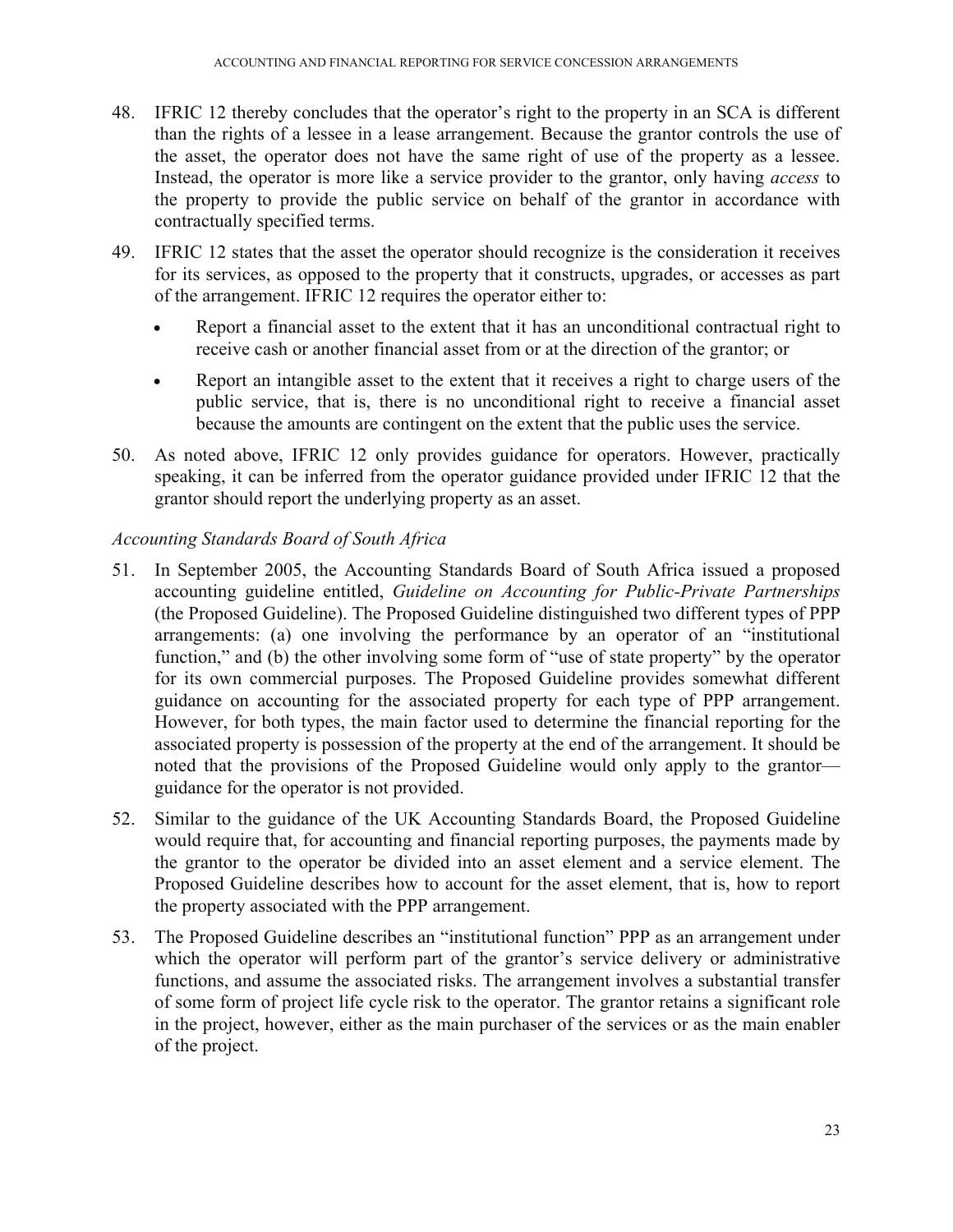- 54. For property associated with this type of arrangement, the Proposed Guideline uses the provisions of the South African Standard of Generally Recognised Accounting Practice on leases as the basis for determining whether the property should be reported as an asset of the grantor. In all PPP arrangements that require the development or construction of immovable property, ownership of the immovable assets will revert to the grantor at the end of the arrangement. This is so because South African legislation generally does not permit the transfer of any government property to a private party unless the applicable legislative requirements with regard to the disposal of government assets are met. Therefore, payments toward the development or construction of immovable property fall within the definition of a finance lease, resulting in the grantor reporting the property as its asset. Ownership of movable property can either remain with the operator or revert to the grantor when the PPP arrangement expires. Therefore, it must be determined whether the payments made by the grantor toward the development or construction of the movable property meet the definition of a financing lease or an operating lease, to determine whether the grantor would report the movable property as an asset in its financial statements.
- 55. The Proposed Guideline describes the "use of state property" PPP as an arrangement under which the grantor will transfer the right of use of immovable or movable property to an operator for its own commercial use. The Proposed Guideline states that pre-existing immovable or movable assets under this type of arrangement would continue to be reported by the grantor, because (a) control and ownership of these assets will remain with the grantor for the duration of the arrangement, and (b) use will revert to the grantor at the end of the arrangement. The grantor will report as its asset immovable or movable property constructed or developed at the commencement of the PPP arrangement that will revert to it at the end of the agreement. Movable property that will remain with the operator at the end of the agreement would not be reported as assets of the grantor.

#### *Other Approaches*

#### Lease Approach

- 56. It can be argued that, for purposes of reporting the underlying property, an SCA can be viewed similarly to a lease—an agreement that conveys the right to control the use of an asset for an agreed-upon period of time. Therefore, the criteria used to determine whether a lease is a finance lease or an operating lease could be used to determine which party to the SCA should report the underlying property as an asset in its financial statements. These criteria are designed to determine whether the risks and rewards incident to ownership of the property substantially lie with the lessor or lessee (and therefore, arguably, which party ultimately controls the property). Risks include the possibilities of losses from idle capacity, technological obsolescence, or changes in value due to changing economic conditions. Rewards may be represented by the expectation of (a) service potential or profitable operation over the property's economic life, or (b) gain from appreciation in value or realization of a residual value.
- 57. A lease is classified as a finance lease if it transfers to the lessee substantially all the risks and rewards incident to ownership. IPSAS 13 provides the following examples of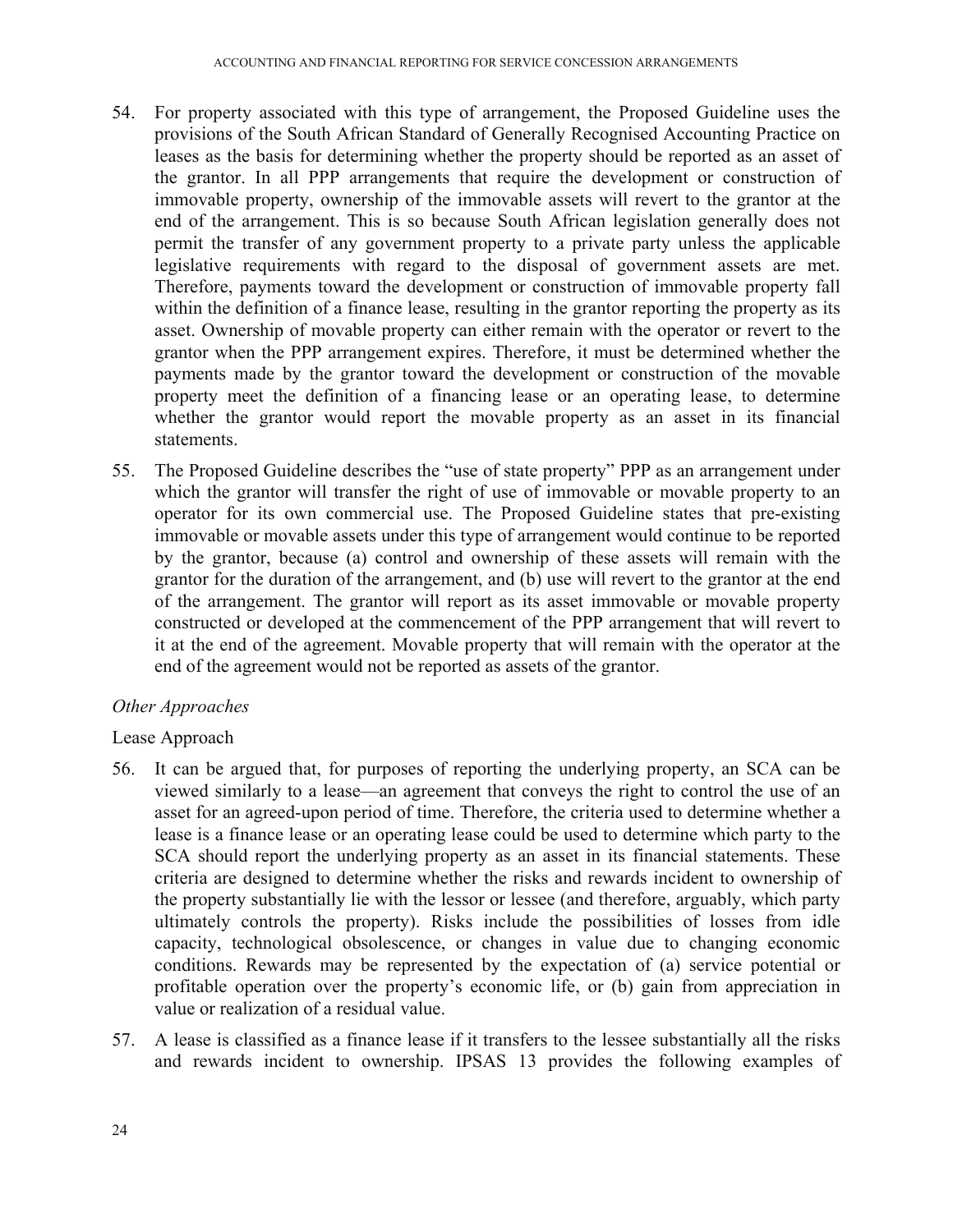situations that would normally result in a finance lease and reporting of the asset by the lessee:

- (a) The lease transfers ownership of the asset to the lessee by the end of the lease term;
- (b) The lessee has the option to purchase the asset at a price which is expected to be sufficiently lower than the fair value at the date the option becomes exercisable, so that at the inception of the lease it is reasonably certain that the option will be exercised;
- (c) The lease term is for the major part of the economic life of the asset even if title is not transferred;
- (d) At the inception of the lease the present value of the minimum lease payments amounts to at least substantially all of the fair value of the leased asset;
- (e) The leased assets are of a specialized nature such that only the lessee can use them without major modifications being made; and
- (f) The leased assets cannot easily be replaced by another asset.

Any lease not classified as a finance lease is considered an operating lease, meaning that the lessor continues to report the property as its asset.

Unbundling/Components (Rights and Obligations) Approach

 $\overline{a}$ 

58. One common aspect of all of the above approaches to reporting infrastructure and public facilities associated with SCAs is that only one of the parties should report the underlying property as a property, plant and equipment asset in its financial statements. Under an alternative approach, the grantor could report a portion of the underlying assets and liabilities of an SCA based on allocation of project risks and benefits. An unbundling/components approach is suggested in the paper, *Public-Private Partnerships, Government Guarantees, and Fiscal Risk*, prepared by a staff team from the International Monetary Fund led by Richard Hemming<sup>11</sup>:

> *More important, however, is the question of whether [a] binary approach, under which PPP assets are classified either as government assets or private assets, is an appropriate way of accounting for risk transfer. The specific concern is that such an approach is insensitive to the fact that PPPs are intended to share risk according to which party can best manage it. The fact is that government exposure to PPP risk will vary widely across projects, and the accounting profession ideally should be seeking to develop a workable approach to identifying and quantifying the risk to which the government is exposed under PPPs and for assessing and disclosing the fiscal consequences of such risk.*

59. Although that paper acknowledges the difficulty of developing this type of approach, it goes on to warn that a binary approach creates the risk that PPPs in which the grantor bears

<sup>11</sup> International Monetary Fund Staff Team led by Richard Hemming, 2006, *Public-Private Partnerships, Government Guarantees, and Fiscal Risk,* p. 27-28.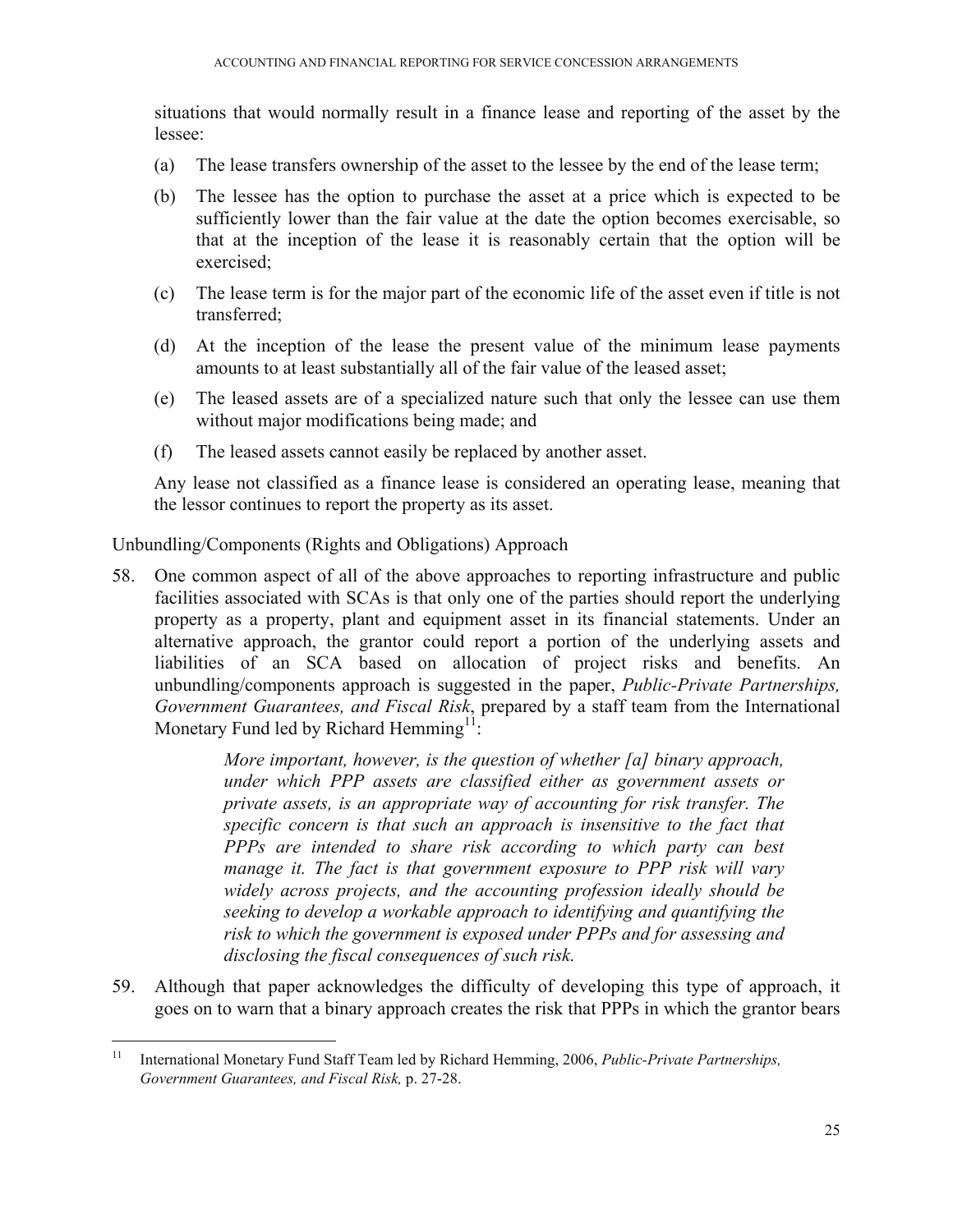the larger share of project risk might be discouraged. This is because, in that case, the grantor would be required to report the property as an asset along with a related liability to the operator. In some circumstances, the grantor could view this as an undesirable accounting result. This could result in tailoring arrangements so that the operator bears more risk, resulting in higher project costs that could negatively impact the operational efficiency of the arrangement.

- 60. An approach under which both the grantor and the operator would report assets and liabilities would also honor the concept that property ownership is essentially ownership of a "bundle of rights" that in some cases can be separated and individually transferred. For example, the right to benefit from the use of property through collecting rents could be transferred separately from the other rights of ownership. IFRIC 12 could be interpreted to consider this possibility by requiring the operator to report as an intangible asset the right to charge users of the service provided through the underlying property, when the operator does not have an unconditional contractual right to receive cash or another financial asset from, or at the direction of, the grantor.
- 61. An unbundling/components approach may also be similar to a 'rights and obligations' approach proposed in accounting journals and other literature. Rights and obligations are also being considered by the IASB and the US Financial Accounting Standards Board (FASB) as a potential basis for a new accounting standard on leases. Under that joint project, the rights and obligations of a lessee and lessor will be identified and analyzed to see to whether they meet the definition of financial statement assets and liabilities. The IASB and the FASB are expected to issue a discussion paper expressing their preliminary views in 2008.

#### **Analysis**

62. The existing or proposed guidance on reporting the underlying property in an SCA (or PPP arrangement), discussed above, each has a different focus that can result in different reporting results even under the same set of circumstances. As an example, under IFRIC 12, the operator would not report the underlying property for any SCA that is within its scope. However, of the 53.4 billion (UK) capital values of PFI arrangements declared by the UK Treasury (which are required to be accounted for by grantors using Application Note F as implemented currently by HM Treasury Technical Note 1 (revised) 'How to account for PFI Transactions' based on Chapter 5 of the UK Government Financial Reporting Manual), approximately 29.1 billion (UK) is currently off-balance sheet for the grantor<sup>12</sup>. This implies that the property underlying these capital values is reported as property, plant and equipment either by the operator, or by neither party, a fact that is cited in a 2004 report of the UK Financial Reporting Advisory Board. That report notes a number of cases where underlying property of a PFI was not reported as a property, plant and equipment asset on the balance sheet of either the grantor or the operator<sup>13</sup>.

1

<sup>12</sup> Paul Gosling, "End of the Line for PFI?," *www.publicfinance.co.uk,* July 27, 2007 (www.publicfinance.co.uk/features\_details.cfm?News\_id=31025).

<sup>&</sup>lt;sup>13</sup> (7th) Report for the period April 2003 to March 2004 of the UK Financial Reporting Advisory Board to the House of Commons, section 2.3.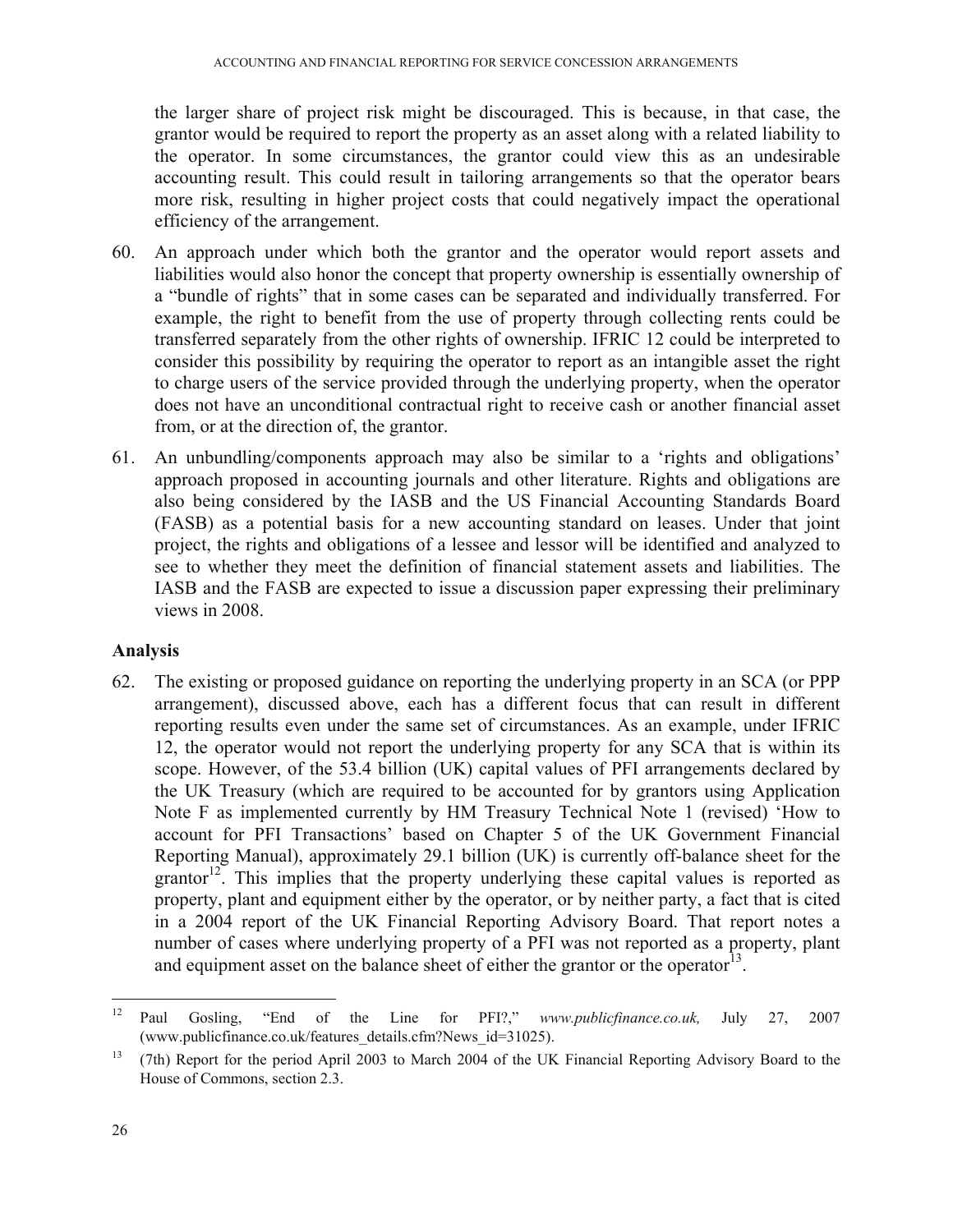- 63. Even in the case of the UK and Eurostat approaches, both of which emphasize economic risk, the difference in the specific risks considered, particularly construction risk, can result in different reporting. This potential for different reporting illustrates the need for a harmonized approach to reporting the property associated with these arrangements.
- 64. Despite the differences in the current guidance, proposed guidance, and other approaches, two broad focuses in addressing this reporting issue can be identified—a control focus, and a risks and rewards focus. Although the concepts of control and risks and rewards are not mutually exclusive, the current guidance, proposed guidance, and other approaches emphasize one concept or the other in determining the reporting of the underlying property of an SCA. Each focus applies a different aspect of the definition of an asset in IPSAS 1, *Presentation of Financial Statements*. That IPSAS defines assets as "resources controlled by an entity as a result of past events and from which future economic benefits<sup>14</sup> or service potential are expected to flow to the entity." The notion of control over resources is clearly laid out in the definition. Risks and rewards are connected to the expected flow of future economic benefits or service potential because generally it is sufficiently certain that future economic benefits or service potential will flow to an entity when it (a) will be assured of receiving the rewards attaching to the asset, and (b) will undertake the associated risks.
- 65. Based on the definition of an asset in IPSAS 1, both control and future economic benefit or service potential would need to be achieved for the grantor to report the property associated with an SCA as an asset. Therefore, both the concepts of control and risks and rewards discussed above should be considered in developing an approach to determine how grantors should report this property.

#### *Control*

- 66. Control over the use of the underlying property is the key principle found in the conclusion reached in IFRIC 12, that is, that the operator should not report that property as an asset in an SCA that meets its scope. IFRIC 12 focuses on control over the operational aspects of the property—the services that must be provided with it, those receiving the services, and the rate to be charged for them—as well as control over any significant residual interest in the property at the end of the arrangement. Although based on leasing principles, the proposed South African guidance also indirectly focuses on control over the property. In that case, control over the property at the end of the term of the arrangement dictates the reporting of the property. Because this aspect of control over property is a subset of the IFRIC 12 criteria for control, previously mentioned, the rest of this section will focus on the guidance in IFRIC 12.
- 67. A basic question to be answered is how to determine control over the property for financial reporting purposes. To answer this question, IFRIC 12 cites guidance in IFRIC 4 that discusses control over the use of an asset when determining whether an arrangement contains a lease. IFRIC 4 states that the right to control the use of the underlying asset to an arrangement is conveyed if any of the following conditions are met:

<sup>&</sup>lt;sup>14</sup> As used in this section, the term 'future economic benefits' specifically refers to the direct generation of net cash inflows, which is consistent with how such term is used in the definition of an asset in IPSAS 1.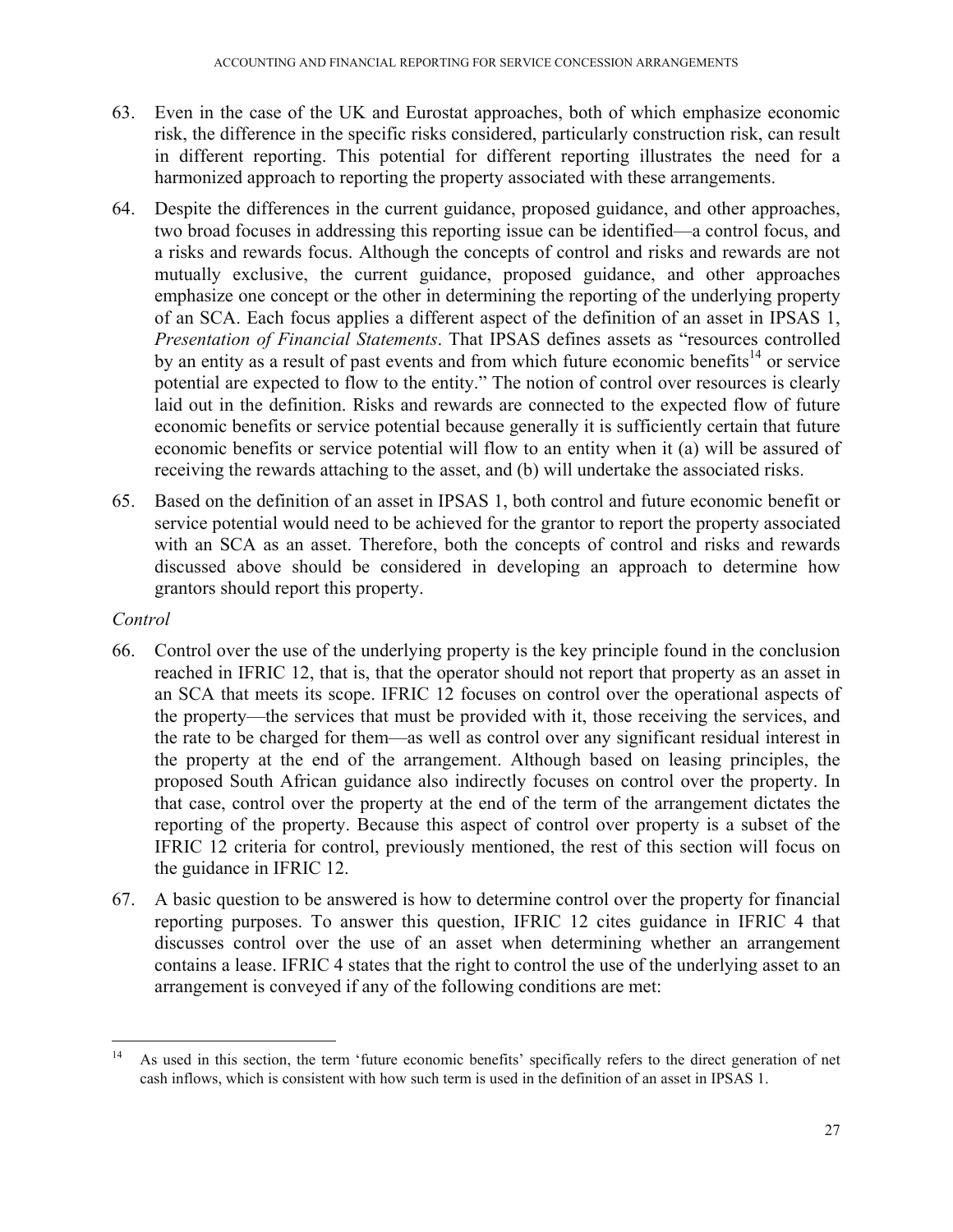- The purchaser (lessee) has the ability or right to operate the asset or direct others to operate the asset in a manner it determines while obtaining or controlling more than an insignificant amount of the output or other utility of the asset.
- The purchaser has the ability or right to control physical access to the underlying asset while obtaining or controlling more than an insignificant amount of the output or other utility of the asset.
- Facts and circumstances indicate that it is remote that one or more parties other than the purchaser will take more than an insignificant amount of the output or other utility that will be produced or generated by the asset during the term of the arrangement, and the price that the purchaser will pay for the output is neither contractually fixed per unit of output nor equal to the current market price per unit of output as of the time of delivery of the output.
- 68. IFRIC 12 concludes that, for SCAs that meet its scope criteria, the operator would not control the use of the property based on the above IFRIC 4 criteria. This implies, therefore, that the grantor would control use of the property for financial reporting purposes. It then draws the conclusion that without control over the use of the property, the operator cannot report it as an asset based on the definition of an asset in the IASB *Framework*.
- 69. Despite the existence of the circumstances laid out in the scope of IFRIC 12, it can be argued that the operator still has some control over use of the asset. The operator has the ability to manage how the property is used within the standards established in the arrangement. For example, the terms of the arrangement in an SCA for a roadway may specify certain physical conditions that the operator must maintain. Generally, however, the contract will not specify how to meet such conditions, leaving this to the discretion of the operator. In this way, the question to be answered in determining the financial reporting of the property, having assessed the relative position of the parties, is which party has *ultimate control* over the property.
- 70. The Board believes that the nature of the criteria incorporated into the scope of IFRIC 12 generally is appropriate to determine whether the grantor has control over the underlying property of an SCA for financial reporting purposes. These criteria, considered together, indicate that (a) the grantor would have a continuing right to require the property to be operated to meet its public service objectives throughout the life of the arrangement and beyond, and (b) the operator's practical ability to sell or pledge the property (potentially resulting in a different use) is restricted. Despite the operator's control over delivery of certain aspects of services generated by the property, the overall use of the property is still limited to the objective of the grantor set forth in the arrangement. Moreover, the grantor controls key operational aspects of the property, such as the rates to be charged for its use. The Board therefore concurs that the operator is operating the property on behalf of the grantor, and that the grantor has ultimate control over the property, if criteria similar to those in IFRIC 12 are met.
- 71. Alternatively, it can be argued that the nature of the grantor's control over property associated with an SCA that meets criteria similar to those in IFRIC 12 is no different from the control that a government often exercises in regulating certain industries. This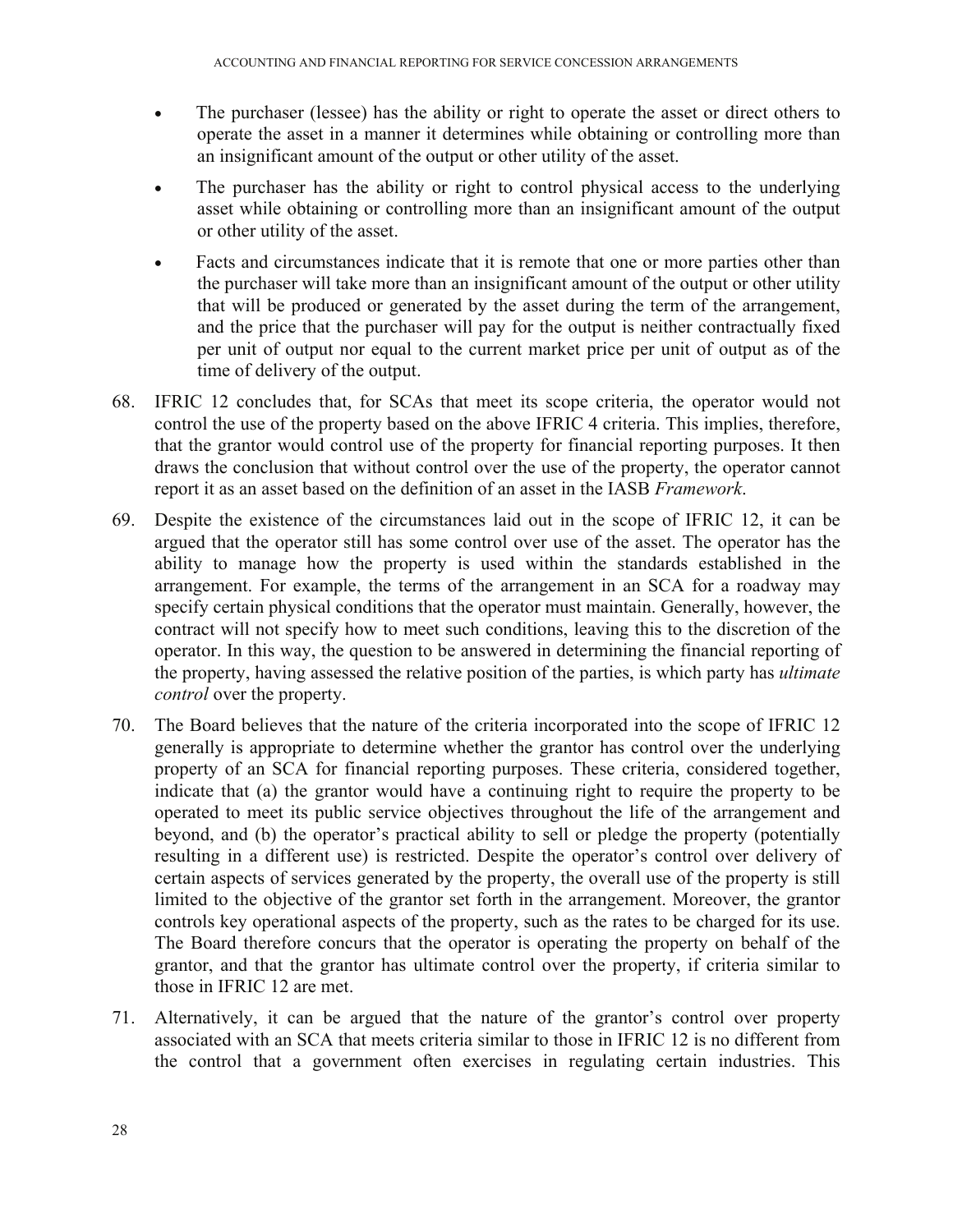argument can particularly be made when the industry provides services that formerly had been provided by the government. Paragraph 32 of IPSAS 23, *Revenue From Non-Exchange Transactions (Taxes and Transfers)* addresses whether control derived solely from a government's regulatory role can result in control over assets for purposes of meeting the definition of an asset for financial reporting purposes as follows:

*The ability to exclude or regulate the access of others to the benefits of an asset is an essential element of control that distinguishes an entity's assets from those public goods that all entities have access to and benefit from. In the public sector, governments exercise a regulatory role over certain activities, for example financial institutions or pension funds. This regulatory role does not necessarily mean that such regulated items meet the definition of an asset of the government, or satisfy the criteria for recognition as an asset in the general purpose financial statements of the government that regulates those assets.* 

72. Furthermore, paragraph 37 of IPSAS 6, *Consolidated and Separate Financial Statements*, states that regulatory powers do not constitute control for the purposes of financial reporting. Such paragraph states that the meaning of control for the purposes of IPSAS 6 does not extend to:

> …the power of the legislature to establish the regulatory framework within which entities operate and to impose conditions or sanctions on their operations. Such power does not constitute control by a public sector entity of the assets deployed by these entities.

- 73. Based on this guidance in IPSAS 23 and IPSAS 6, it could be argued that if the grantor's control over the underlying property in the SCA agreement is akin to regulatory control, such control alone is not sufficient to meet the control aspect of the definition of an asset for purposes of the grantor's financial reporting.
- 74. The Board believes that there is a distinction in these two scenarios, in that criteria similar to those in IFRIC 12 would require the grantor to maintain control over the residual interest in the property at the end of the arrangement. This is not normally the case when the government, in its regulatory role, establishes rules or restrictions on use of property. The private sector owner in this case can normally transfer its property or even choose to use it for another purpose. Additionally, the grantor's control over the underlying property in an SCA is based on a contract willingly entered into by the operator. It is not established through legislation, as contemplated in the guidance in IPSAS 23 and IPSAS 6.
- 75. Another argument can be made that restrictions on the use of the property present in criteria similar to those in IFRIC 12 can be analogized to stipulations on non-exchange transactions. For example, a national government may transfer a parcel of land to a public university stipulating that the land is to be used to build a campus. Under IPSAS 23, despite such a stipulation, the public university in this example (the "user" of the property) would still be considered to control the land and would recognize the land as an asset in its financial statements. The university also would report a liability if the stipulation were considered a condition, reflecting that it would have to return the land to the donor if it was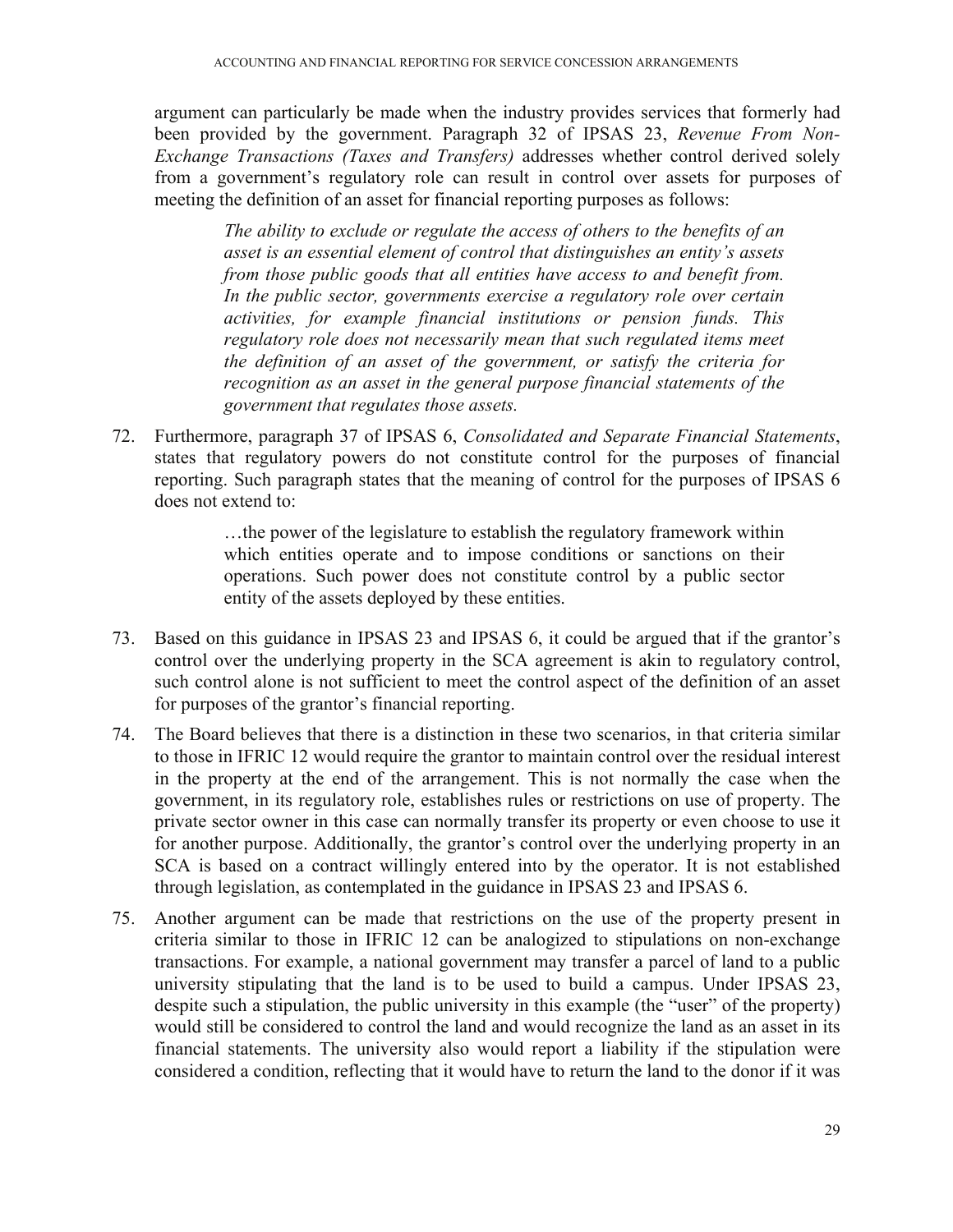not used for its intended purpose. The financial reporting results in this example could be seen to conflict with the guidance discussed above related to control over property in SCAs where the party imposing the restrictions on the use of the asset (the grantor), and not the user of the asset (the operator), would be considered to control the property for financial reporting purposes.

- 76. The key distinction between the university transfer example in the preceding paragraph and an SCA that meets criteria similar to those in IFRIC 12 is again the grantor's maintaining of control of the residual interest in the underlying property at the end of the SCA. In arrangements typical of those considered in the preceding paragraph, the transferred assets will not revert to the transferor at the end of a specified period (in some cases of property, plant and equipment, the transferor holds a residual interest in the salvage value of the property; however, that interest is often expected to be insignificant). Even where the stipulation is a condition, the asset only reverts to the transferor on breach of the condition. So long as the condition is met, the asset remains with the transferee.
- 77. Questions also can be posed regarding the nature of the residual interest in the property that must be controlled by the grantor for it to be considered in control of the property for financial reporting purposes—specifically, (a) whether that residual interest must be significant, and (b) whether circumstances exist where the grantor would not have to control the residual interest to be considered in control of the property for financial reporting purposes.
- 78. In the exposure process that led to the issuance of IFRIC 12 (IFRIC's draft interpretation D12), it was proposed that for the arrangement to meet the scope criteria (a) the grantor must control the residual interest in the infrastructure at the end of the concession arrangement, and that (b) the residual interest must be significant. Respondents to D12 commented that this requirement would result in the exclusion of SCAs in which the entire economic life of the underlying property is expected to be used during the term of the arrangement (whole-of-life arrangements), thereby limiting the draft interpretation's potential usefulness.
- 79. To address these comments, the IFRIC modified the residual interest criterion in the final version of IFRIC 12 to state that the grantor must control "*any* significant residual interest in the infrastructure" (italics added), and added an exception for whole-of-life arrangements that states that only the control over use criterion need be met for this type of arrangement to fall within the scope of IFRIC 12. This exception essentially eliminates the requirement for the grantor to have any control over the residual interest in the underlying property at the end of a whole-of-life arrangement to be considered to have control over the property for financial reporting purposes under IFRIC 12. A rationale for this position is that by the end of the arrangement the property will have been controlled by the grantor for the entire useful life of the property—therefore, no significant residual interest in the property is left to control after the end of the arrangement.
- 80. The Board believes that, in most cases, a significant residual interest in the underlying property will exist at the end of an SCA. This is mainly because of the long-lived nature of the underlying property, and the frequent inclusion of a contractual requirement for the operator to return the property in a state of good condition at the end of the arrangement.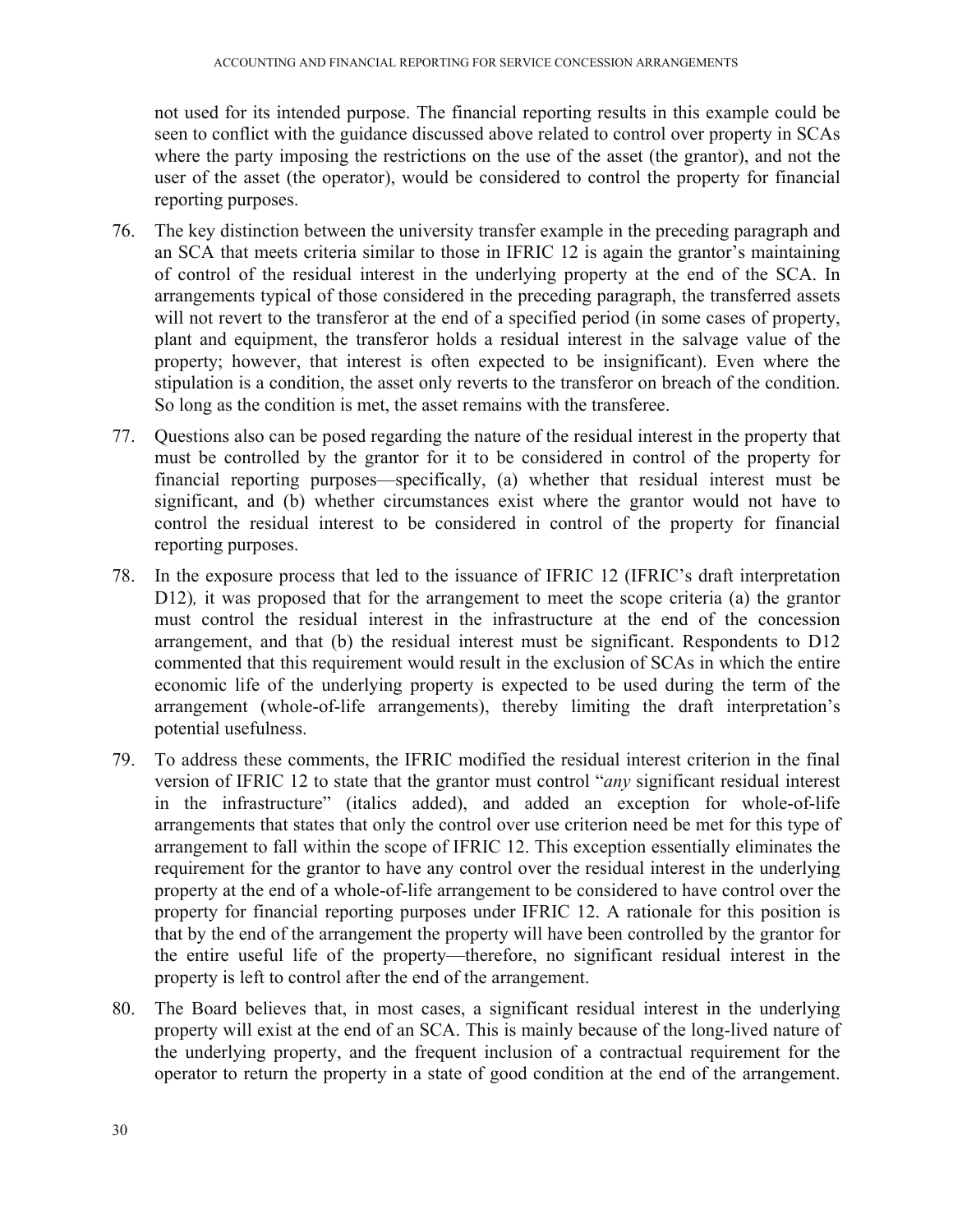Even where the contract does not require this return, fulfillment by the operator of often imposed maintenance requirements throughout the term of the arrangement helps ensure that the property is in operational condition at the end of the SCA. Given the core nature of the public services provided through the property, it would seem that such property, if in operational condition at the end of the SCA, would provide future service potential or future economic benefit, and therefore, have a significant residual interest.

- 81. However, the Board does acknowledge that certain SCAs may be whole-of-life arrangements, resulting in a less than significant residual interest in the underlying property. This may occur, for example, when (a) an SCA involves property used to deliver a service that is not expected to continue after the end of the arrangement; or when (b) an SCA requires the operator to demolish the property at the end of the arrangement and return the underlying land in clean condition. Therefore, the above questions related to the residual interest control criterion must still be addressed.
- 82. The Board believes that some aspect of control over the residual interest in the underlying property at the end of the SCA is important to establish control over the property for financial reporting purposes, even in a whole-of-life arrangement. As discussed above, grantor control over the residual interest in the property at the end of the arrangement gives the grantor a continuing right to use the property by limiting the operator's practical ability to (a) sell or pledge the property during the SCA, or (b) terminate the agreement before its scheduled completion and use the property for another purpose. In this way, control over the residual interest in the property helps to preserve the use of the property for the public sector objective intended by the SCA. Control over the residual interest in the property is also a key factor in distinguishing the control of a grantor over the property underlying an SCA from the control a public sector entity may have over property through its role as a regulator. Therefore, the Board believes that the grantor must control the residual interest in the property to be considered to control it for financial reporting purposes, even if it is expected that its entire economic useful life will be used up during the arrangement.
- 83. In considering this notion of control over the residual interest, it must be determined whether the residual interest itself must also be significant to establish control over the property for financial reporting purposes. It can be argued that if the residual interest is insignificant, then whether or not the grantor controls the residual interest is (virtually by definition) inconsequential, and should have no bearing on who controls the property for financial reporting purposes. Therefore, if control over residual interest must be present to establish control for financial reporting purposes, it can be argued that the residual interest also should be significant for this test to be meaningful.
- 84. The above argument would be persuasive if the residual interest control criterion was established solely to preserve the public sector use of the property after the term of the arrangement. However, as discussed previously, controlling the residual interest in the property serves to preserve the grantor's continuous use of the property *during* the arrangement as well. This does not appear to depend on the significance of the residual interest at the end of the arrangement—the fact that the grantor controls the residual interest in the property would appear to preserve this right of continuous use.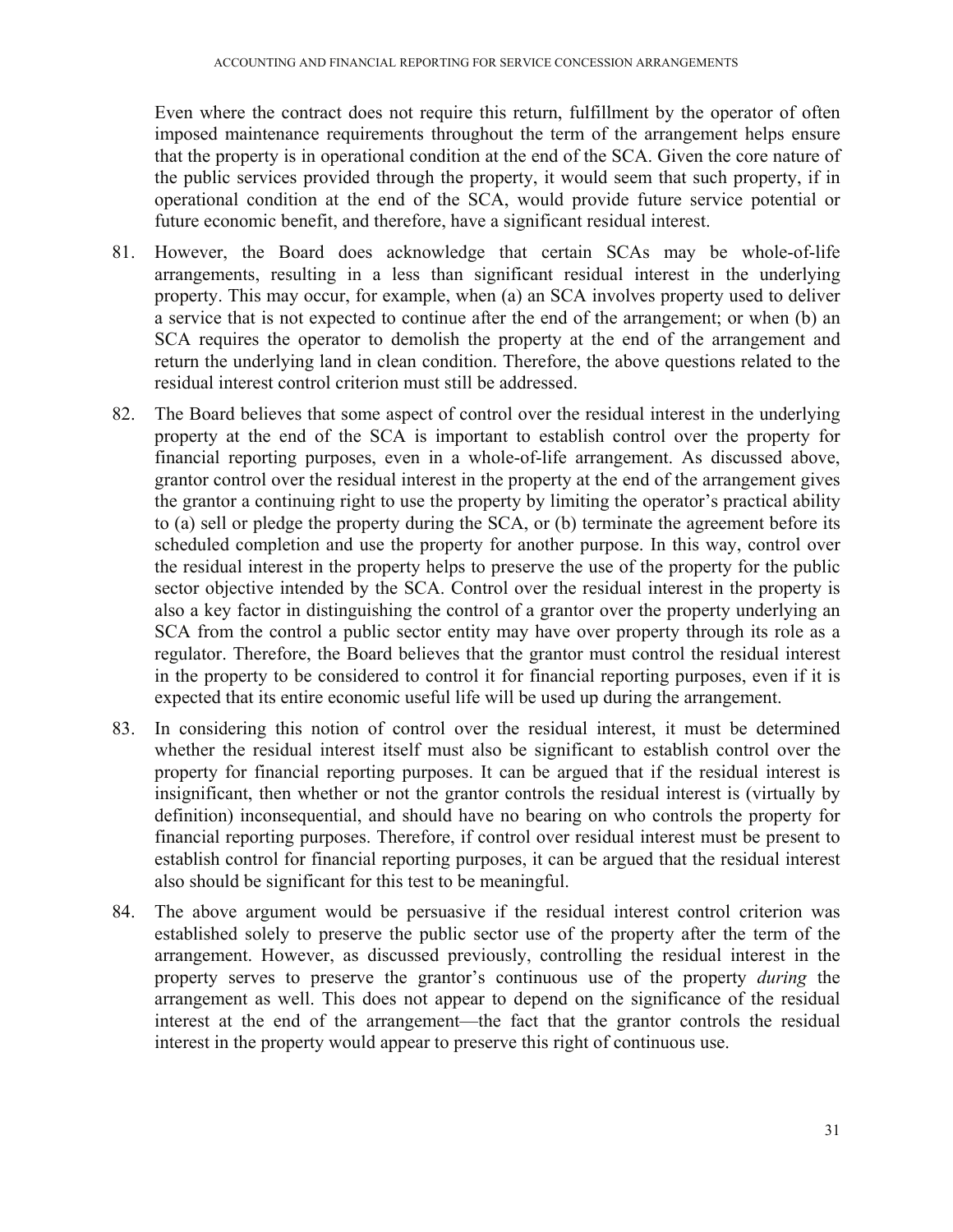#### *Expected Flow of Future Economic Benefits or Service Potential*

- 85. Even though the grantor in an SCA may control the use of the underlying property, to meet the definition of an asset in IPSAS 1, as noted above, the property should produce an expected flow of future economic benefits or service potential for the grantor. Because IFRIC 12 concluded that the use of the underlying property of SCAs that meet its scope is not controlled by the operator (thereby precluding it from meeting the definition of an asset for the operator), and IFRIC 12 only covers operator accounting, it does not address the flow of benefits to the grantor from the property.
- 86. As noted above, an expected flow of future economic benefits or service potential can be evidenced by the receipt of rewards related to the asset and the assumption of risks associated with it. Allocation of risks and rewards is the basis of the approaches used by the UK Accounting Standards Board and Eurostat to account for the underlying property of SCAs. It is also the basis for the guidance on reporting leases in IPSAS 13.
- 87. In the UK guidance, access to the benefits of the property and exposure to the associated risks is reflected in the extent to which each party bears the potential variations in property profits or losses. Determining who bears the risks described in the Eurostat guidance is also affected by their economic impact, as the guidance refers to potential additional payments (by either party) and impact on operator profit as indicators of the party that bears risk. This focus on the economic risks and rewards of the underlying property may help determine whether future economic benefits will flow to an entity from an asset. However, it ignores the service potential aspect of the future benefits that may flow to an entity from an asset.
- 88. The service potential aspect of the future benefits that may flow from an asset is the key difference between the definition of an asset in IPSAS 1 and that in the IASB *Framework*, which focuses only on future economic benefits. Paragraph 11 of IPSAS 1 further explains this "service potential" aspect of the definition of an asset as follows:

*Assets provide a means for entities to achieve their objectives. Assets that are used to deliver goods and services in accordance with an entity's objectives but which do not directly generate net cash inflows are often described as embodying "service potential."* 

For example, a toll-free roadway is considered an asset of a government because it delivers services used to meet a government's transportation objectives, although it generates no future economic benefit<sup>15</sup> for the government.

89. Generally, governments enter into SCAs to meet service delivery objectives through the construction, renovation, or improved operation of the underlying property. In this way, the underlying property is intended to provide the grantor rewards related to service potential even if the property will not provide any future economic benefit. Even if the grantor's motivation for entering into the SCA is economic benefit, for example, to receive an upfront inflow of resources in exchange for the right to operate a roadway, the underlying

<sup>&</sup>lt;sup>15</sup> As used in this section, the term 'future economic benefits' specifically refers to the direct generation of net cash inflows, which is consistent with how such term is used in the definition of an asset in IPSAS 1.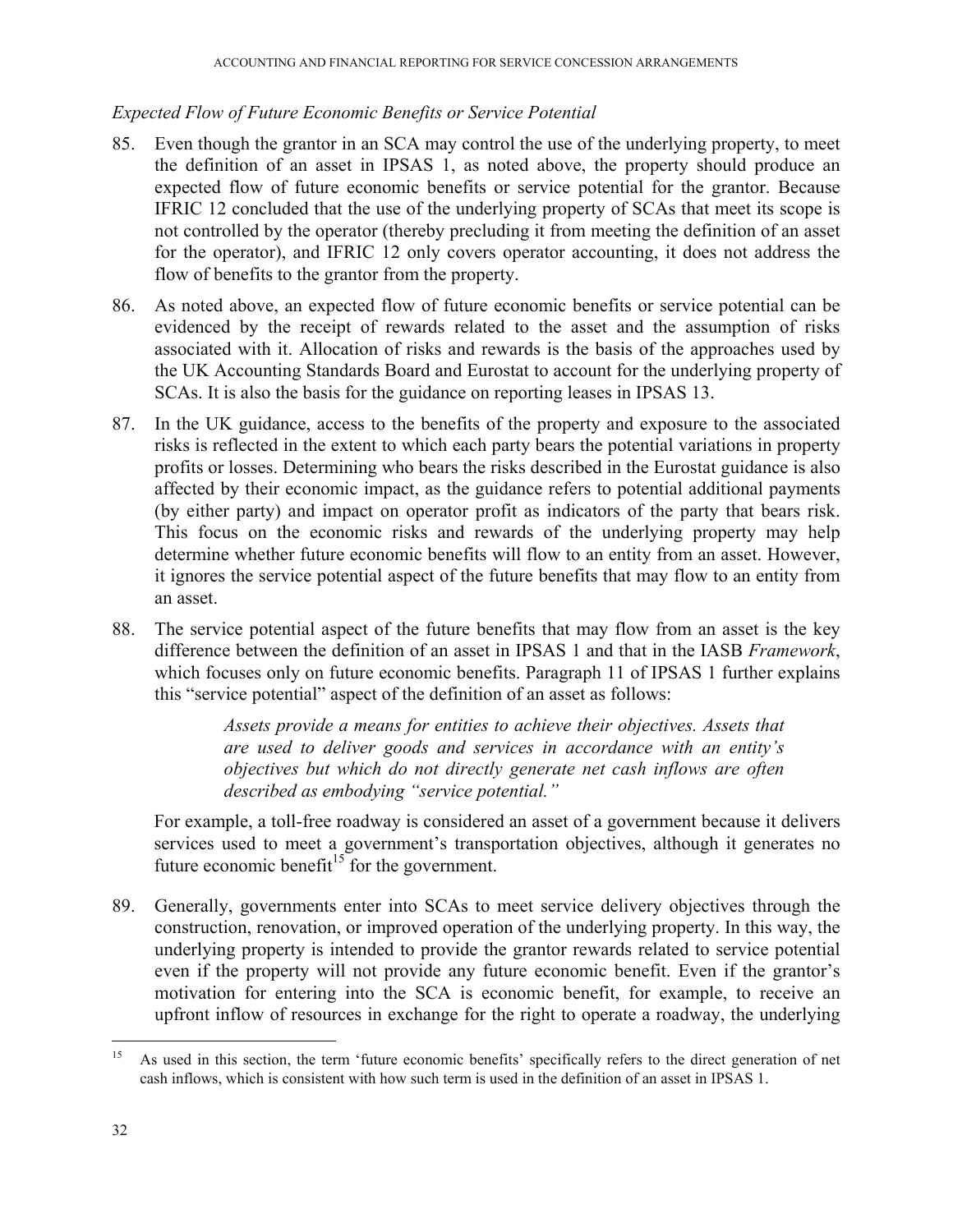property would still be used to meet the government's objectives—it would just be operated by the operator—and therefore, also would be providing service potential rewards to the grantor.

- 90. Service potential rewards the grantor may obtain through the property underlying an SCA are accompanied by risks associated with the property that the grantor assumes. This is because the grantor generally is still ultimately accountable for the delivery of the service provided through the property. The grantor is therefore accountable for the operation of the property, even though its operation is being undertaken by the operator. Because of this, and because of the general public perception that the service being provided in an SCA is a public one, political risk associated with the delivery of services through the underlying property remains with the grantor, though some service delivery risk may fall to the operator.
- 91. The effects of political risk can be impacted by the effects of the economic risks discussed above, even when they are borne by the operator. For example, both (a) events considered in construction risk that cause delays in the delivery of the property, and (b) events that limit the availability of the underlying property to users, can impact the grantor's political risk associated with service delivery. Further, if the negative effect on the operator of these economic risks reaches the point where service quality declines, the grantor's political risk will be heightened. In extreme cases, if the operator cannot continue to operate the property, the grantor will have to step in to provide the public service. Thus, it can be viewed that ultimately the grantor is always subject to these economic risks.
- 92. The notion of accountability for the services provided through the property underlying an SCA is a key concept. It can be argued that if the grantor remains accountable for those services, it will be (a) entitled to the rewards related to the service potential of the property, and (b) subject to the risks that may impact that service potential (along with any economic risks and rewards that may be allocated to it). It can further be argued that a grantor's accountability for the services provided by the underlying property can be evidenced by its control over the use of the asset. The grantor retains control over aspects of the property, such as operating conditions and user charges, because it remains accountable for the provision of the services provided through the property to the public, regardless of whether the operator actually provides the services day-to-day.
- 93. The grantor's ability to control the underlying property, as discussed above, also ensures its ability to benefit from the service potential of the property for the life of the arrangement, and potentially beyond. The ability of the grantor to control how and for whom the property must be used ensures that the property will be operated for public use during the term of the arrangement. The grantor's control over the residual interest in the property at the end of the arrangement ensures its continuous use during the arrangement, and the opportunity to make the property available for public use after the arrangement ends.
- 94. Therefore, if the grantor retains control over the property underlying an SCA (as determined using the criteria discussed above), it can be argued that it is accountable for that property and the services provided through its use. This accountability would subject the grantor to the risks associated with the property related to service delivery, and allow it to obtain rewards related to achievement of its service objectives. This therefore indicates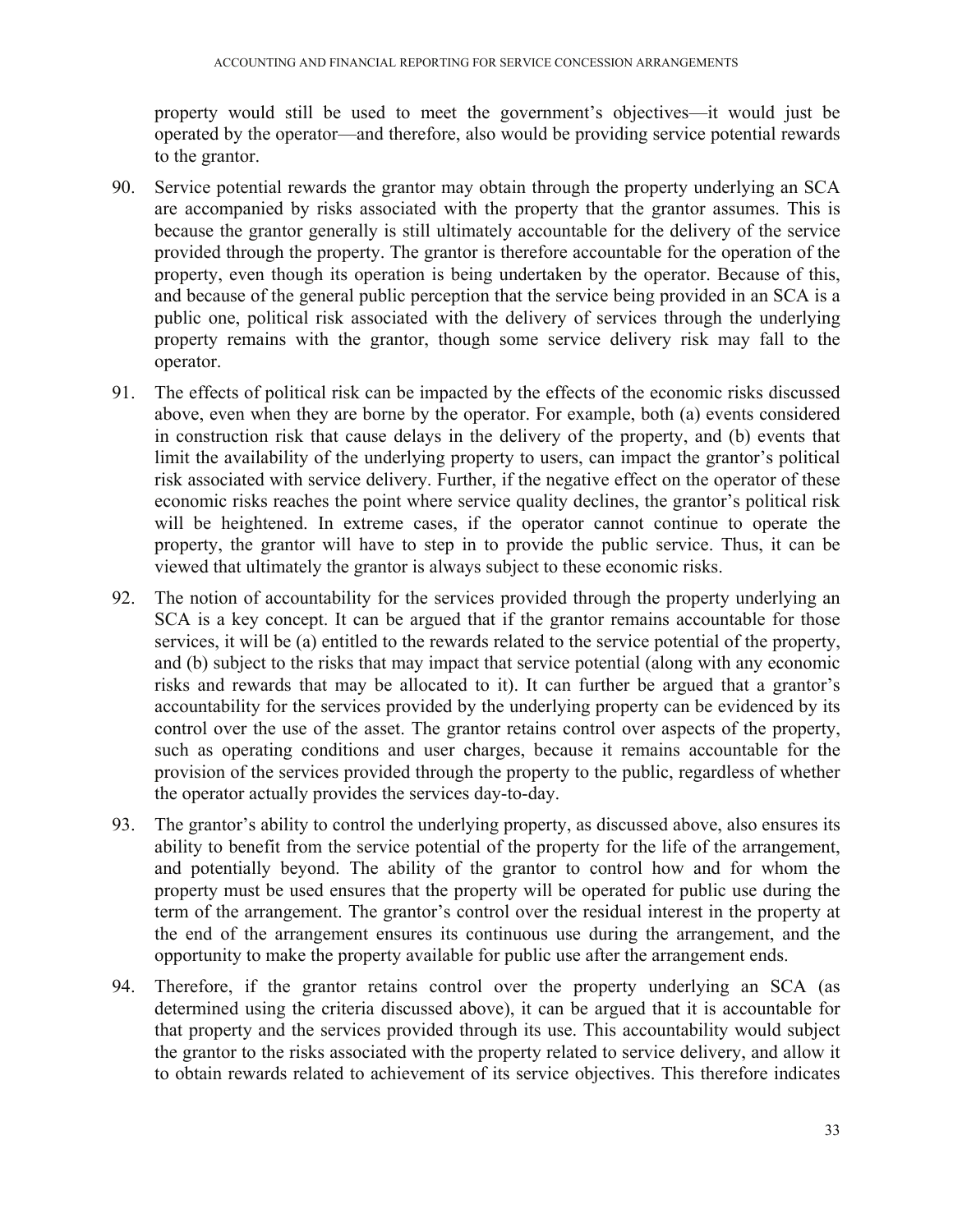that future service potential benefits from the property will flow to the grantor. Based on this argument, it can be concluded that if the grantor controls the use of the property, it also can be expected to benefit from its future service potential. Thus, the property underlying an SCA would meet the definition of an asset in IPSAS 1 if the grantor controls the use of the property.

- 95. Given the service potential aspect of the definition of an asset in IPSAS 1, this argument appears appropriate. Consider a toll-free roadway that is reported as an asset by a grantor based on its service potential. That roadway becomes the subject of an SCA where the operator is granted the right to charge tolls to users of the roadway, in exchange for taking responsibility for making repairs and renovations and operating the roadway to the grantor's specifications. If the grantor has control over that roadway under the terms of the agreement, the roadway would appear to provide the grantor with the same service potential benefits that it did before execution of the SCA. This is in spite of the fact that the grantor has largely transferred the economic risks and rewards of the roadway to the operator. Therefore, it appears that the roadway should continue to be reported as an asset of the grantor, because the basis for reporting it as an asset in the first instance has not changed, that is, it is an asset of the grantor based on its service potential.
- 96. The UK and Eurostat approaches that focus on economic risks and rewards do not specifically refer to control over the property. It can be presumed that under those approaches, the party with the greater share of risks and rewards is conceptually considered to control the property. This type of approach is effective when the assessment of risks and rewards can be measured using a singular basis—which in the case of the UK and Eurostat approaches is expected net cash flows. However, the service delivery objectives of the grantor entering into an SCA, and the service potential aspect of the definition of an asset unique to guidance for public sector entities, add a second dimension of potential risks and rewards that would need to be considered in an approach that focuses on risks and rewards. Combining service potential risks and rewards with risks and rewards related to expected net cash flows into a single approach would, however, be complex both to develop and to apply. Additionally, such an approach could be biased toward the conclusion that the grantor controls the property, because the operator would generally not bear any of the risks and rewards associated with service delivery. Therefore, the Board prefers a more fundamental approach to determining control over the property, as detailed in the previous section.
- 97. The guidance in IPSAS 13 on reporting property subject to leases arguably also starts with a determination of whether control over the use of the underlying property has been conveyed. Having established that control has been conveyed, the reporting of the asset depends on whether substantially all of the risks and rewards related to ownership have been transferred to the lessee. If such transfer occurs, the lessee reports the property as an asset; if not, the lessor continues to report the property as its asset. Several of the circumstances provided in IPSAS 13 that indicate a transfer of risks and rewards has occurred are associated with how long the lessee will control the use of the property during the overall economic life of the property, including:
	- The lease transfers ownership of the asset to the lessee by the end of the lease term;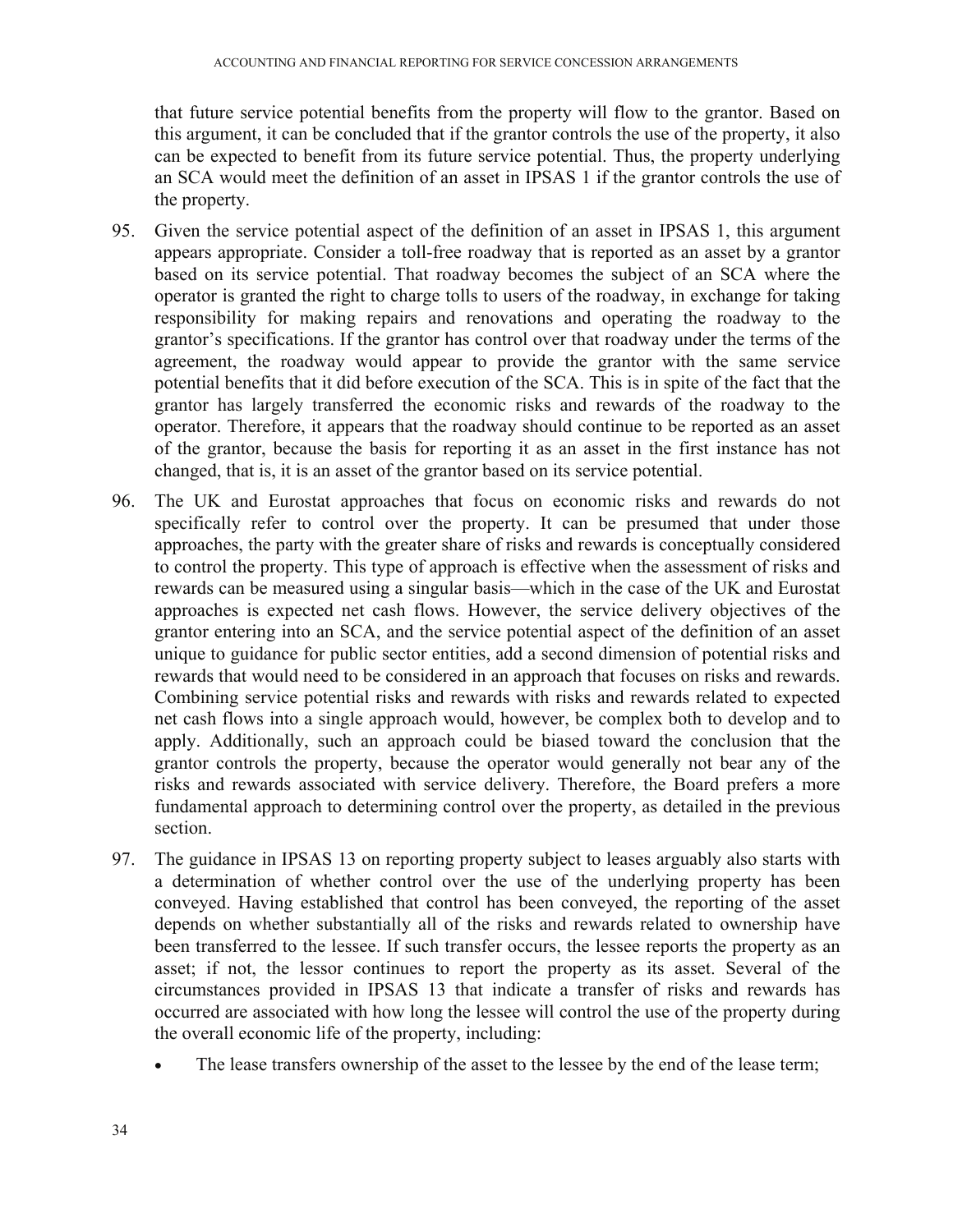- The lessee has the option to purchase the asset at a price which is expected to be sufficiently lower than the fair value at the date the option becomes exercisable, so that at the inception of the lease it is reasonably certain that the option will be exercised; and
- The lease term is for the major part of the economic life of the asset even if title is not transferred.
- 98. The control criteria discussed in the previous section incorporate a similar concept into the residual interest criterion. In addition to securing the continuous use of the property by the grantor during the arrangement, the residual interest criterion also ensures that the grantor will continue to be able to control its use after the SCA ends. In this way, the control approach proposed above can be viewed to ultimately incorporate the concept of risks and rewards (similarly to the leasing guidance), with a focus on service potential risks and rewards.
- 99. An argument can be made, however, that this focus on service potential risks and rewards ignores the economic risks and rewards the operator may assume under the SCA. This omission could be viewed as a flaw in the proposed approach, in the same way as the omission of service potential risks and rewards from the UK and Eurostat approaches could be considered a flaw. In considering this argument, the nature of a public sector entity and the purpose of the types of property associated with an SCA must be considered. The general mission of public sector entities is to provide services to the public, as opposed to generating income. Income generated by a public sector entity generally is used to provide additional services to the public. The general purpose of the types of property associated with SCAs is also to provide services to the public. Cash inflows to a public sector entity generated by such a property are often used to offset the costs of its operation. Given the service delivery focus of public sector grantors and the types of property associated with SCAs, the Board believes that the focus on service potential risks and rewards in the proposed approach is appropriate, much like an economic risk and rewards approach would be appropriate for private entities whose primary mission is to generate income.
- 100. Further, it can be argued that when the grantor controls the property, the operator essentially operates the property for the grantor, and thus is a service provider to the grantor. The economic risks and rewards assumed by the operator through the SCA, therefore, can be analogized to those assumed by a vendor in a service contract. These would be different from the risks and rewards associated with ownership of the property. The economic risks and rewards, however, could be associated with an asset reported by the operator relating to its *access* to the property. For example, the operator may report an intangible asset under IFRIC 12 when it has no unconditional right to receive a financial asset from the grantor, because payments are contingent on the public's use of the service.

#### *Unbundling/Components (Rights and Obligations) Approach*

101. The Board also considered an unbundling/components approach to this issue. Although such an approach could have conceptual merit, the Board believes that it would represent a paradigm shift in the accounting and financial reporting of assets and liabilities for public sector entities that could have implications beyond SCAs. Discussions of this type of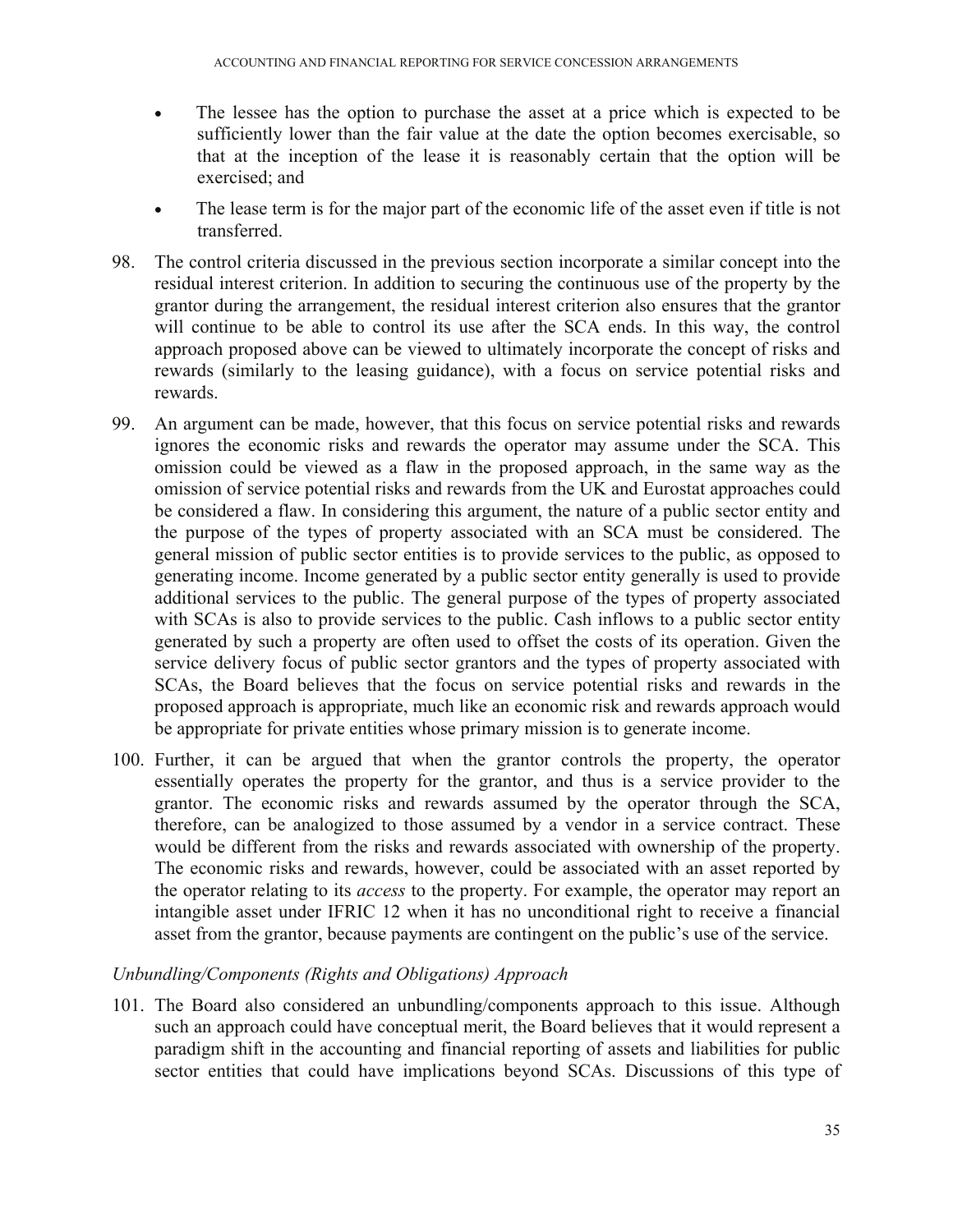approach to reporting assets and liabilities would therefore be more appropriately explored as part of a more broadly scoped project. The Board also believes that the complexity of quantifying the risk and rewards or rights and obligations assumed by each party to determine the value of assets and liabilities would make an unbundling/components approach difficult to apply. Such an approach would also require the application of significant judgment in establishing such quantification, which could result in inconsistencies in application. For these reasons, the Board chose not to further pursue an unbundling/components approach as part of this project. However, the development of this kind of approach as part of the IASB/FASB project on leases will continue to be monitored.

#### **Proposal**

- 102. The Board proposes that a grantor should report the property underlying an SCA as an asset in its financial statements if it is considered to control the property for financial reporting purposes. The proposed criteria for determining grantor control are as follows:
	- 1. The grantor controls or regulates<sup>16</sup> what services the operator must provide with the underlying property, to whom it must provide them, and the price ranges or rates that can be charged for services; and
	- 2. The grantor controls—through ownership, beneficial entitlement or otherwise—the residual interest in the property at the end of the arrangement.
- 103. The Board believes that the grantor's control over the property underlying the SCA evidences that it remains accountable for the services provided either directly or indirectly to the public through the property. This accountability subjects the grantor to risks and rewards related to service delivery that are associated with the property. Retaining those risks and rewards indicates that the grantor can expect future service potential to flow from the underlying property. This expectation, combined with the grantor's control over the property, indicate that the property should be considered an asset of the grantor based on the definition of an asset in IPSAS 1. The next section of this Consultation Paper covers the accounting and financial reporting for the underlying property of SCAs where the proposed control criteria are not met.
- 104. As noted previously, this proposal is largely based on the current definition of an asset in IPSAS 1. Defining elements of financial statements is a component of the IPSASB's current project to develop a public sector conceptual framework that would apply to the preparation and presentation of general purpose financial statements. The conceptual conclusions regarding the definition of elements of financial statements drawn as part of that project may impact the proposal, mentioned above, that relates to the reporting of property underlying an SCA.

<sup>&</sup>lt;sup>16</sup> The concept of regulation in this criterion is restricted to arrangements agreed upon by the grantor and the operator, and to which both parties are bound. It excludes generally legislated regulation that does not establish control for the purposes of financial reporting as concluded in IPSAS 6 and IPSAS 23.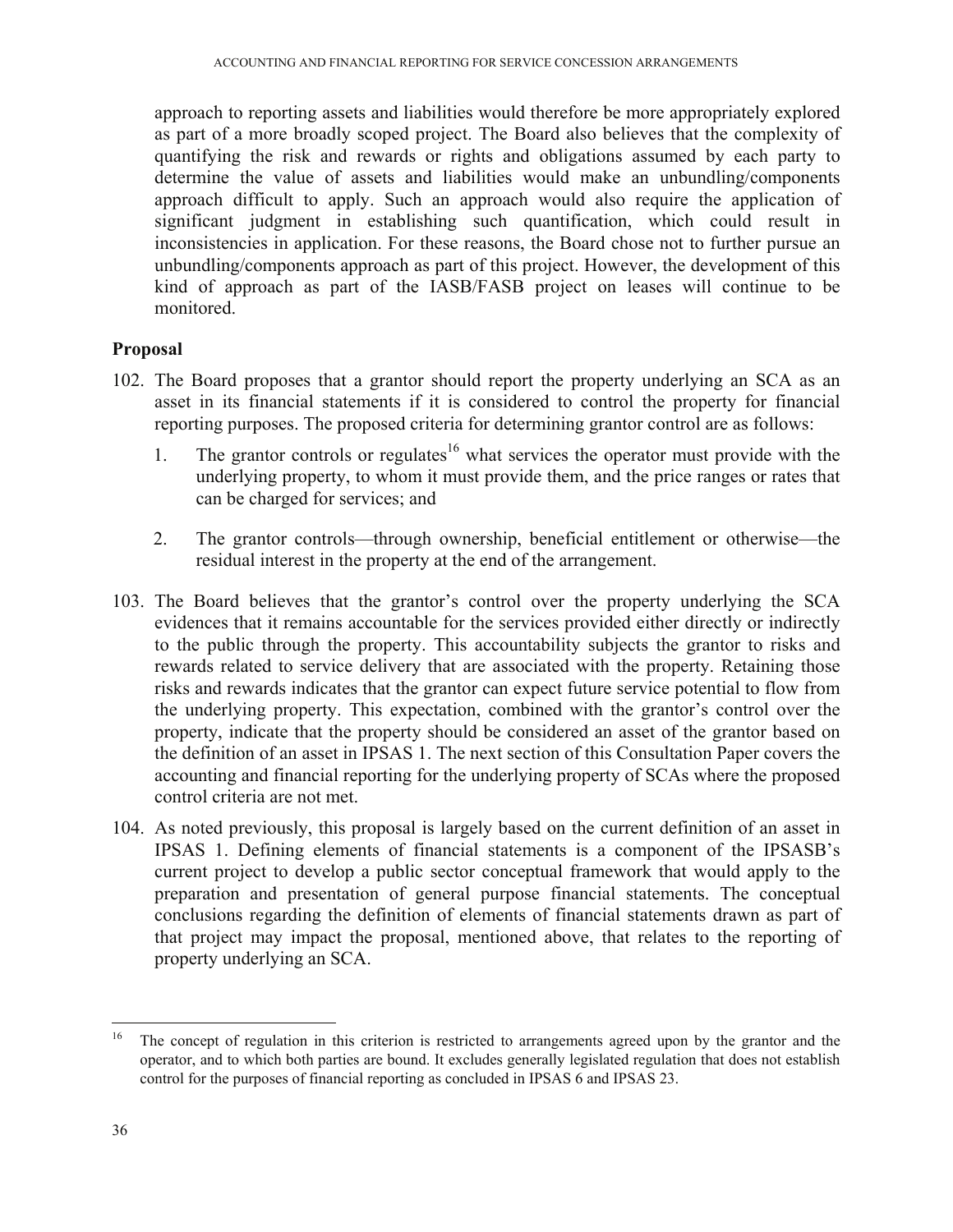## **Ancillary Accounting Issues Associated With Property**

### **Grantor Financial Reporting When the Proposed Control Criteria Are Met**

105. If it is determined that the grantor should report the property underlying an SCA as an asset in its financial statements based on the proposed control criteria, two reporting issues associated with the property and the related liability reflecting the obligation of the grantor to compensate the operator<sup>17</sup> must be addressed: (a) the timing of their recognition, and (b) the measurement of their carrying value, both upon recognition and in subsequent periods. These issues largely arise when the SCA involves the construction of the underlying property.

### *Timing of Recognition*

- 106. The first step for a grantor reporting the property associated with an SCA that involves construction is determining when to recognize the property as an asset—either while it is under construction, or when it becomes in place and operational. Of the current or proposed SCA guidance discussed above, only the guidance of the UK Accounting Standards Board directly addresses this issue. Such guidance provides that the grantor should report the asset when it comes into use, unless the grantor bears significant construction risk, in which case the property would be reported as an asset as constructed.
- 107. Guidance on when to recognize property, plant, and equipment is provided in IPSAS 17. Specifically, that statement requires that an item of property, plant and equipment be recognized as an asset when:
	- (a) It is probable that future economic benefits or service potential associated with the asset will flow to the entity; and
	- (b) The cost or fair value of the asset to the entity can be measured reliably. [Paragraph 14]
- 108. Determining the timing of initial recognition of the construction in an SCA as an asset using this guidance should focus on criterion (a) above. Determining whether this criterion is met requires an assessment of the degree of certainty of the flow of future economic resources or service potential, based on the available evidence. Existence of sufficient certainty that future economic benefits or service potential will flow to an entity typically requires an assurance that the entity will receive the rewards attaching to the asset and will undertake the associated risks. This assurance is usually only available when the risks and rewards have passed to the entity. Before this occurs, the transaction to acquire the asset can usually be canceled without significant penalty, which would preclude the passing of associated risks and rewards.

<sup>17</sup> 17 The liability addressed in this section of the paper is only that related to the obligation of the grantor to provide compensation (either with cash or non-cash consideration, such as access to the underlying property) to the operator for the property underlying an SCA. A grantor may also report financial statement liabilities related to guarantees and other commitments made, both explicitly and implicitly, to or on behalf of the operator as part of an SCA. These guarantees and other commitments are addressed in the next section of the paper.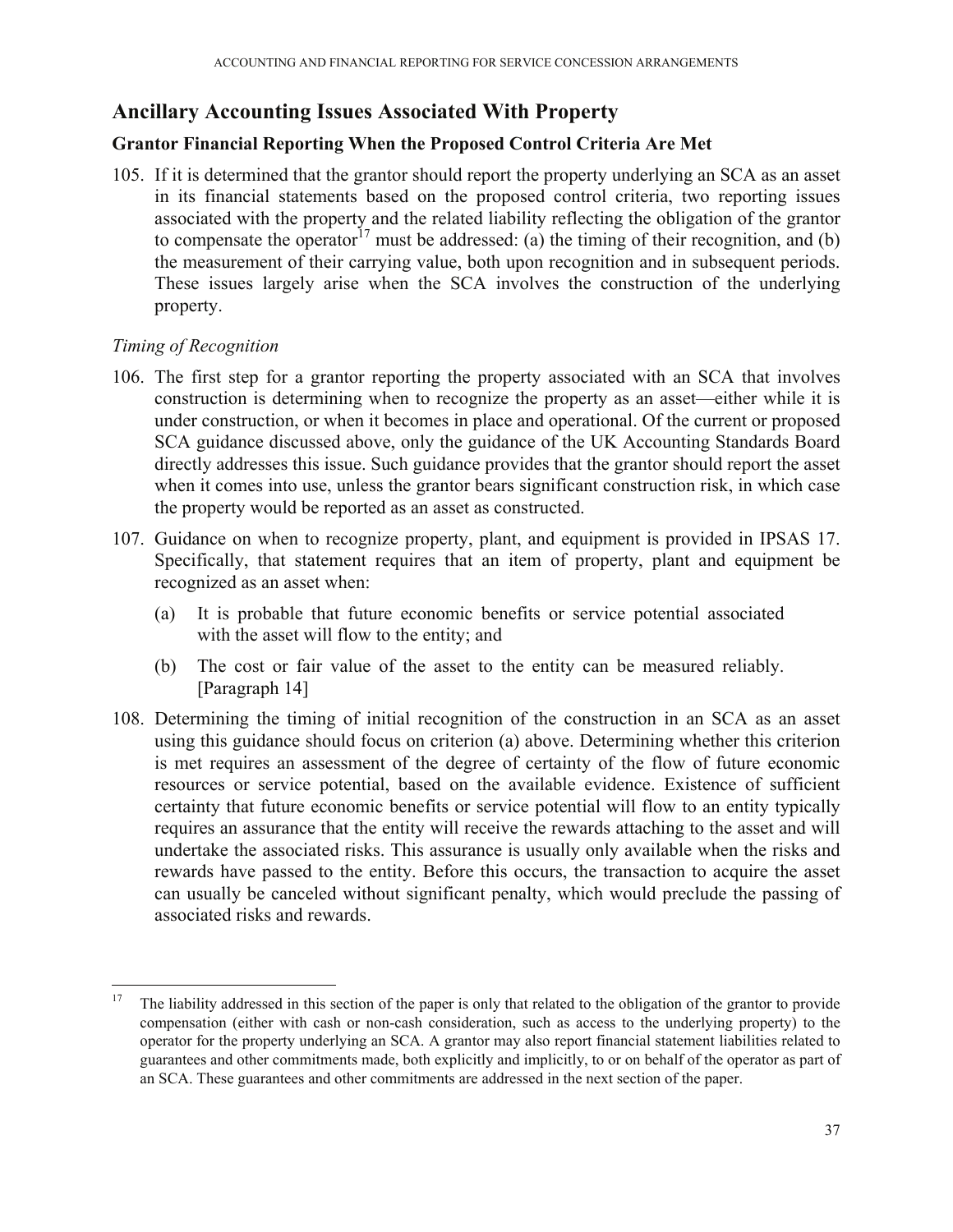- 109. The guidance in IPSAS 17 for determining when property, plant and equipment should be recognized, and the practical application of such guidance described in the preceding paragraph, would also appear to be appropriate for determining when the grantor should recognize the property underlying an SCA. When the grantor bears construction risk (for example, under arrangements that involve geological or environmental factors that result in a level of construction risk greater than the operator is willing to accept), it seems clear that application of this guidance would result in the grantor recognizing the property as an asset as it is being constructed. This is because the risks associated with the property have been assumed by the grantor before completion of construction.
- 110. The timing of recognition for the grantor is not as clear for SCAs under which the operator bears construction risk. As construction risk remains with the operator and the asset is not yet in use, the risks and rewards associated with the property have arguably not yet passed to the grantor. As noted above, this passing is usually considered necessary before future economic benefits or service potential will be considered probable to flow to the grantor. However, the terms of an SCA contract often will prohibit either party from canceling the transaction without significant penalty. Thus, the execution of the SCA contract itself may provide evidence of sufficient certainty that future economic benefits or service potential associated with the property will flow to the grantor before the passage of risks and rewards (that is, while the property is under construction). This determination would, however, ultimately be a matter of professional judgment.
- 111. Although determining when to recognize the construction in an SCA as an asset should focus on the probability of future economic benefits or service potential flowing to the entity, the ability to reliably measure the asset (criterion (b) in paragraph 107) must also be considered. For some SCAs, the grantor may be unable to estimate a percentage of construction completion that would allow it to reliably measure the value of the construction-in-progress as of the reporting date. In this case, under IPSAS 17, the grantor should not report the construction-in-progress as a property, plant and equipment asset until a reliable measurement can be made. In some instances, this may not be possible until construction is completed.
- 112. Upon the recognition of the property as an asset, either during construction or when it becomes operational, the related liability reflecting the obligation of the grantor to provide compensation (either cash or non-cash) to the operator for the property should also be recognized.

## *Measurement of the Property and Related Liability*

113. Having determined the timing of recognition by the grantor, the initial measurement of the value of the asset reflecting the property, and the related liability reflecting the obligation to provide compensation to the operator for constructing such property, must then be determined. Measurement of the asset and liability subsequent to initial recognition must also be addressed. The circumstances of the SCA may influence these measurements, as discussed below.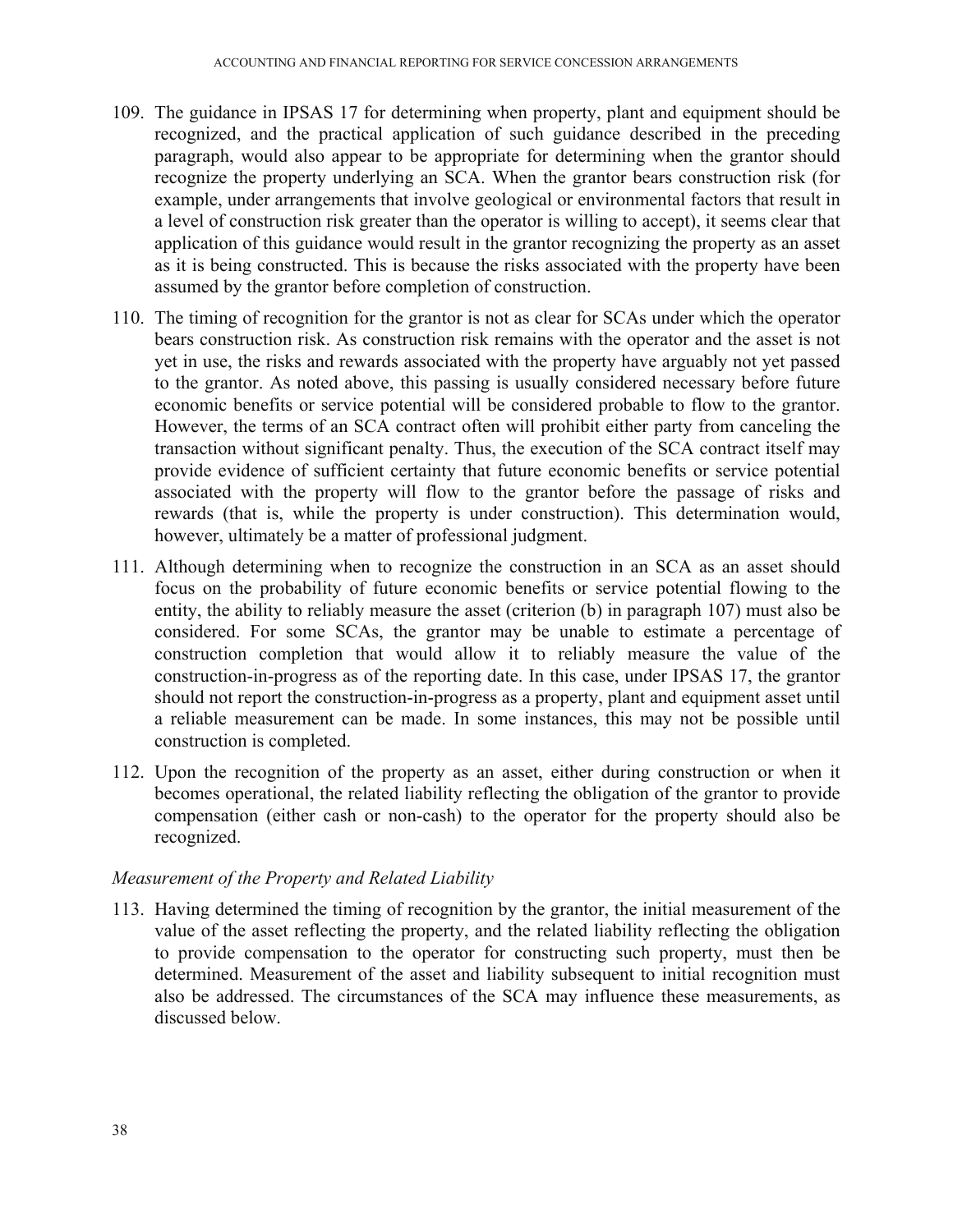### Separable Payments

 $\overline{a}$ 

- 114. In some SCAs, the grantor makes regularly scheduled payments over the life of the arrangement, and the portions of those payments related to the construction (or acquisition) of the property can be separated from those related to the service element of the SCA (based on the terms of the contract or other information). In those cases, measurement of the asset and related liability can be determined similarly to the guidance for finance leases in IPSAS 13. That is, the asset and related liability could be recognized at amounts equal to the fair value of the property, or, if lower, at the present value of the scheduled construction payments<sup>18</sup>. After the asset is measured upon recognition, the asset would be subject to the guidance in IPSAS 17 for subsequent measurements (for example, depreciation, impairment, and subsequent measurement using the cost model or adjusted fair value using the revaluation model). The construction element of the scheduled payments would be allocated between the imputed finance charge and the reduction of the outstanding liability to the operator. The service element of the scheduled payments would be expensed as incurred, that is, as the economic benefits of the service are rendered.
- 115. Although reporting the property in a manner similar to a finance lease in IPSAS 13 may readily appear appropriate, a potential alternative approach may be suggested for reporting the liability to the operator. This liability would appear to meet the definition of a financial liability in IPSAS 15, *Financial Instruments: Presentation and Disclosure,* because it is a contractual obligation to deliver cash or another financial asset to another entity. IPSAS 15, however, only addresses presentation and disclosure related to financial liabilities. On the other hand, IAS 39, *Financial Instruments: Recognition and Measurement,* provides guidance on the recognition and measurement of these financial liabilities.
- 116. IAS 39 requires that, upon initial recognition, financial liabilities should be measured at their fair value. After initial recognition, IAS 39 requires financial liabilities to be measured at amortized cost using the effective interest method, except for (a) financial liabilities at fair value through profit or loss (as defined in IAS 39), which are generally measured at fair value, and (b) financial guarantee contracts and commitments to provide a loan with a below-market interest rate. These are generally measured at the higher of the initially measured amount and the amount that would be reported under the provisions of IAS 37, *Provisions, Contingent Liabilities and Contingent Assets*. Applying the guidance in IAS 39 for measuring the grantor's liability to the operator associated with SCAs could perhaps result in a different treatment than applying the guidance in IPSAS 13 for liabilities related to finance leases.
- 117. In comparing the guidance in IAS 39 for financial liabilities, and that in IPSAS 13 for liabilities related to finance leases, it would appear that the amount at which the liability associated with an SCA would initially be recognized is similar, that is, the fair value of the property (or, if lower, the present value of the scheduled payments.) This is because this amount could be viewed as the "price" of the transaction, which would be the basis for the fair value of the liability when the SCA was entered into. The general requirement in IAS

<sup>&</sup>lt;sup>18</sup> If the scheduled construction payments are based on contingencies, for example, minimum fixed payments with increases based on availability of the property, the calculation of the present value of scheduled construction payments should consider the expected level of payments.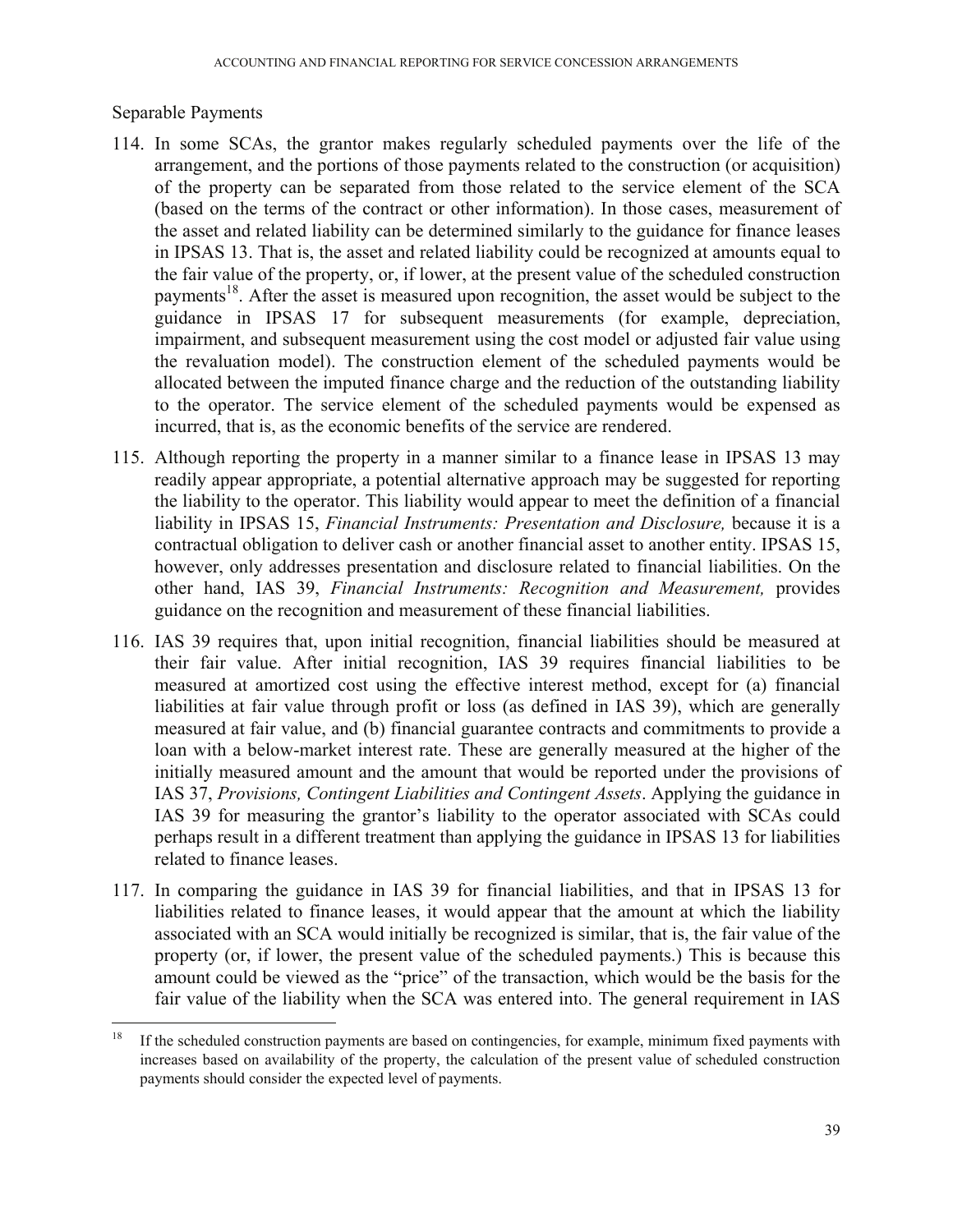39 to make subsequent measurements of financial liabilities at amortized cost using the effective interest method would also appear to result in a treatment similar to IPSAS 13.

118. A difference in treatment between IAS 39 and IPSAS 13 could result if the financial liability met one of the exceptions (discussed above) to the requirement to measure the liability at amortized cost after initial recognition. However, the liability related to future cash payments to be made for property acquired through an SCA would clearly not be considered a financial guarantee contract or a commitment to provide a loan at a belowmarket interest rate. These liabilities also would generally not meet the conditions in paragraph 9 of IAS 39 to be considered a financial liability at fair value through profit or loss present in paragraph 9 of IAS 39. Therefore, these liabilities generally would be measured subsequent to initial recognition at amortized cost under IAS 39. The Board believes this would result in essentially the same treatment as under IPSAS 13 for liabilities related to finance leases. The Board does believe that these liabilities meet the definition of a financial liability, and therefore, would be subject to the disclosure requirements of IPSAS 15.

## Inseparable Payments

- 119. Unlike the scenario described in Paragraph 114, under many SCAs the construction and service elements of the scheduled payments are not readily separable. In this case, those elements will need to be estimated. One method of estimation is based on the fair value of the property. This method is used in the PPP guidance issued by the UK Accounting Standards Board, which states that the initial amount recorded for the asset and related liability should be the fair value of the property. When scheduled payments are made in subsequent years, (a) a portion of the payment would be attributed to repaying the liability, (b) another portion would be reported as an imputed finance charge on the property, and (c) the remainder of the payment would be reported as an operating cost reflecting the service element. This method is similar to that prescribed in IFRIC 4 for separating payments under a lease from other payments related to the arrangement.
- 120. The guidance on PPPs proposed by the Accounting Standards Board of South Africa is also similar in this area, with the exception that it does not recognize an imputed financing charge. That proposed guidance provides an example in which an entity enters into a 10 year PPP agreement under which the operator will construct a building from which a service will be delivered. The grantor makes an annual payment of 1.5 million currency units to the operator covering both the construction and service elements, and the fair value of the building at the inception of the arrangement is 12 million currency units. The grantor will own the property at the end of the arrangement. Under the South African proposal, the asset and related liability would be valued at 12 million currency units. Based on this fair value of the asset, the example goes on to illustrate that the portion of the annual payment related to the construction element is 1.2 million currency units (12 million units divided by the 10 year term), with the remaining 0.3 currency units considered the service portion of the annual payment, and therefore, expensed as incurred.
- 121. The Board believes that using the fair value of the property as the initial measurement of the asset and related liability is the best approach where the construction element of the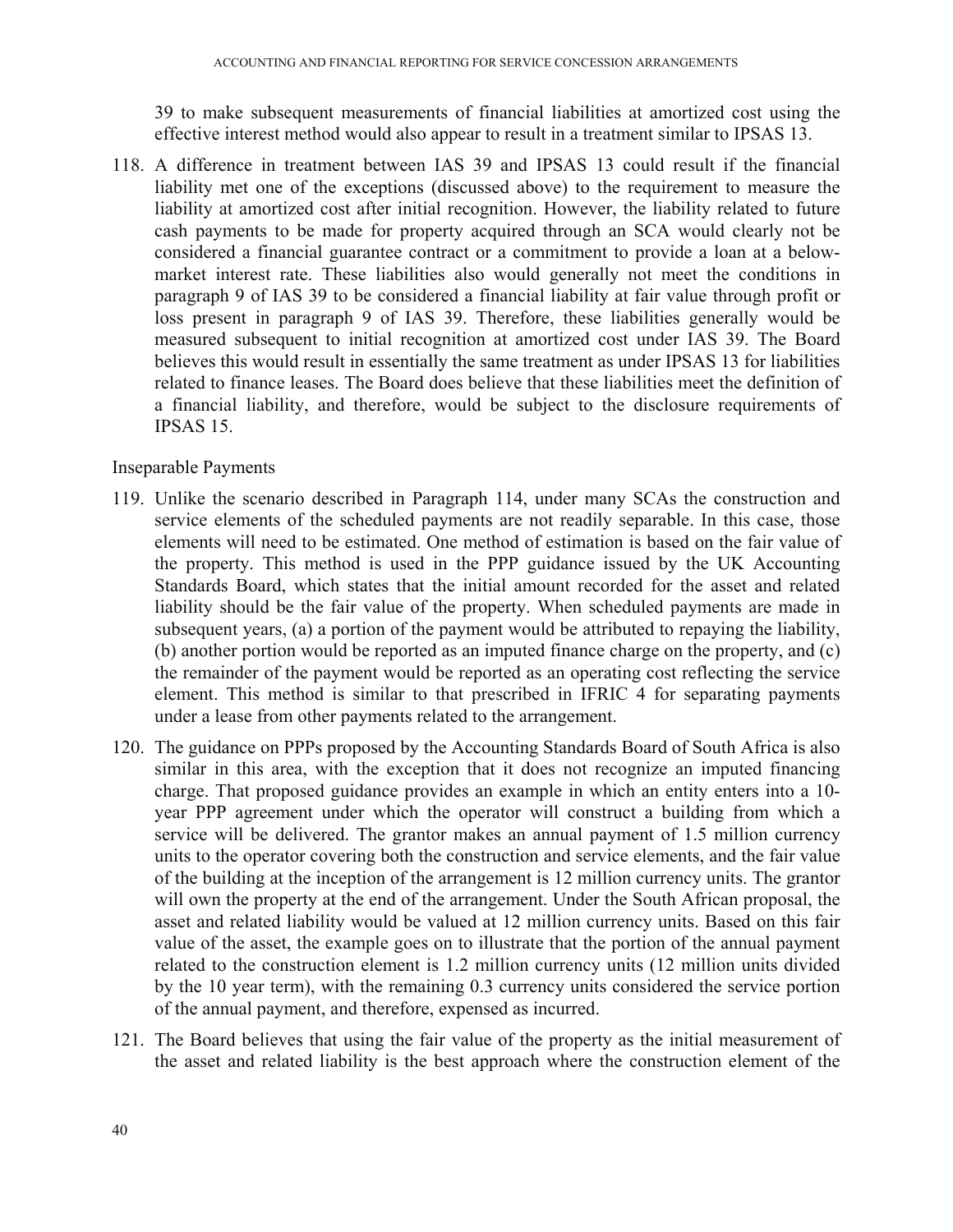scheduled future payments cannot be separated from the service element. This is consistent with the guidance prescribed in IPSAS 17 for another circumstance when there is no discernable "historical cost" to use for the initial measurement of property, plant and equipment—the acquisition of property, plant and equipment at no cost, or for a nominal cost. It is also analogous to the guidance for reporting assets and liabilities associated with finance leases in IPSAS 13.

- 122. The Board also concurs with the approach in the UK guidance on PPPs that allocates the scheduled payments between (a) amounts that reduce the liability associated with the asset, (b) imputed finance charges, and (c) charges for services provided by the operator as the remainder of the payment. The Board believes that it is important to reflect the financing aspect of these transactions in the financial statements through the imputed finance charge. This raises the question, however, of what rate to use to impute the finance charge. The UK guidance states that a rate that reflects the operator's expected return on the property (a "property-specific" rate) should be used. In contrast, IPSAS 13 states that the incremental borrowing rate of the lessee (which in this context is similar to that of the grantor) should be used to discount minimum lease payments if the interest rate implicit in the lease cannot be determined. The Board believes that by transferring financing risk to the operator, the grantor has subjected itself to the operator's cost of raising capital through borrowings or equity contributions. It is this cost of capital that will be considered when arriving at the payments to be made by the grantor as part of the arrangement. Therefore, the Board believes that an estimate of the operator's cost of capital specific to the SCA should be used to determine the imputed finance charges.
- 123. Measurement and reporting of the property subsequent to initial recognition should follow the guidance in IPSAS 17, similar to arrangements in which the payments to the operator are separable, as described above.

Arrangements Involving Reduced or Eliminated Grantor Payments

- 124. Measurement of the underlying property and related liability is also an issue with SCAs involving the construction of property under which the operator will collect usage fees directly from third parties. Often these fees are expected to cover all or at least most of the operator's costs of construction, financing and service, as well as its expected rate of return. In these cases, the grantor's obligation to make payments to the operator are often greatly reduced or eliminated; in some cases the grantor may even *receive* payments from the operator. (Refer to the section on Inflows of Resources from a Service Concession Arrangement for discussion of accounting for contractually determined inflows received by the grantor from the operator.)
- 125. Determining how to report the underlying property and related liability in these instances requires an examination of the exchange between grantor and operator embodied in the transaction. The grantor receives the construction of the underlying property from the operator. In exchange, the operator receives access to the underlying property, after it becomes operational, to provide services to fee-paying users. Either party may also potentially provide cash. In measuring the property for financial reporting, this exchange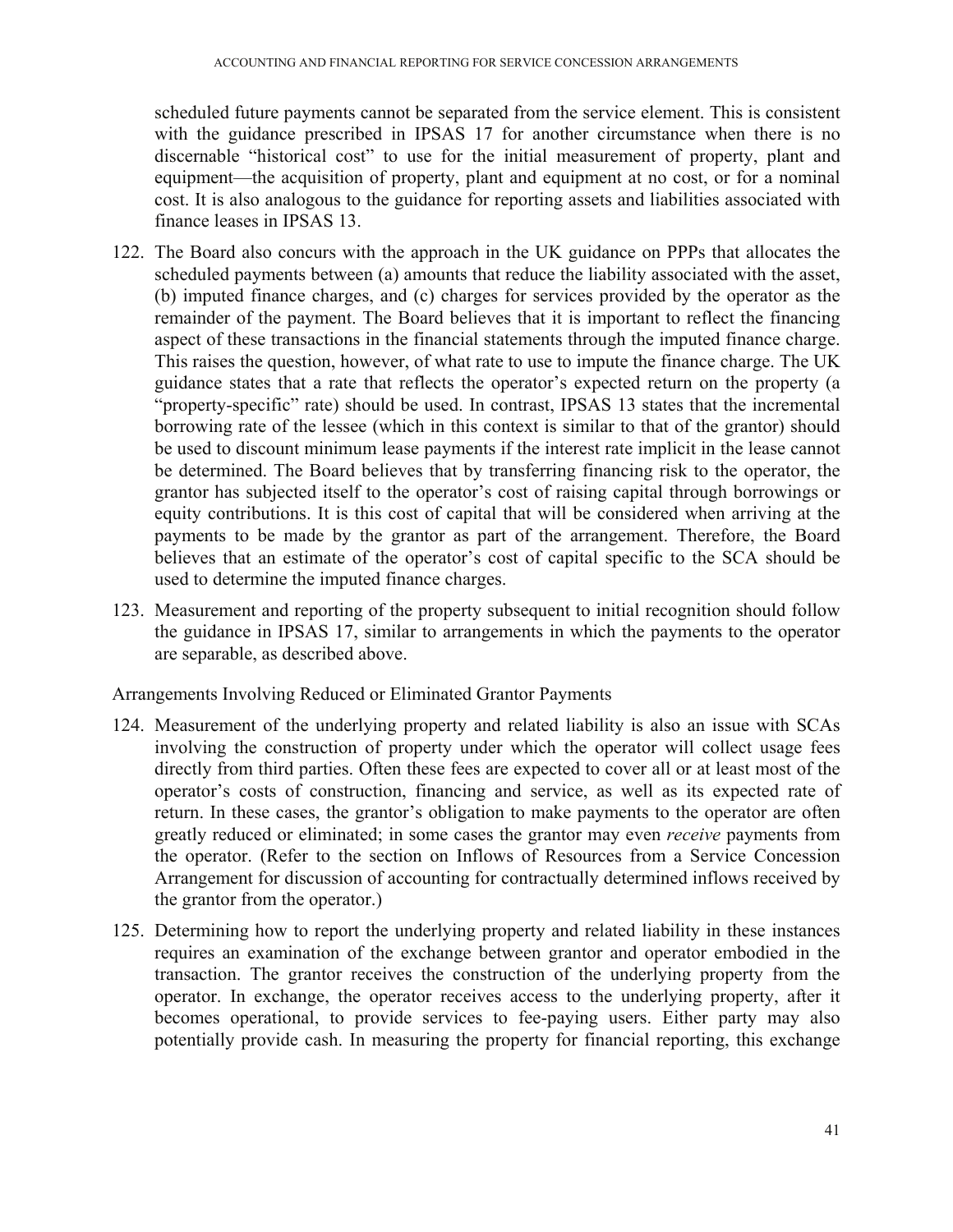can be viewed similarly to an exchange of non-monetary assets covered in IPSAS 17, which states:

*One or more items of property, plant and equipment may be acquired in exchange for a non-monetary asset or assets, or a combination of monetary and non-monetary assets. The following discussion refers simply to an exchange of one non-monetary asset for another, but it also applies to all exchanges described in the preceding sentence. The cost of such an item of property, plant and equipment is measured at fair value unless (a) the exchange transaction lacks commercial substance or (b) the fair value of neither the asset received nor the asset given up is reliably measurable. The acquired item is measured in this way even if an entity cannot immediately derecognize the asset given up. If the acquired item is not measured at fair value, its cost is measured at the carrying amount of the asset given up. [Paragraph 38]* 

- 126. The Board therefore believes that the grantor should report the property at its fair value. A related liability of that amount, increased for cash received by the grantor or decreased for cash paid by the grantor (or to be paid in future, which could be reported as a separate liability), would also be reported. This liability would reflect consideration received in advance of performance, because the grantor is receiving an inflow of resources in the form of the property (adjusted for cash received, paid or to be paid) without having delivered on its portion of the exchange—the provision of access to the property<sup>19</sup>. The grantor would generally amortize this liability, and recognize revenue, over the life of the SCA as access to the property is provided<sup>20</sup>.
- 127. Measurement of the property subsequent to initial recognition should follow the guidance in IPSAS 17, similar to arrangements in which the grantor makes payments directly to the operator, as described above.
- 128. The exchange for the service element of an SCA in which the operator collects usage fees directly from third-party users is between the operator and the third-party users. The grantor would therefore not report this aspect of the arrangement in its financial statements. However, the grantor would report revenue when providing the operator with access to the property, as discussed in Paragraph 126.
- 129. In some instances, the future cash payments to be made by the grantor to the operator as part of an SCA also may be reduced or eliminated by the provision of non-cash compensation to the operator. This non-cash compensation is most often provided through granting the operator use of grantor-owned land (often adjacent to the property underlying the SCA) for a nominal amount. The operator typically develops such land for its own profit, for example, through constructing retail space.

1

<sup>&</sup>lt;sup>19</sup> Refer to the section on Arrangements Involving Existing Property of the Grantor below for a discussion as to whether the granting of this access should result in a reduction in the carrying value of the property in the financial statements.

<sup>&</sup>lt;sup>20</sup> Refer to the section on Inflows of Resources from a Service Concession Arrangement for more detail on amortizing inflows of resources received by the grantor in advance of performance.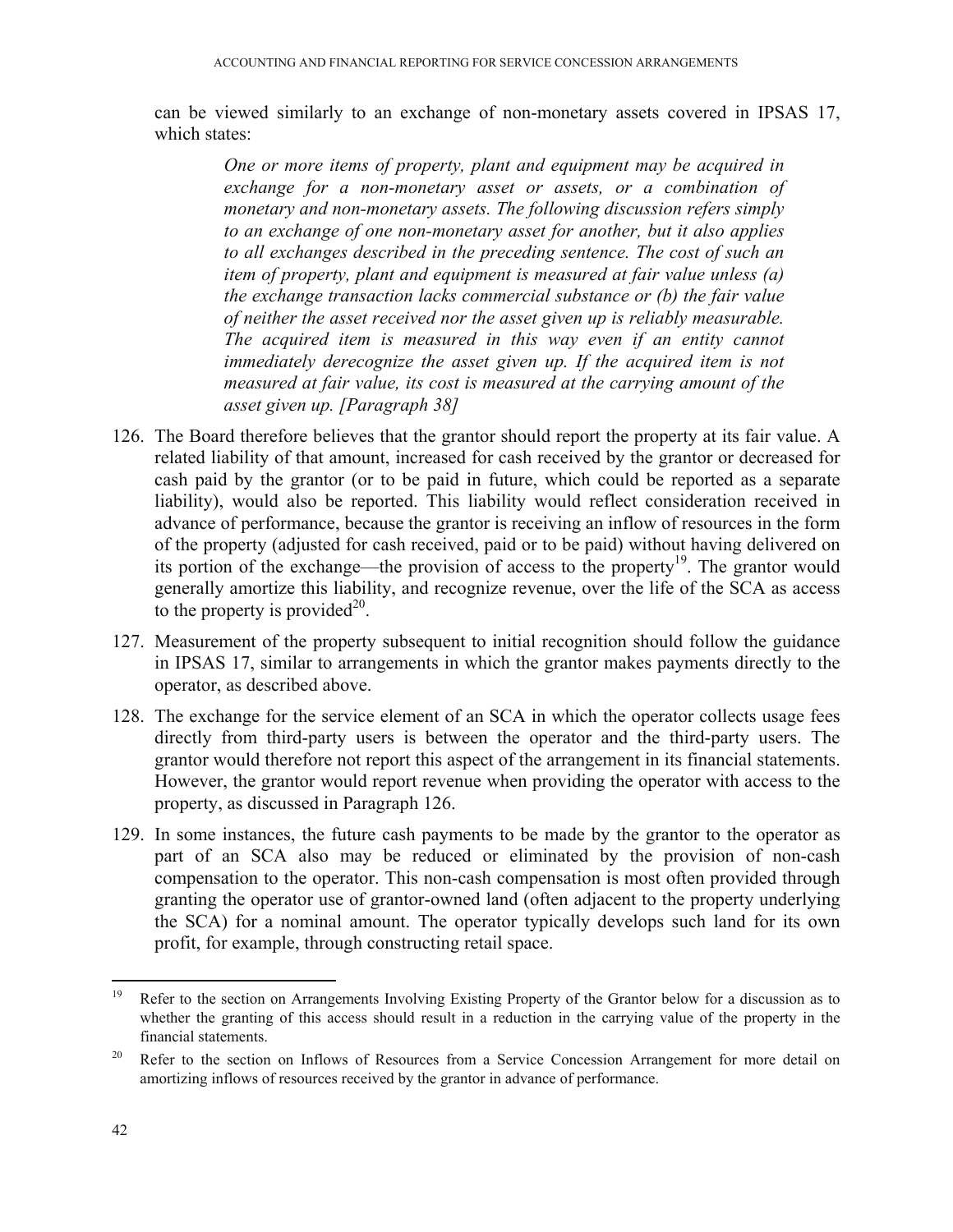- 130. The reporting of the property underlying the SCA and related liability in these circumstances would be similar to the reporting described above for SCAs in which the operator is compensated through the direct collection of third-party usage fees. The liability in this case would, however, be amortized, and revenue would be recognized by the grantor, over the period that the operator pays the nominal rent, as opposed to the life of the SCA. This revenue would reflect rental revenue for the rights to the additional land.
- 131. An alternative to the approach detailed above where grantor payments are reduced or eliminated would be to omit both the property and the obligation to provide access to the property from the grantor's financial statements. This would result in reporting the SCA on the face of the financial statements only to the extent that cash is or will be exchanged between the grantor and the operator. It can be argued that reporting the property and obligation to provide access to the property serves only to inflate the statement of financial position of the grantor, by including an asset and liability that essentially emanate from each other, and that will not be settled in cash. It also creates revenue for the grantor that does not result in amounts that are available for spending, which could be seen as misleading to users of the financial statements. The reporting of the property under this approach would be similar to that required by Eurostat for what it considers concession agreements (arrangements for which third-party users are the primary purchasers of services).
- 132. The Board does not believe that the alternative approach described in the preceding paragraph most faithfully represents the SCA in the financial statements. Omitting the property from the financial statements of the grantor understates both the assets used to provide services to the public, and the assets for which the grantor is accountable. The cost of providing services also would potentially be understated because the grantor would not report depreciation of the property. Lastly, it must be considered that the asset (the property) and the liability (the obligation to provide access to the property) would not necessarily offset each other in the grantor's financial statements. This may be because of an exchange of cash, which would result in the grantor reporting an offsetting asset or liability, depending on whether it was paying or receiving the cash. Also, the useful life of the property may exceed the length of the grantor's obligation to provide access to the property. Omitting the property and the related obligation to provide access from the financial statements when the arrangement is entered into would raise the question of whether the property should be reported as an asset after the obligation ceases, and if so, how to handle the reporting.

## *Arrangements Involving Existing Property of the Grantor*

- 133. Generally, for SCAs involving existing property that the grantor has already reported as an asset, no additional accounting associated with the property would be required when the SCA is entered into. Financial reporting considerations for other aspects of these types of arrangements, including guarantees and the receipt of contractually determined inflows, are discussed later in this Consultation Paper.
- 134. It can be argued, however, that the grantor has relinquished an aspect of its rights of ownership in the existing property to the operator through the SCA (that is, the right to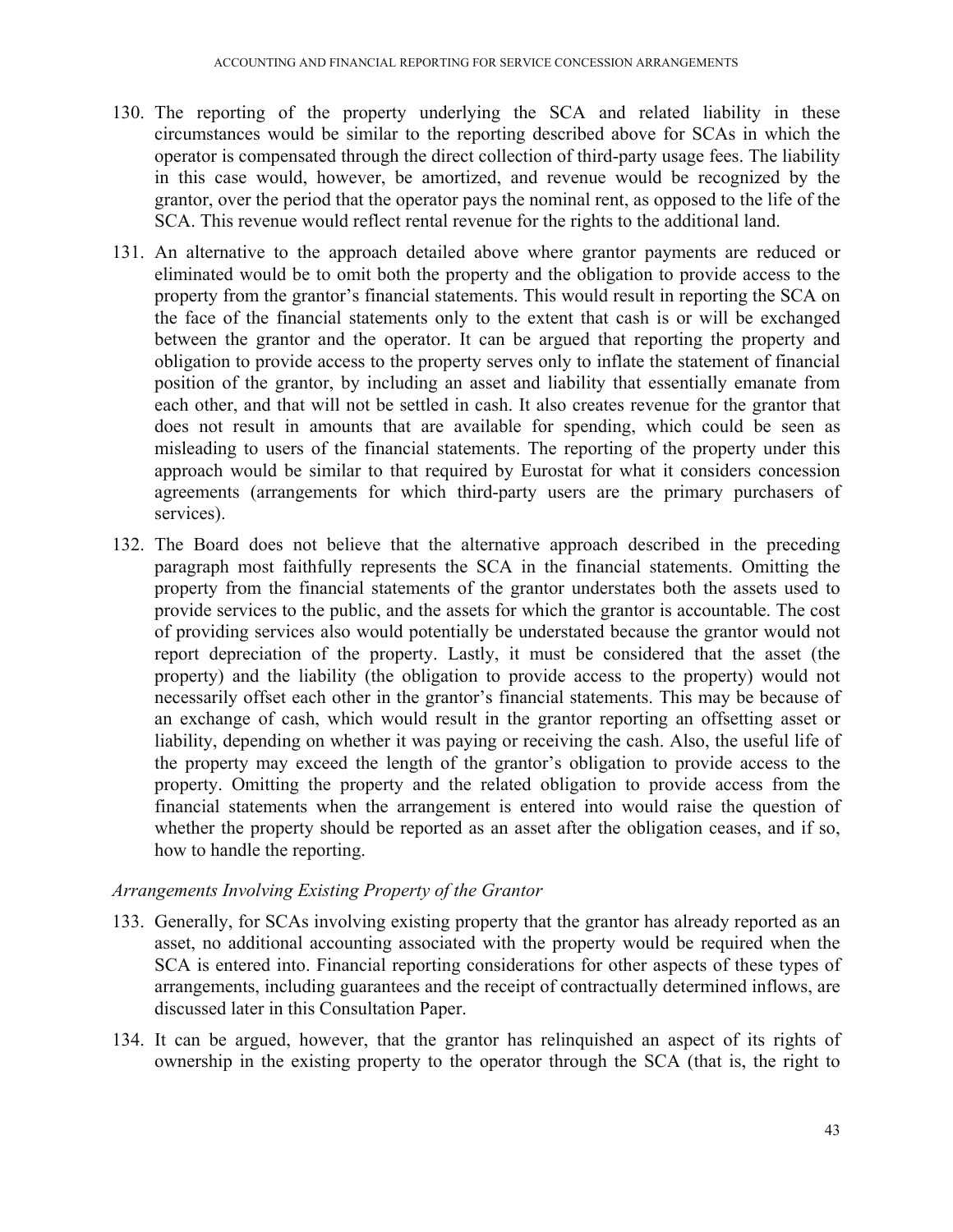charge for use of the property). Therefore, the carrying value of the property could be reduced to reflect this fact (assuming the property is reported at historical cost as opposed to fair value under the revaluation approach in IPSAS 17). Although the ability of the grantor to charge third parties for use may be limited by the SCA, thereby impacting potential future cash flows from the property, the Board believes that this limitation does not impact the service potential of the property. In IPSAS 21, *Impairment of Non-Cash-Generating Assets*, the present value of the remaining service potential of the asset (value in use) is one of the key measurements used to determine whether a non-cash-generating asset is impaired, resulting in a reduction in the carrying value of the asset (the property associated with an SCA would generally be considered a non-cash-generating asset as that term is defined in IPSAS 21). Under IPSAS 21, if the value in use of the asset exceeds its carrying value, then no reduction in the carrying value should be recorded. An SCA is not an impairment circumstance. The Board believes, however, that this principle can be applied to conclude that the value of the property in the financial statements should not be reduced, because there is no reduction in service potential of the property through granting the operator the right to collect fees from users of the property.

#### **Proposals**

- 135. For SCAs meeting the proposed control criteria, the Board proposes that the criteria in IPSAS 17 for recognizing property, plant and equipment should be used to determine when to recognize the underlying property as an asset (for example, during construction, or when it is in place and operational), along with a liability reflecting the grantor's obligation to provide compensation (either cash or non-cash) to the operator for that property. The Board expects that the recognition criteria will often be met during construction if the value of the construction-in-progress can be reliably measured. This is either because the grantor bears construction risk, or if not, because the terms of the arrangement prohibit either party from canceling it without significant penalty. If neither of these scenarios is the case, the recognition criteria are unlikely to be met until construction is complete.
- 136. The Board also proposes that for SCAs where the construction and service elements of scheduled payments by the grantor can be separated, the property and related liability reflecting the grantor's obligation to compensate the operator for that property should be reported at the fair value of the property, or if lower, the present value of the payments related to construction. Subsequent to initial recognition, the property should be measured following the guidance in IPSAS 17 (for example, depreciation, impairment, and subsequent measurement using the cost or adjusted fair value using the revaluation model). The liability should be measured similarly to a liability resulting from a finance lease subsequent to initial recognition, and should be considered a financial liability for reporting purposes. The service element of these payments should be expensed as incurred.
- 137. If the payment elements are not separable, the Board proposes that the property be reported at its fair value, along with the related liability. The scheduled payments under the SCA should be allocated between (a) repayment of the liability, (b) an imputed finance charge (based on the cost of capital of the operator specific to the SCA), and (c) operating costs to reflect the service element of the SCA. Measurement and reporting of the property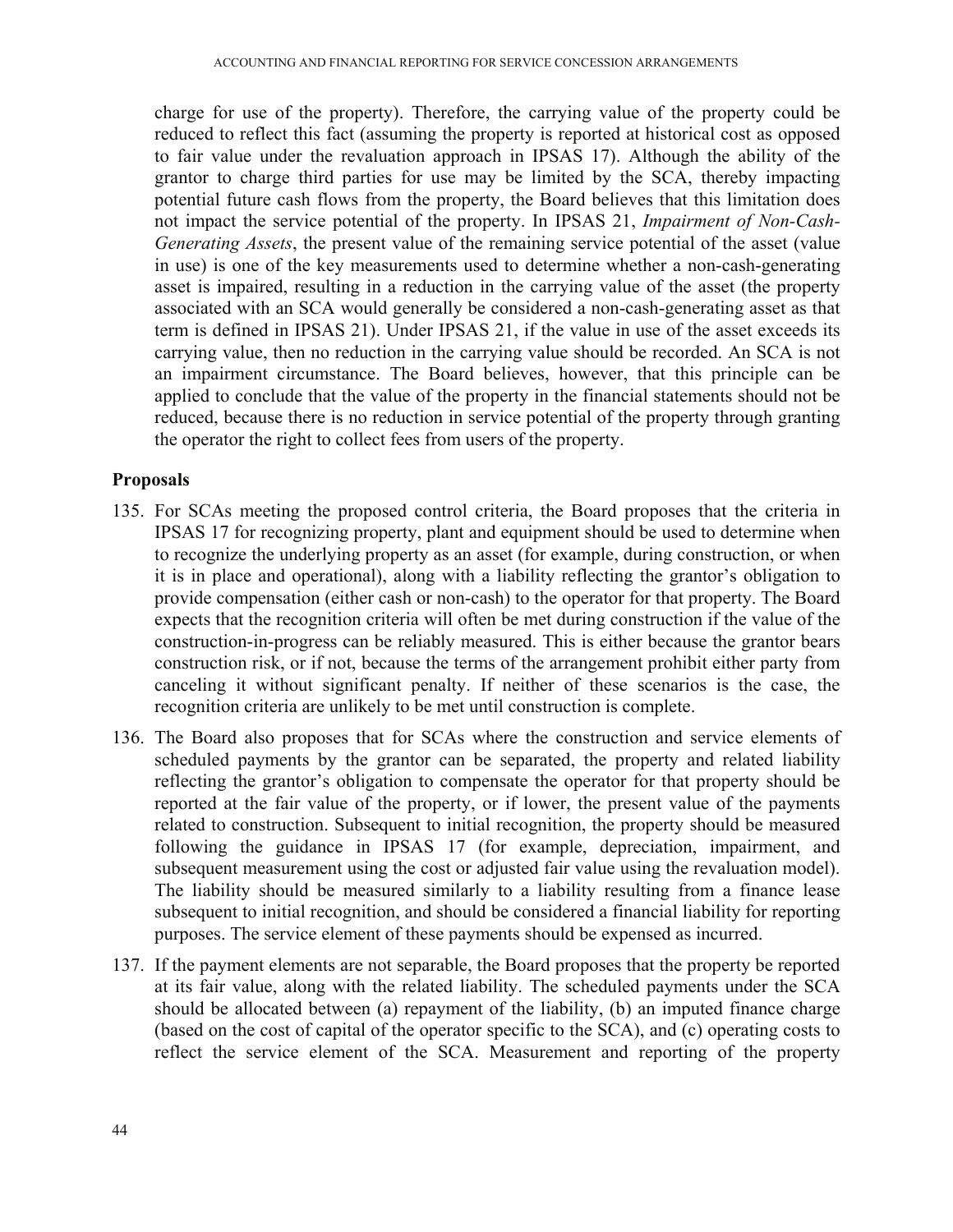subsequent to initial recognition should be similar to that for arrangements in which the payments are separable, as described above.

- 138. As mentioned above, in some SCAs cash payments made by the grantor to the operator for construction of the property are reduced or eliminated because the operator is directly collecting third-party usage fees or receiving other non-cash compensation from the grantor (typically through granting the operator use of additional grantor-owned land for a nominal amount). In that case, the Board proposes that the underlying property should be reported by the grantor at its fair value. A related liability reflecting the receipt of consideration in advance of performance (which in this case is the provision of access to the property) also should be initially reported at the same amount, adjusted for cash received or paid (or to be paid) by the grantor. This liability should be amortized and revenue should be recognized generally over the life of the SCA, as more fully described in the section on Inflows of Resources from a Service Concession Arrangement later in the Consultation Paper. Measurement and reporting of the property subsequent to initial recognition should be similar to that for arrangements in which the grantor makes payments to the operator, as described above.
- 139. For SCAs involving existing property that the grantor has already reported as an asset, no additional accounting associated with the property generally should be required when the SCA is entered into. An impairment of the value of the property in the grantor's financial statements should not be recorded as a result of granting the right to access the property to the operator through the SCA assuming that the property is considered by the grantor to be a non-cash-generating asset as defined in IPSAS 21.
- 140. For aspects of reporting the property underlying an SCA beyond recognition and measurement, including reporting subsequent expenditures related to the property and financial statement note disclosures, the guidance in IPSAS 17 should be applied, as appropriate.

## **Grantor Financial Reporting When the Proposed Control Criteria Are Not Met**

- 141. If an SCA does not meet the proposed control criteria, then the accounting and financial reporting of the underlying property will depend on the facts and circumstances of the arrangement. A number of factors may impact the reporting, including:
	- Which, if any, of the proposed control criteria are met;
	- Whether the underlying property exists and is reported by the grantor before the arrangement is entered into, or whether the property will be newly constructed; and
	- Which party legally owns the property during the arrangement.

A number of scenarios where SCAs do not meet the proposed control criteria are analyzed below. A decision tree illustrating these scenarios and the related Board proposals is included in Flowchart 2 of Appendix A.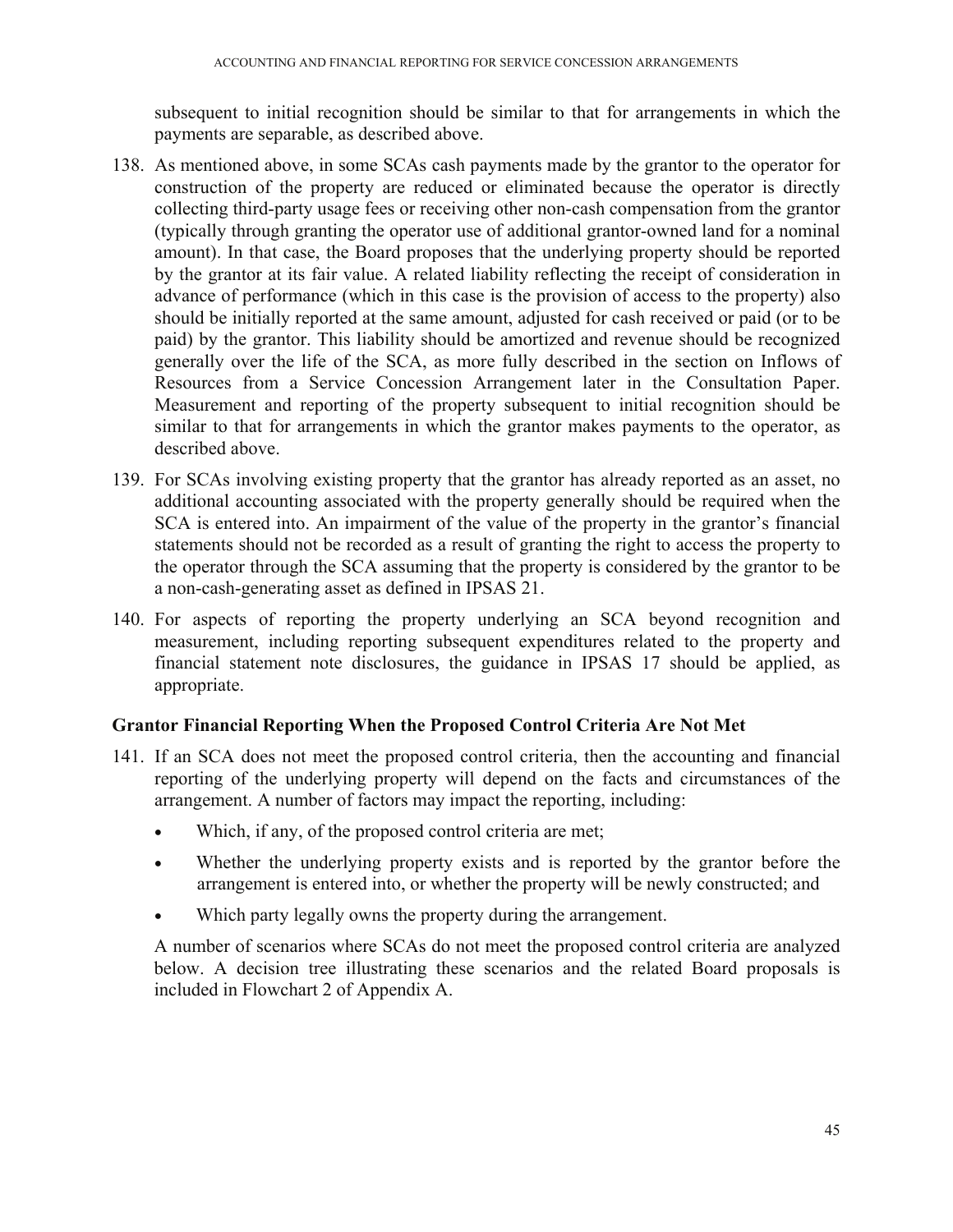### *Arrangements for Which Neither of the Control Criteria is Met*

142. If neither of the proposed control criteria is met in an SCA arrangement, it would appear clear that the grantor should not report the underlying property as an asset. Instead, the grantor would expense any SCA-related outlays as incurred (that is, as the economic benefits of the arrangement are provided), similar to a service contract. If the underlying property exists and is reported by the grantor at the time the SCA is entered into, it would appear that the asset reflecting such property should be derecognized. This circumstance would be similar to a disposal of the property, which is one of the instances identified in IPSAS 17 that would result in derecognition of property, plant and equipment.

### *Arrangements for Which Only the Control Over Use Criterion is Met*

- 143. The Board believes that most SCAs in which the grantor controls the use of the underlying property during the arrangement, but does not control the residual interest in the property at the end of the arrangement, are structured as a BOO arrangement—the operator builds, owns and operates the underlying property without transferring it to the grantor at the end of the arrangement. This type of arrangement does not meet the proposed control criteria that would result in the grantor reporting the underlying property as an asset. However, an argument can be made that the arrangement could still meet the criteria for a finance lease. In this circumstance, the grantor would recognize the property as an asset under IPSAS 13, as set out below.
- 144. As detailed previously, IPSAS 13 provides a number of examples of circumstances which would normally lead to classifying a lease as a finance lease. It is possible for the terms of an SCA to meet certain of those circumstances. However, a fundamental question that must first be addressed is whether an SCA should be considered a lease, or be subject to leasing guidance, for financial reporting purposes.
- 145. IPSAS 13 defines a lease as "an agreement whereby the lessor conveys to the lessee in return for a payment or series of payments the right to use an asset for an agreed period of time." Common examples are the leasing of office space in a building or the leasing of a piece of equipment. The lessor owns the building or equipment, and provides the right to use such property to the lessee in exchange for a payment or series of payments. Also, although not formally adopted through an IPSAS, IFRIC 4 further describes the right to use property in the context of the right to control its use, and provides criteria for determining whether such right has been conveyed (the specific criteria are listed in the Analysis of the Financial Reporting of Infrastructure and Public Facilities section of this Consultation Paper).
- 146. The Board believes that BOO arrangements in which the grantor controls the use of the underlying property would often meet the definition of a lease, with the grantor being considered the lessee and the operator considered the lessor. The operator's ownership of the property and the grantor's control over its use indicates that the arrangement involves the conveyance of the right to use an asset, as described in IFRIC 4, for an agreed period of time. These arrangements will also often involve payments by the grantor to the operator for the right to use the underlying property. If the BOO arrangement does meet the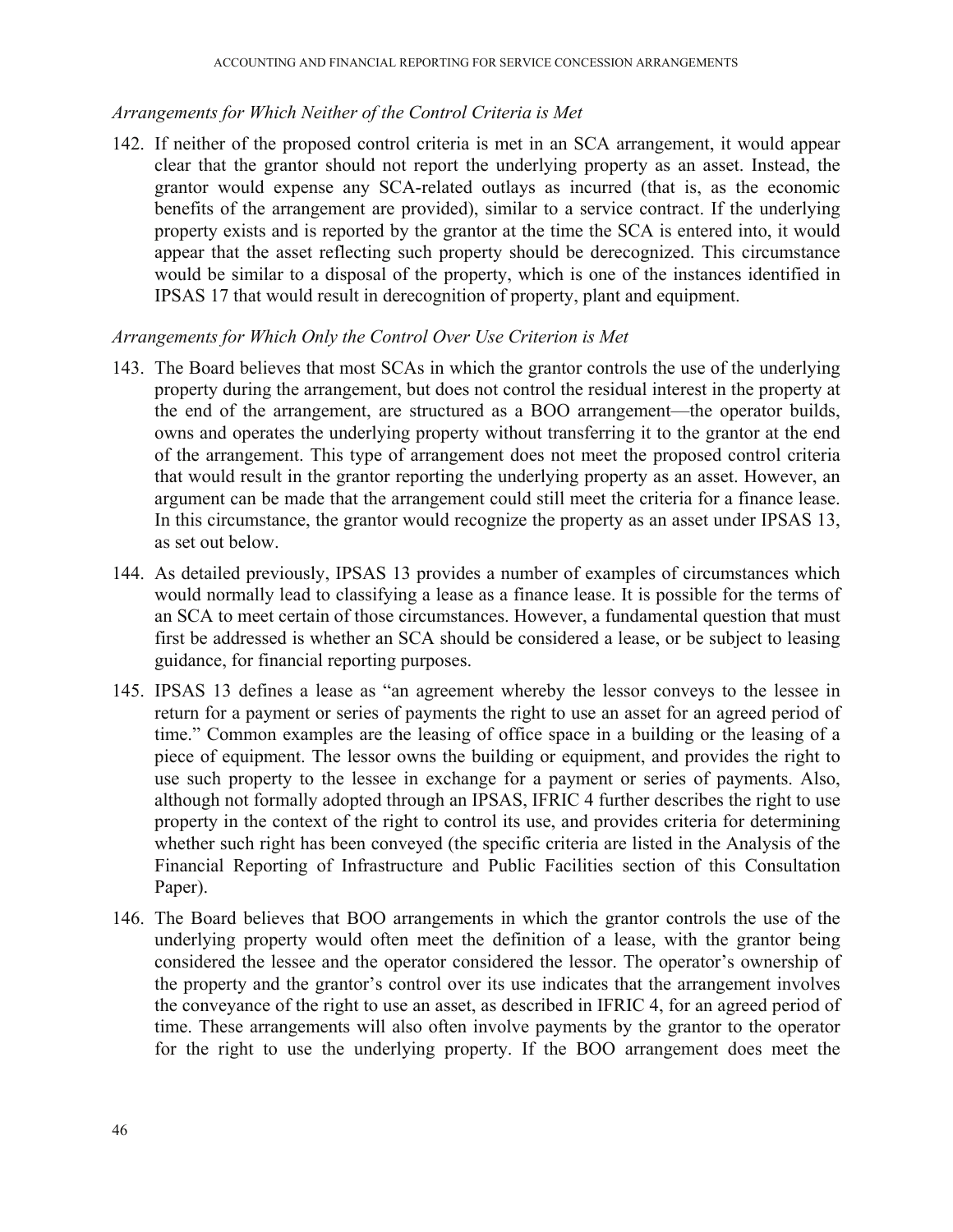definition of a lease, then the guidance on determining whether it is a finance lease or an operating lease should be followed to determine the reporting of the underlying property.

- 147. An SCA involving existing property reported by the grantor as an asset, in which the grantor transfers ownership of the property to the operator but retains control over its use, is similar to a BOO arrangement described above. In this case, however, the operator, instead of building the asset, is "buying" it from the grantor. This type of arrangement would appear to be similar to a sale-leaseback arrangement, assuming the "leaseback" portion of the arrangement meets the definition of a lease in Paragraph 145. If this is the case, the grantor should follow the guidance in IPSAS 13 for sale-leaseback transactions and for determining whether a lease is a finance lease or an operating lease.
- 148. Some SCAs may involve property over which the grantor retains ownership and control over use during the arrangement, but the operator controls the residual interest in the property at the end of the arrangement. The definition of a lease would not appear to be met in these cases, because there is no conveyance of the right to use an asset—the grantor both owns and controls the use of the asset. In this case, it would appear that the grantor should report the property during the life of the arrangement. If the SCA involves newly constructed property, the property and a related liability would be measured as described in the previous section on grantor financial reporting when the control criteria are met. As described in that section, measurement may depend on whether the construction and service elements of the payments to the operator are separable or inseparable, or whether the payments are eliminated altogether because the operator is to receive payments from third-party users of the property. At the end of the arrangement, any remaining carrying value of the property would be derecognized, reflecting the transfer of the property to the operator. If the SCA does not meet the definition of a lease and the grantor does *not* own the property, then the grantor should not report the property as an asset. Instead, the grantor should expense any outlays related to the SCA as incurred.

## *Arrangements for Which Only the Control Over Residual Interest Criterion is Met*

- 149. The central financial reporting issue for SCAs in which only the control over residual interest criterion is met is when and how the underlying (residual) property should be recognized in the grantor's financial statements. This issue arises because the amount the grantor is required to pay (including zero) upon the reversion of the property at the end of the arrangement will often not equal the expectation, at inception, of the fair value of the property at the end of the arrangement. Determining the appropriate reporting treatment in this case may also depend on whether the underlying property is being newly constructed, or whether it already exists and was reported by the grantor as an asset before the arrangement.
- 150. The Board believes that SCAs in circumstances where the underlying property is being newly constructed will most often be structured as a BOOT arrangement—the operator will build, own and operate the property, and then transfer ownership of the property to the grantor at the end of the arrangement. One approach to reporting the reversion of the property in such an arrangement is to consider a portion of the payments made by the grantor to the operator during the SCA to represent the difference between the expected fair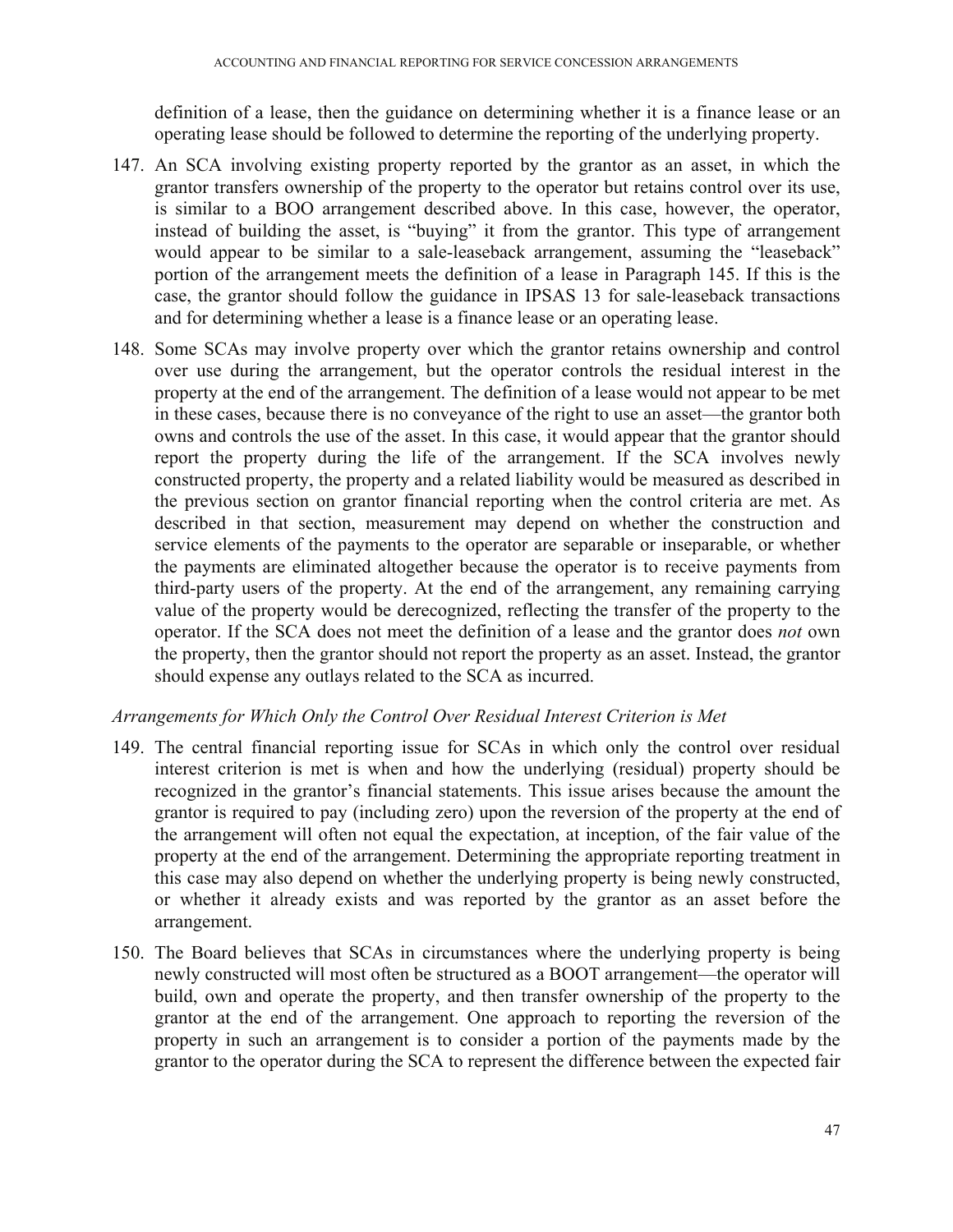value of the underlying property at the end of the arrangement and the specified amount to be paid by the grantor upon reversion. This portion of the payments would be accumulated in the financial statements as an asset (assuming the expected fair value of the property at the end of the arrangement exceeds the amount the grantor is required to pay for reversion), similar to a prepaid item, so that when combined with the actual final payment, the amount reflects the fair value of the property. For example, if the fair value of the associated property was expected to be 20 currency units at the end of a 20-year arrangement, and the grantor was not required to pay for the property at the end of the arrangement, the 20 currency units would be accumulated as an asset, spread over the life of the arrangement.

151. Such an approach is consistent with the guidance of Application Note F of the UK Accounting Standards Board. Specifically, Application Note F states the following:

> *Where the contract specifies the amount (including zero) at which the property will be transferred to the purchaser [grantor] at the end of the contract, the specified amount will not necessarily correspond with the expected fair value of the residual estimated at the start of the contract. Any difference must be built up over the life of the contract in order to ensure a proper allocation of payments made between the cost of services under the contract and the acquisition of the residual. At the end of the contract, the accumulated balance (whether positive or negative), together with any final payment, should exactly match the originally estimated fair value of the residual. [Paragraph F56]*

- 152. Another potential approach is to record the present value of the difference between (a) the amount to be paid by the grantor to acquire the asset, and (b) the expected fair value of the underlying property at termination, as an asset at the beginning of the arrangement. Contribution revenue would be reported along with the asset. The fair value of this asset would be adjusted to reflect the passage of time (interest) and any change to the expectation of fair value. This approach can also be altered to have the contribution revenue reported at the end of the arrangement, when the underlying property reverts to the grantor.
- 153. A final approach to this issue would be to report the property at the actual amount paid at the end of the arrangement instead of reporting it at its fair value. This could be seen as consistent with the provisions of IPSAS 17, which require initial measurement of property, plant and equipment at historical cost. However, in this instance, the amount paid, which might be zero, may not represent a fair price in an arms-length transaction.
- 154. The Board believes that building the excess of the expected fair value of the underlying property at the termination of the SCA over the amount to be paid by the grantor upon reversion to it as an asset, over the life of the arrangement, most faithfully represents the economics of the transaction. The Board believes that the operator would normally intend to receive fair value for the property at the end of the arrangement. If the grantor is not expected to pay the fair value at the end of the arrangement, it is likely that any difference has been incorporated into the payments made during the arrangement. Thus, such payments reflect both a service element and an element representing the "purchase" of the property. The Board therefore believes that the grantor is "prepaying" the property and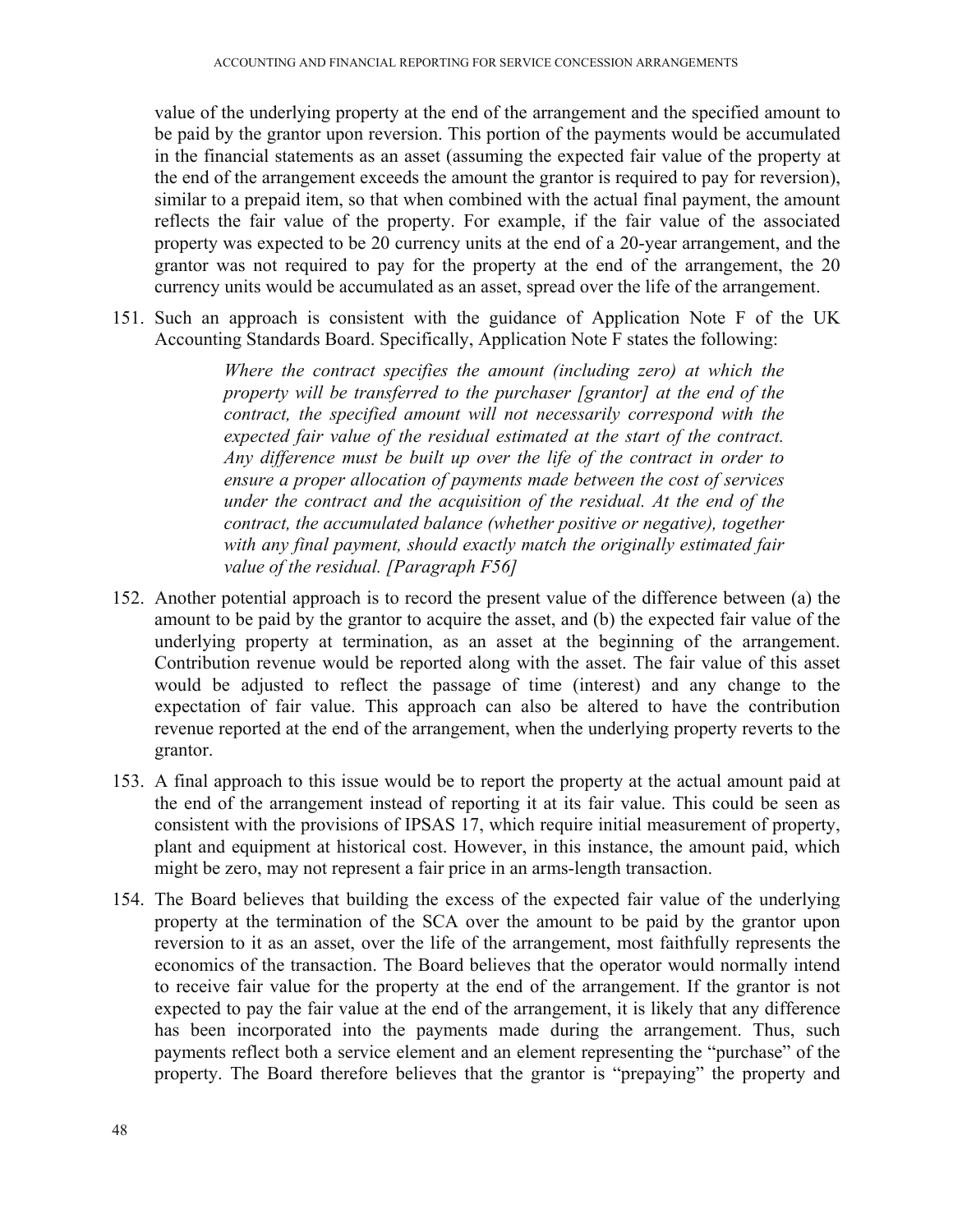should be reporting such prepayment as an asset. Also, as suggested by Application Note F, such an approach would result in the appropriate allocation of service expense associated with the arrangement.

- 155. An arrangement in which the grantor does not control the use of the asset during the arrangement, but receives the asset at the end of the arrangement, is made more complicated when the underlying property exists and is reported by the grantor as an asset before the SCA is entered into. The Board believes that in most of these situations the grantor would retain ownership of the property during the arrangement, but control over its use would fall to the operator under the terms of the arrangement. In most cases, the operator would provide services to third parties, either paid for directly by the third parties or by the grantor on their behalf. In these cases, treatment of the asset reported by the grantor upon execution of the arrangement must be determined—in other words, whether or not the asset should be derecognized—along with treatment of the residual interest at reversion.
- 156. Paragraph 82 of IPSAS 17 states that the carrying amount of an item of property, plant and equipment shall be derecognized (a) on disposal, or (b) when no future economic benefits or service potential is expected from its use or disposal. It can be argued that the grantor has disposed of the property because it no longer controls its use, and situation (a) will have been met. Following this argument, it would then need to be determined whether to derecognize the entire asset, and how to report any derecognition in the financial statements.
- 157. It might initially be clear that if a derecognition approach is applied to the above scenario, the entire carrying value of the property should be removed from the financial statements when the arrangement is entered into. However, this leaves the reporting of the reversion of the asset in question. It may be appropriate to preserve some value in the financial statements that reflects the future return of the property. This could be reported at the expected fair value of the property at the end of the arrangement. The obligation of the operator to return the property would exist when the arrangement was entered into, and the grantor would generally not be required to fulfill any obligation to be entitled to reversion. Therefore, it appears this right to reversion would be a recognizable asset when the arrangement is entered into. The resulting net amount of assets to be derecognized would then be the difference between the carrying value of the property when the SCA was entered into and the expected fair value of the property at reversion. Because the transaction would be considered the disposal of an asset, this net derecognition amount, adjusted for any cash paid or to be paid by the operator, would be reported as a gain or loss when the arrangement was entered into.
- 158. Another approach to this scenario is to apply the leasing guidance in IPSAS 13. In contrast with the above discussion of an SCA that meets the definition of a lease, in this case the grantor would be considered to be conveying the right to use the property to the operator. Therefore, the grantor would be considered the lessor and the operator would be considered the lessee. Under many of these types of arrangements, the operator will make a payment(s) to the grantor for the right to use the asset. Any such payments would be for the consumption of services, either for itself or on behalf of third parties, and would not impact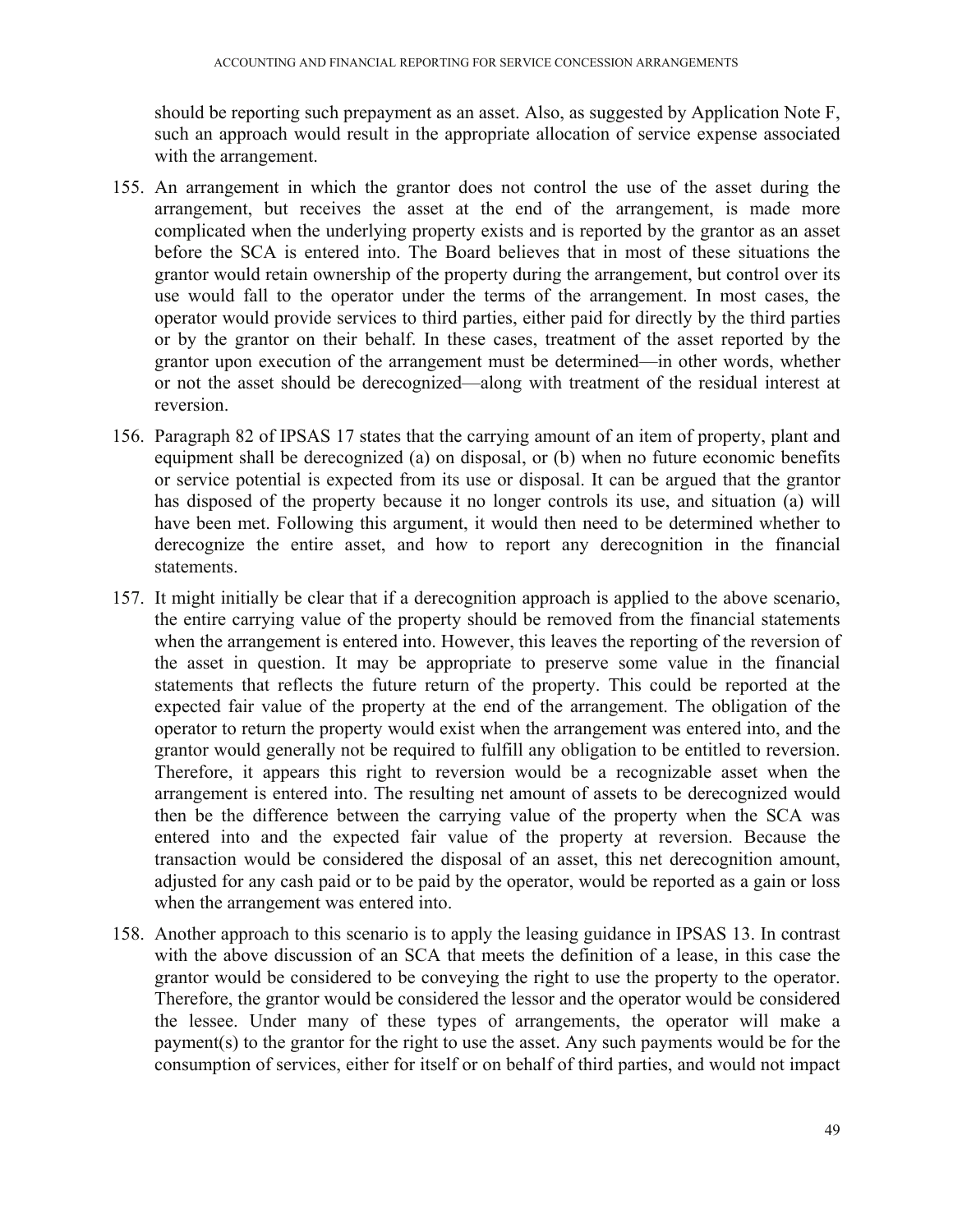the reporting of the property. If the leasing guidance were followed, the key determination to be made related to derecognition is whether the arrangement would be considered a finance or an operating lease. If considered a finance lease, the grantor would no longer report the property as an asset. Instead, it would report its gross investment in the lease as a receivable, which would include the expected residual value of the property upon reversion. If considered an operating lease, the grantor would continue to report the property without any derecognition.

### **Proposals**

- 159. The Board proposes that for SCAs in which neither of the proposed control criteria discussed in the previous section is met, the grantor should not report the underlying property as an asset. Consequently, any outlays related to the SCA are for a service, not for property, and therefore, should be expensed as incurred, that is, as the economic benefits of the service are rendered. If the underlying property exists and is reported by the grantor as an asset at the time the SCA is entered into, the property should be derecognized as in a disposal under IPSAS 17.
- 160. The Board proposes that the guidance in IPSAS 13 for lessees should be followed for SCAs in which the grantor only controls the use of the property during the arrangement (such as in certain BOO arrangements), if the arrangement meets the definition of a lease.
- 161. If the grantor only controls the use of the property during the SCA, and the SCA does *not* meet the definition of a lease because the grantor maintains ownership of the underlying property during the arrangement, the Board further proposes that the grantor should report the property as an asset. If the SCA in this case involves newly constructed property, the property and a related liability would be reported and measured as described in the previous section on grantor financial reporting when the control criteria are met. At the end of the arrangement, the remaining carrying value of the property would be derecognized, reflecting the transfer of the property to the operator. If the SCA does not meet the definition of a lease and the grantor does *not* own the property, then the grantor should not report the property as an asset. Instead, the grantor should expense any outlays related to the SCA as incurred.
- 162. For SCAs involving *newly constructed* property in which the grantor does not control use of the property during the arrangement, but instead controls the residual interest in the property at the end of the arrangement (such as in certain BOOT arrangements), the Board proposes that the grantor report as an asset the excess of the expected fair value of the property at the end of the arrangement over the amount the grantor will be required to pay the operator upon reversion. This asset should be built up from payments made by the grantor to the operator over the life of the SCA.
- 163. For SCAs involving *existing* property in which the grantor does not control use of the property during the arrangement, but instead controls the residual interest in the property at the end of the arrangement, the Board proposes that the guidance for lessors in IPSAS 13 should be followed if the arrangement meets the definition of a lease. If the arrangement does not meet that definition, the grantor should derecognize the property as an asset, and recognize as an asset the operator's obligation to return the property at the end of the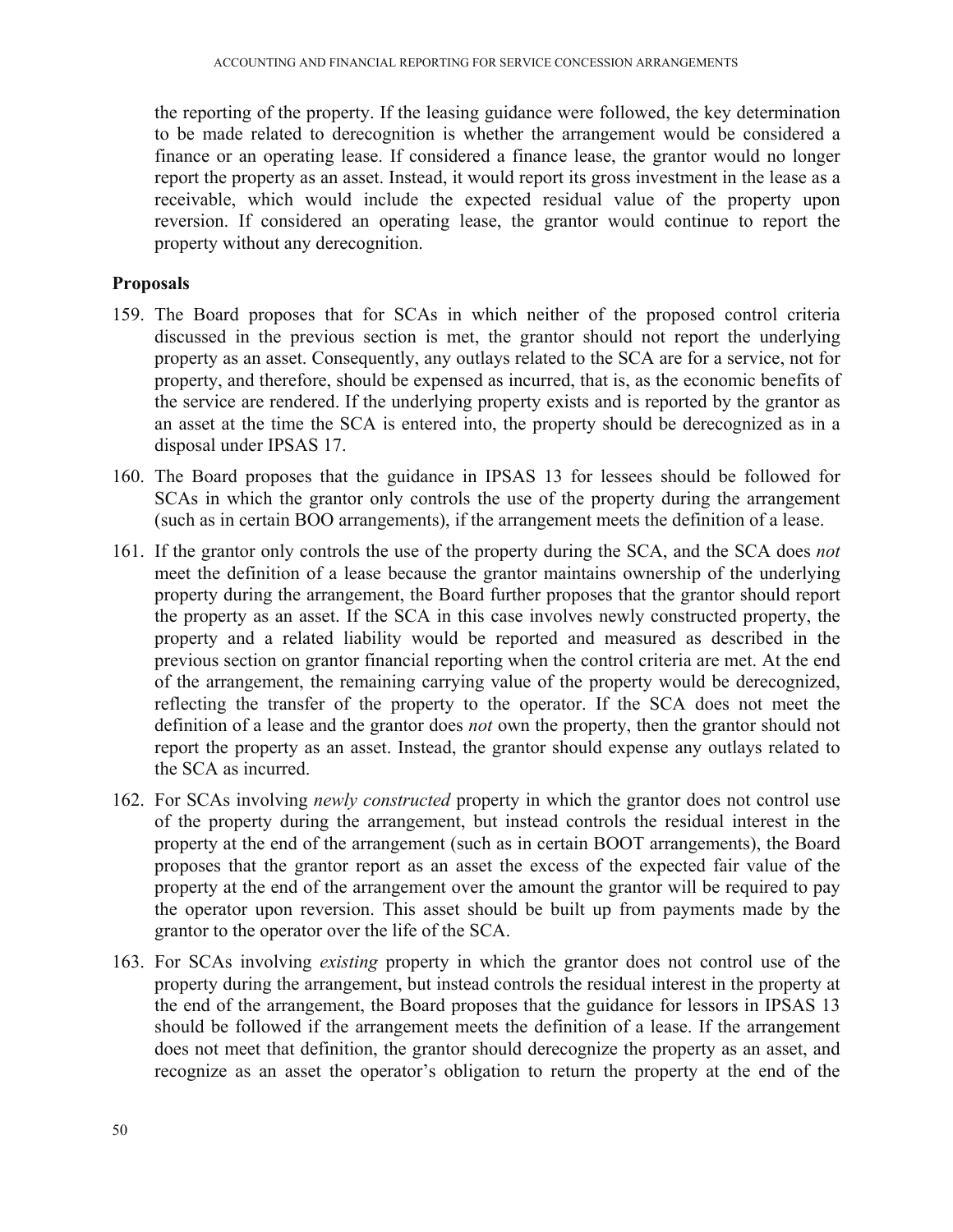arrangement. This asset should be recognized at the expected fair value of the property at the end of the SCA. The net derecognition amount should be reported as a gain or loss in the period in which the SCA was entered into.

# **Guarantees and Other Commitments**

- 164. In addition to the financial statement liabilities reported by a grantor related to the property underlying an SCA discussed in the previous section, a grantor may also report liabilities resulting from guarantees and other commitments it makes as part of an SCA. These guarantees and commitments generally are made to the operator, or to third parties on its behalf. A common example of a guarantee made by a grantor as part of an SCA is a commitment to repay the debt of the operator in the event of default. In many countries, debt issued by public sector entities has a lower cost than debt issued by private sector entities. However, for a variety of reasons, some grantors may have an incentive to require the operator to secure the financing for the underlying project in an SCA. In this case, the grantor may guarantee the debt of the operator to lower the cost of borrowing. This in turn would lower the grantor's project cost. Also, in some circumstances, lenders may require the grantor to guarantee the financing to the operator. For example, an Asian government had to provide a debt guarantee as part of its first "mega" public-private partnership, which involved the construction and operation of a high speed rail system, because the lenders would not finance the project without a full government debt guarantee<sup>21</sup>.
- 165. In some circumstances, the grantor may take on the responsibility of repaying operator debt in the event of default even in the absence of a contractual requirement. For example, where the operator provides a key public service that the grantor could not readily step in and provide, the grantor may be willing to voluntarily repay operator debt in the event of default so that the operator can remain solvent, thereby avoiding an interruption in service.
- 166. A second type of guarantee commonly made under SCAs is a guarantee of minimum revenue for the operator. This guarantee is often made in arrangements in which the payments to the operator are based on third-party use of the underlying property. For example, as part of an SCA for a highway in a Middle Eastern country, the grantor is required to pay the operator 80 percent of any shortfall in actual revenues from projected revenues<sup>22</sup>. This type of guarantee can also be made when the grantor is the primary user of the services provided by the operator. For example, as part of an SCA for an Australian waste treatment facility, the grantor is obligated to provide a minimum amount of municipal solid waste to the operator for processing<sup>23</sup>. Also, similar to the discussion in the previous paragraph, in some circumstances a grantor may choose to make payments to the

 $\overline{a}$ 

<sup>21</sup> S. Ping Ho. Book chapter for *Government Policy on PPP Financial Issues: Bid Compensation and Financial Negotiation*. Book to be published, chapter available at: http://crgp.stanford.edu/publications/working\_papers/S\_Ping\_Ho\_PPP\_Policy.pdf.

<sup>&</sup>lt;sup>22</sup> AECOM Consult, Inc. 2007 Case Studies Report 4-18. "Case Studies of Transportation Public-Private Partnerships around the World" p. 2.7 (prepared for the U.S. Department of Transportation Federal Highway Administration Office of Policy and Governmental Affairs). Arlington, VA.

<sup>&</sup>lt;sup>23</sup> New South Wales Eastern Creek UR-3R Facility; http://www.treasury.nsw.gov.au/ data/assets/pdf file/0020/3098/awt\_cont.pdf.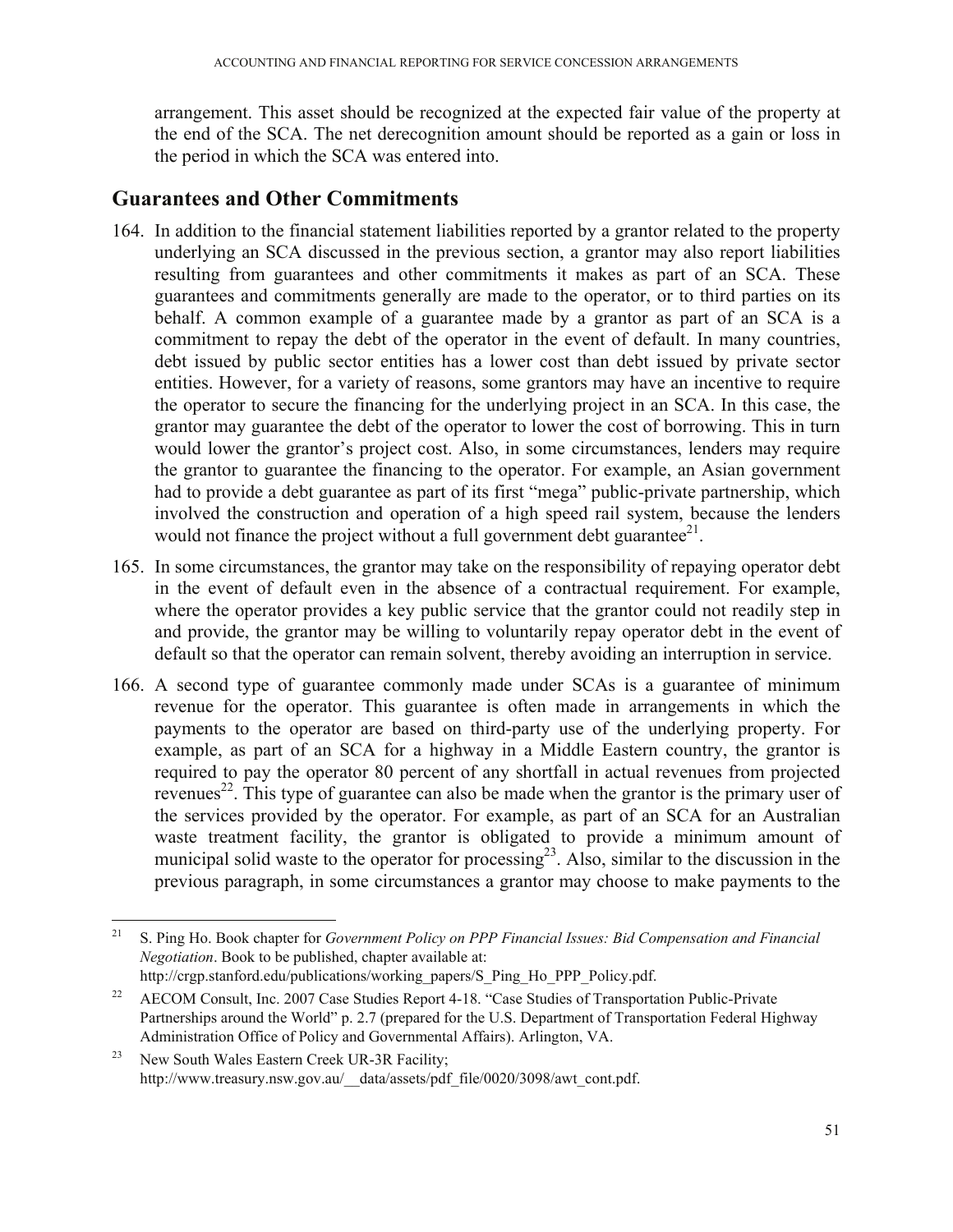operator in the event of revenue shortfalls, even if not contractually required to do so, to prevent decreases in service quality or service interruptions.

167. Also incorporated into many SCAs is the right of the grantor to assume the responsibility to provide the services in the event of operator default stemming from circumstances such as financial insolvency or violation of performance standards. For instance, in an SCA for the operation of a toll road in a North American country, the grantor may declare a "concessionaire default" and terminate the arrangement for cause. Cause may include failure to comply with, perform, or observe a contractual operating standard if such failure materially threatens the safety of the operations of the toll road, or materially impairs the toll road or its continued use for transportation purposes<sup>24</sup>. Even if this right is not explicitly stated in the terms of the arrangement, the grantor will generally have a moral responsibility to take over the provision of services if the operator fails to perform, given the public nature of the service. This responsibility of the grantor is often referred to as "step-in" responsibility—a responsibility to users of the service provided through the SCA or to others impacted by the service, rather than to the operator.

## **Analysis**

- 168. IAS 39 provides guidance on the measurement of financial liabilities associated with the issuance of financial guarantee contracts, which are defined in that statement as "contracts that require the issuer to make specified payments to reimburse the holder for a loss it incurs because a specified debtor fails to make payment when due in accordance with the original or modified terms of a debt instrument." Certain guarantees made by a grantor as part of an SCA, for example, a contractual guarantee of repayment of the operator's debt in the event of default, may meet this definition of a financial guarantee contract. In this case, the provisions of IAS 39 should be used to measure and recognize a financial liability related to the guarantee in the grantor's financial statements.
- 169. Guarantees and commitments that do not meet the definition of a financial guarantee contract in IAS 39 generally would fall under the scope of IPSAS 19, *Provisions, Contingent Liabilities and Contingent Assets*. Paragraph 22 of IPSAS 19 states that a provision should be recognized as a liability in the financial statements if all of the following criteria are met:
	- 1. An entity has a present obligation (legal or constructive) as a result of a past event;
	- 2. It is probable that an outflow of resources embodying economic benefits or service potential will be required to settle the obligation; and
	- 3. A reliable estimate can be made of the amount of the obligation.
- 170. A past event that leads to a present obligation is referred to as an obligating event in IPSAS 19. For an event to be an obligating event, the entity must have no realistic alternative to settling the obligation created by the event. In the case of contractual guarantees and

 $\overline{a}$ 

<sup>&</sup>lt;sup>24</sup> Indiana Toll Road Concession and Lease Agreement, 2006; http://www.in.gov/ifa/files/4-12-06-Concession-Lease-Agreement.pdf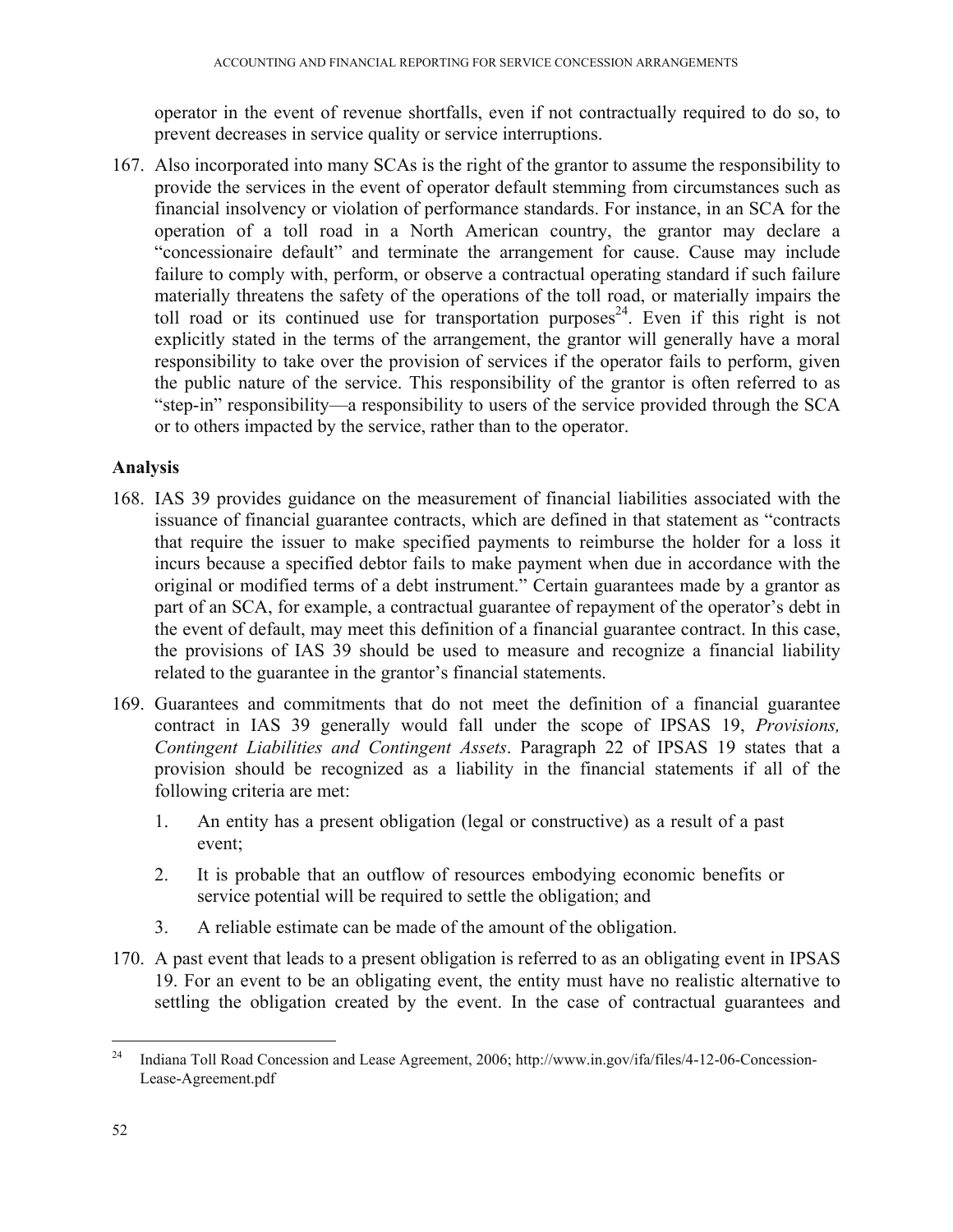commitments made by the grantor under an SCA, it would be fairly clear that the giving of the guarantee is an obligating event—because settlement of the obligation (the guarantee) can be enforced by law.

- 171. Determining whether an obligating event has occurred is less clear when the guarantee or commitment is constructive, that is, when it is not a contractual requirement. In this case, IPSAS 19 states that an obligating event has occurred only if the event creates valid expectations in other parties that the entity will discharge the obligation. The event may be an action of the entity, such as an established pattern of past practice, published policies or a sufficiently specific currently made statement. Whether execution of an SCA results in a present constructive obligation(s) for the grantor depends largely on professional judgment, given the facts and circumstances of the specific situation.
- 172. Professional judgment would also be required in determining whether it is probable that the present obligation created by the guarantee or commitment will result in an outflow of resources. Paragraph 31 of IPSAS 19 states that an outflow of resources is considered probable if there is a greater percentage that the outflow will occur, than that it will not. If such outflow is not probable (or the amount of the obligation cannot be reliably measured), then the present obligation is considered a contingent liability. Contingent liabilities are not recognized in the financial statements; instead they are disclosed in the notes to the financial statements, unless the possibility of an outflow of resources is remote, in which case no disclosure is required.
- 173. Based on the guidance in IPSAS 19, in many cases a provision would not be recognized in the financial statements of the grantor for guarantees or commitments associated with SCAs until the contingent event that is the subject of the guarantee occurs or does not occur—for example, the operator does not achieve a minimum revenue threshold. An argument can be made that this treatment does not provide an optimum level of transparency in the financial statements for the additional risk being assumed by the grantor through these guarantees and commitments. This raises the question whether a liability should be recognized in the grantor's financial statements upon the giving of these guarantees or commitments, regardless of the probability of an outflow of resources. This type of approach has been proposed by the IASB in its Exposure Draft, Amendments to IAS 37 *Provisions, Contingent Liabilities and Contingent Assets* and IAS 19 *Employee Benefits* (the Exposure Draft) issued in June 2005 (the provisions of IAS 37 served as the basis for those in IPSAS 19).
- 174. Under the proposals in that Exposure Draft, the concept of contingent liabilities would be eliminated. 'Contingency' would only be used to refer to uncertainty about the amount required to settle a liability, not uncertainty about whether a recognizable liability exists. A present obligation arising from a past event for which the settlement amount is contingent on one or more uncertain future events would be recognized independently of the probability of occurrence of the uncertain future event(s). In other words, the probability of an outflow of resources would not be a factor in determining whether a present obligation should be recognized as a liability in the financial statements. Instead, such probability would only factor into the measurement of the liability to be recognized.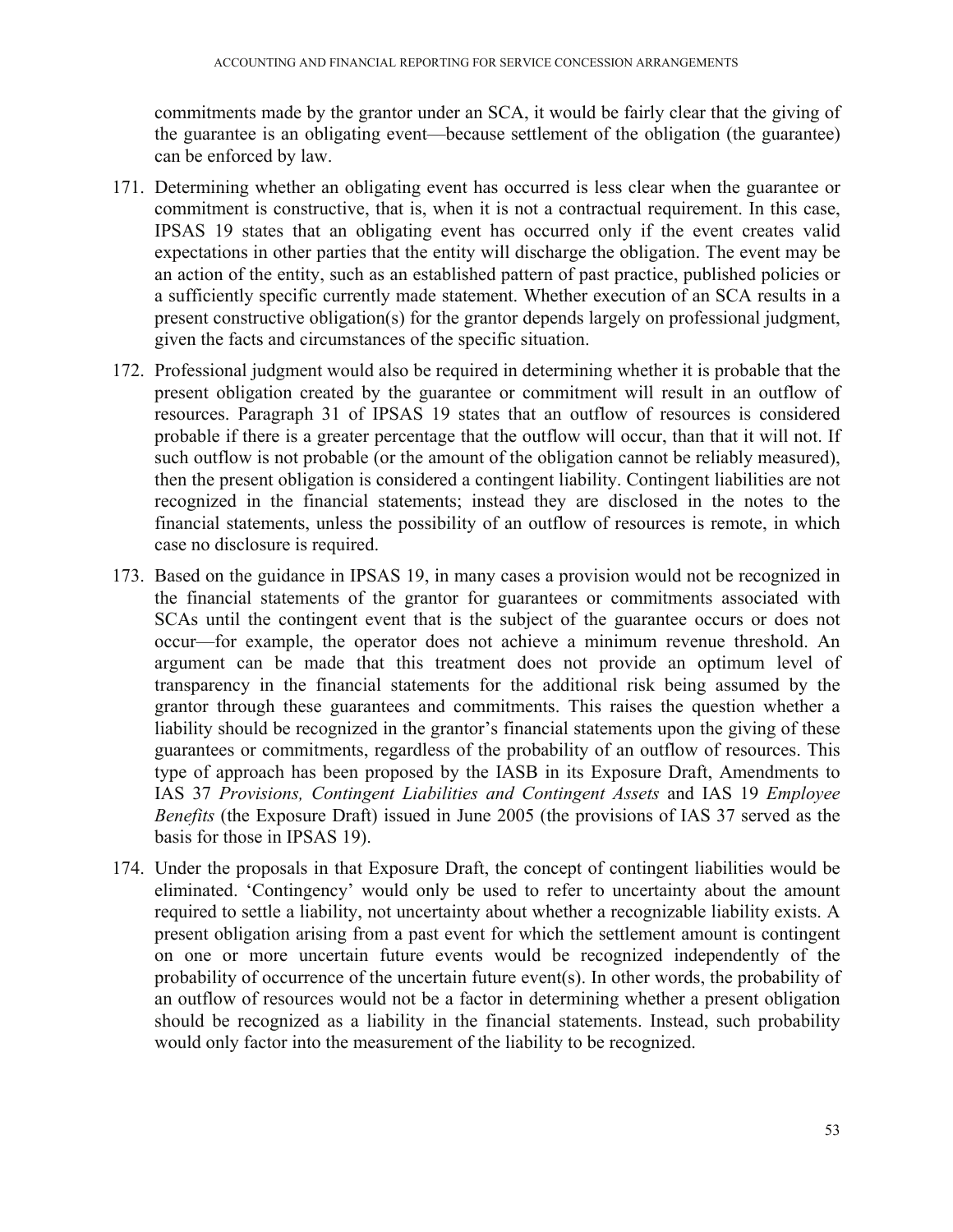- 175. The Exposure Draft proposes that where the amount required to settle a present obligation is contingent on the occurrence or non-occurrence of an uncertain future event, the entity has incurred two obligations—an unconditional obligation and a conditional obligation. For example, under the Exposure Draft, if a grantor guarantees the debt of an operator, it would have an unconditional obligation to stand ready to guarantee the debt of the operator and a conditional obligation to repay the debt if the operator actually defaults. The grantor would recognize its liability arising from its unconditional obligation to guarantee the debt of the operator. Uncertainty about whether the operator will default would be reflected in the measurement of the liability. This approach, as compared to that of IPSAS 19, would likely result in the recognition of a greater number of guarantees and commitments made by grantors as part of SCAs as liabilities in their financial statements.
- 176. The Exposure Draft proposes that these liabilities should be measured at the amount the entity would rationally pay to settle the present obligation (or to transfer it to a third party) at the balance sheet date. This measurement can be approached in several ways. Contractual or other market evidence could be used, although market evidence often will not exist, given the nature of the liability. If the amount must be estimated, an expected discounted cash flow approach would be an appropriate method of determining the amount to recognize as a liability on the balance sheet. As stated above, the measurement should reflect the risks and uncertainties associated with the contingent future events.
- 177. The comment period for the Exposure Draft closed in October 2005, and deliberations on the project continue. The IASB expects to issue a final Standard in the first half of 2009.

### **Proposals**

- 178. The Board proposes that for guarantees and commitments made by a grantor as part of an SCA that meet the IAS 39 definition of a financial guarantee contract, the provisions of that statement should be used to measure and recognize a financial liability related to the guarantee in the grantor's financial statements.
- 179. The Board further proposes that the guidance in IPSAS 19 generally should be applied to determine the accounting and financial reporting for guarantees and commitments made by grantors that do not meet the IAS 39 definition of a financial guarantee contract. The Board believes that the existence of these guarantees and commitments under an SCA would not necessitate accounting treatment different than that for similar guarantees and commitments made in another context. Potential amendments to IPSAS 19 based on any amendments the IASB makes to IAS 37 may be considered by the IPSASB as part of a broader project on provisions, contingent liabilities and contingent assets, in accordance with its policy to converge public sector accounting standards with private sector standards to the extent appropriate. Proposals for disclosures related to guarantees and commitments are discussed later in the Consultation Paper.

## **Inflows of Resources From a Service Concession Arrangement**

180. A grantor has two main opportunities to receive inflows of resources from an operator through an SCA. Both of these occur most often when the operator receives fees for services directly from third-party users of the property underlying the SCA. One means of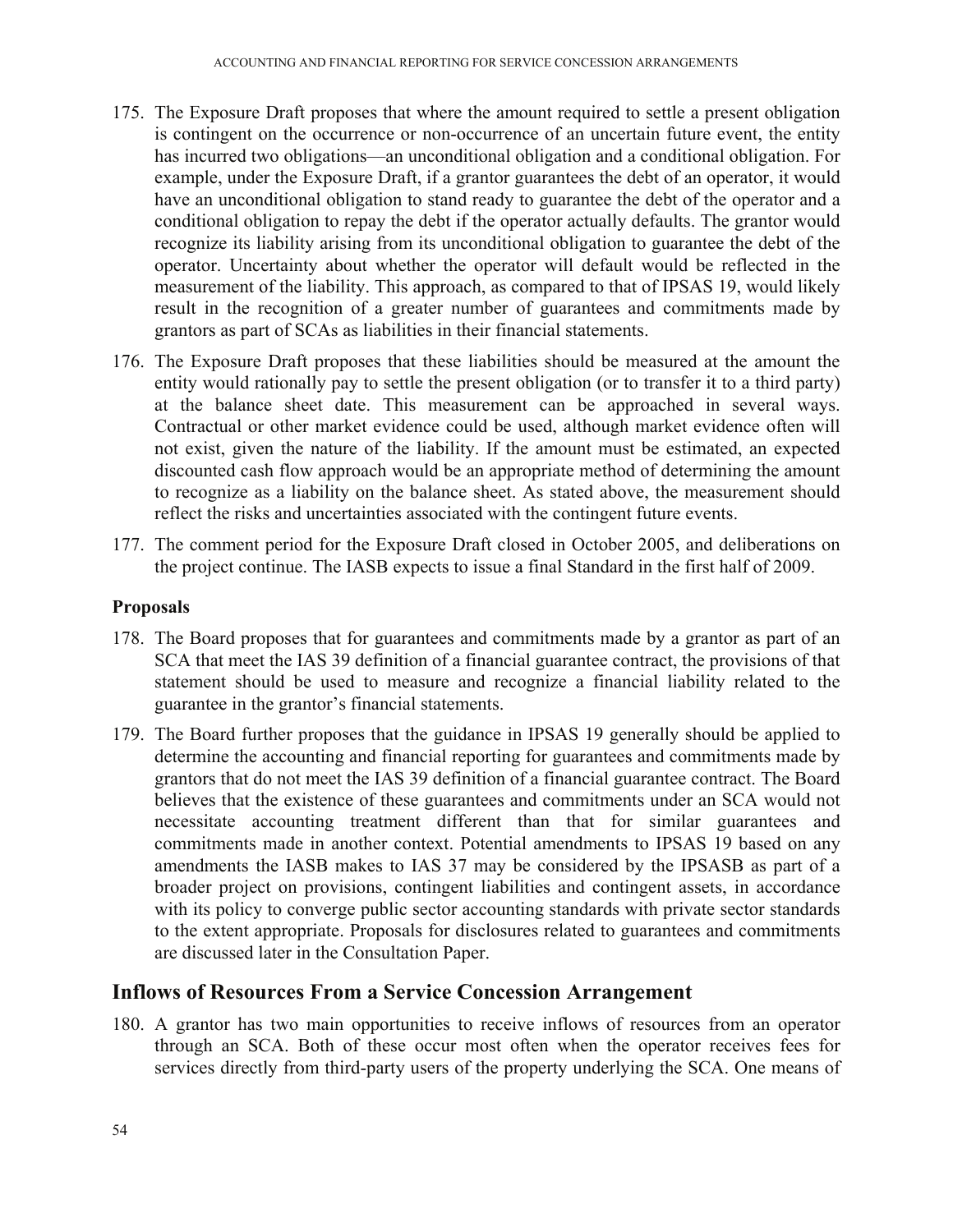receiving inflows of resources is through a revenue-sharing provision in the SCA contract. The other is through receipt of inflows of resources established by other contractual provisions. The latter inflows typically include an upfront payment from the operator to enter into the SCA, but may take the form of payments in several installments over all or a portion of the life of the concession. The following paragraphs discuss revenue recognition for the grantor in both of these circumstances.

### **Revenue-Sharing Provisions**

1

- 181. For SCAs under which the operator will collect fees directly from third-party users of the underlying property, the grantor will often negotiate to include a revenue-sharing provision in the contract with the operator. This way, if the use of the underlying property exceeds projections, the revenue-sharing provision will allow the grantor to share in the financial success of the project. This type of provision also protects the grantor from the political risk and public criticism of entering into an agreement that is excessively profitable for the operator.
- 182. Revenue-sharing as part of an SCA is generally based on all revenue earned by the operator, or on revenue above a certain threshold, or on revenue more than the operator needs to achieve a specified rate of return. For example, as part of a BOOT arrangement for construction of an indoor arena in a Pacific Island country, the grantor receives a fixed royalty on every ticket sold to an arena event The grantor uses this royalty to fund community events<sup>25</sup>. Also, in an SCA involving a toll road in a North American country, the grantor is entitled to receive 40 percent of gross toll revenues after the real net cash flow of the arrangement yields the operator a 6.5 percent pre-tax internal rate of return on total invested projected funds. The grantor's share increases to 80 percent of gross toll revenues after the arrangement yields the operator an  $\delta$  percent internal rate of return<sup>26</sup>.
- 183. Revenue-sharing provisions often are incorporated into the terms of an SCA along with a minimum revenue guarantee for the operator. For example, the SCA for a highway in a Middle Eastern country noted in the Guarantees and Other Commitments section of the Consultation Paper contains a revenue-sharing provision. That provision requires the operator to pay the grantor 57 percent of the excess of actual over projected revenue. That provision is accompanied by a provision requiring the grantor to pay the operator 80 percent of any shortfall between actual and projected revenues<sup>27</sup>. In this way, the grantor offsets the demand risk it assumed by giving the operator a minimum revenue guarantee with the potential for an increased reward if revenues exceed projections.

<sup>25</sup> Controller and Auditor General, New Zealand; Performance Audit Report, *Achieving Public Sector Outcomes with Private Sector Partners,* Appendix 1 (2006)

<sup>&</sup>lt;sup>26</sup> Obtained from memorandum of understanding between Virginia Department of Transportation and a consortium consisting of Transurban, Inc. and DEPFA Bank plc. http://www.virginiadot.org/news/resources/PocaPkwyAssocPubPrivPart.pdf

<sup>27</sup> S. Ping Ho. Book chapter for *Government Policy on PPP Financial Issues: Bid Compensation and Financial Negotiation*. Book to be published, chapter available at: http://crgp.stanford.edu/publications/working\_papers/S\_Ping\_Ho\_PPP\_Policy.pdf .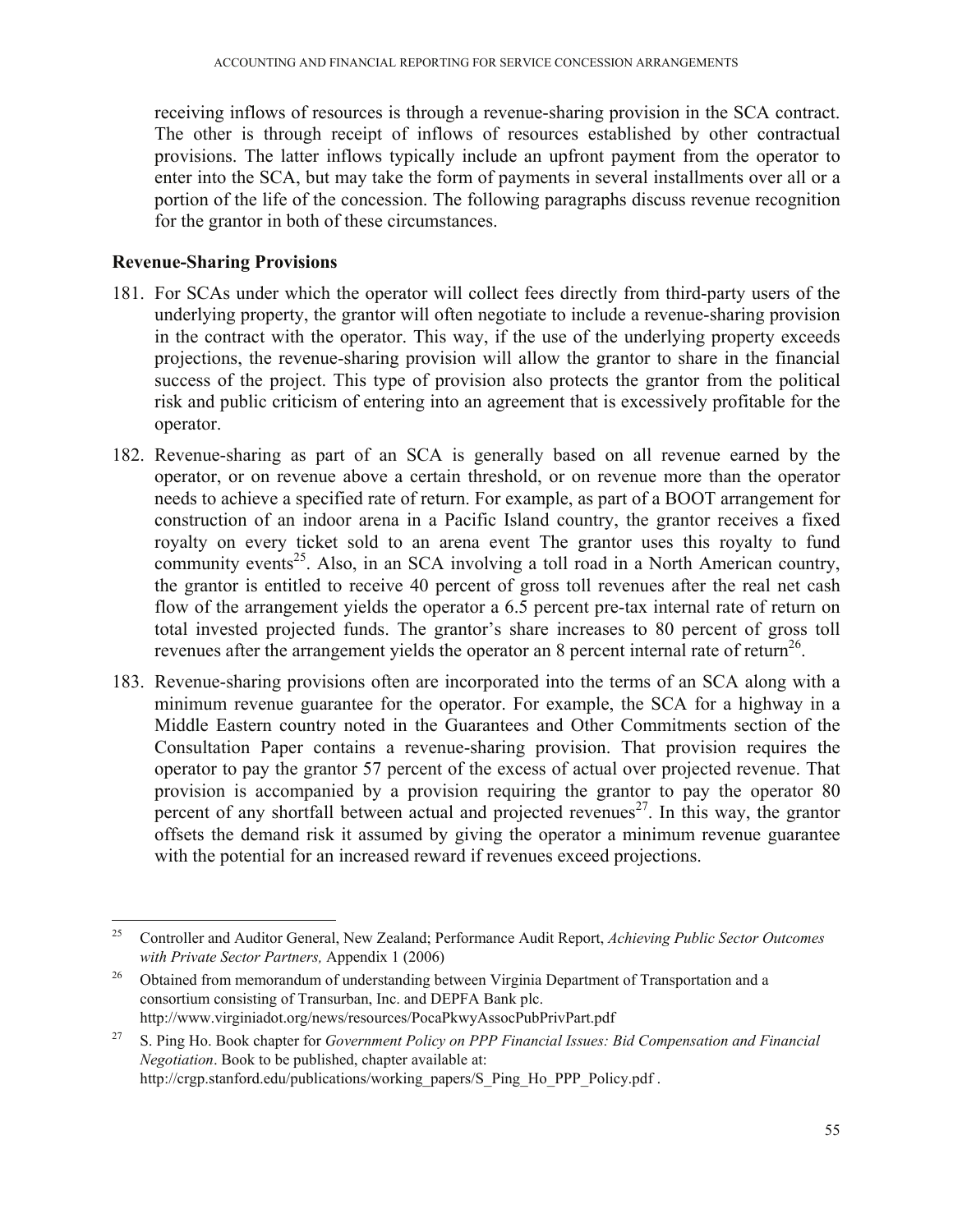### **Analysis**

- 184. To determine the appropriate method of recognizing revenues for inflows that the grantor can potentially receive through a revenue-sharing provision, these inflows can be analogized to royalties (a type of revenue arising from the use of an entity's assets by others) that are addressed in IPSAS 9, *Revenue From Exchange Transactions*. IPSAS 9 states that royalties should be recognized as they are earned in accordance with the substance of the relevant agreement when it is probable that (a) economic benefits or service potential associated with the transaction will flow to the entity, and (b) the amount of the revenue can be reliably measured. For arrangements in which the grantor shares in all of the subject revenue earned by the operator, without contingency, it seems clear that these criteria are met, and the grantor should recognize its share of the revenue as the revenue is earned by the operator. When to recognize that share is less clear, however, when a contingent event must occur before the grantor can share in the revenue earned by the operator. The key issue to resolve in this case is when it is considered probable that economic benefits will flow to the grantor under the revenue-sharing provision.
- 185. One approach is to consider that the flow of economic benefits to the entity is probable when sufficient evidence exists that the contingent event will probably occur. Conceptually, this point could be at any time during the measurement period specified in the revenue-sharing provision. For example, consider a revenue-sharing provision in a tollroad SCA that states that the grantor will receive 20 percent of all toll revenue earned in excess of 10 million currency units in a year. In recent history, the tollroad has earned between 15 and 20 million currency units annually. Based on this historical data, it could be argued that it is probable that the grantor will receive economic benefits from the revenue-sharing provisions at the very beginning of the measurement period. The grantor should, therefore, recognize revenue and a receivable from the time the operator first earns the subject revenue. The amounts recognized by the grantor would be based on a projection of the total revenue to be received for the measurement period. The reliability of such projection should of course be considered before recognizing the revenue.
- 186. An alternative approach would be to consider the flow of economic benefits to the grantor to be probable only after the contingent event occurs. This approach is consistent with guidance related to recognition of royalties provided in item 25 of the Appendix to IPSAS 9, which states the following:

*In some cases, whether or not a license fee or royalty will be received is contingent on the occurrence of a future event. In such cases, revenue is recognized only when it is probable that the fee or royalty will be received, which is normally when the event has occurred.* 

187. Using the facts and circumstances of the above example, under this approach the grantor would not recognize revenue until the tollroad generates 10 million currency units. At that point, the grantor would recognize its portion of the toll revenue (along with a related receivable) as it is earned by the operator. This approach limits the subjectivity in determining the probability of the flow of economic resources to the grantor, thereby presumably resulting in a more consistent recognition of the revenue. It also limits the potential for recognizing revenue that will ultimately not be realized because the contingent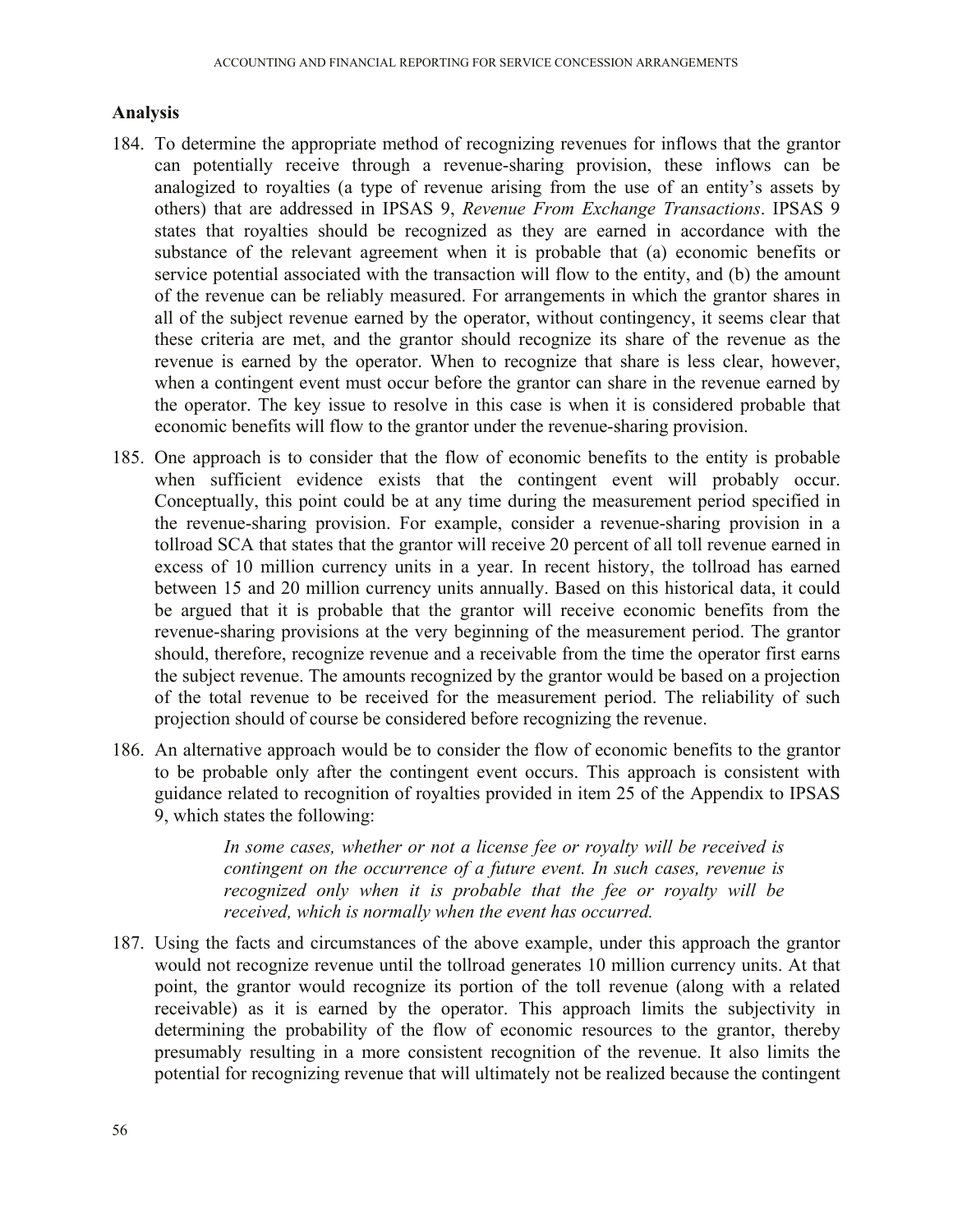event does not occur. Given these factors, and the consistency with the guidance in IPSAS 9, the Board believes this to be the preferred approach.

- 188. Another issue related to accounting for a revenue-sharing provision is whether the grantor should recognize its right to share in the revenues of the operator as an asset. This asset would be separate from the physical property associated with the arrangement (if reported as an asset by the grantor), and from any receivables from the operator associated with the recognition of revenue discussed above. As discussed earlier in this Consultation Paper, IPSAS 1 defines assets as resources controlled by an entity as a result of past events, and from which future economic benefits or service potential are expected to flow to the entity. It can be argued that this revenue-sharing right meets this definition—(a) the grantor usually has control over this right (even if it does not have control over the property underlying the SCA), (b) the past event would be the execution of the SCA contract, and (c) the cash flows to be received through this right represent the future economic benefits.
- 189. The Board does not believe that the execution of the SCA contract is a past event that results in the creation of an asset related to a revenue-sharing provision. The Board instead believes that the only past events that would result in recognition of an asset related to revenue-sharing provisions are the third-party use of the services provided by the operator and, if applicable, the meeting of any prescribed thresholds upon which the sharing of revenue with the grantor is contingent. The Board does not believe that, before such events occur, future economic benefits or service potential can be expected to flow to the grantor from revenue-sharing provisions. Therefore, the Board does not believe that the grantor should report as an asset the right to share in the revenues of the operator.

### **Proposal**

190. The Board proposes that grantors should recognize revenue (and related receivables) generated from revenue-sharing provisions in SCAs as it is earned, in accordance with the substance of the relevant agreement, after any contingent event (such as the achievement of a revenue threshold) is deemed to have occurred.

## **Contractually Determined Inflows<sup>28</sup>**

191. The other potential source of inflows of resources for the grantor in an SCA is a contractually determined payment(s) whose value is effectively predetermined. A common example is an upfront payment made by the operator in exchange for concession rights associated with the SCA, but other patterns of receipt, such as annual installments over the life of the SCA, or predetermined sums for predetermined years, also occur in practice. These contractually determined inflows most often occur when the SCA involves existing infrastructure or public facilities. For example, in an SCA for a North American toll road<sup>29</sup>, the operator received the right to operate an existing toll road, subject to maintenance and

<sup>28</sup> 28 This guidance applies for SCAs in which the grantor reports the underlying property. Refer to the previous section, Grantor Reporting the Property When the Proposed Control Criteria Are Not Met, for SCAs in which the grantor does not report the underlying property.

<sup>&</sup>lt;sup>29</sup> Indiana Toll Road Concession and Lease Agreement, 2006; http://www.in.gov/ifa/files/4-12-06-Concession-Lease-Agreement.pdf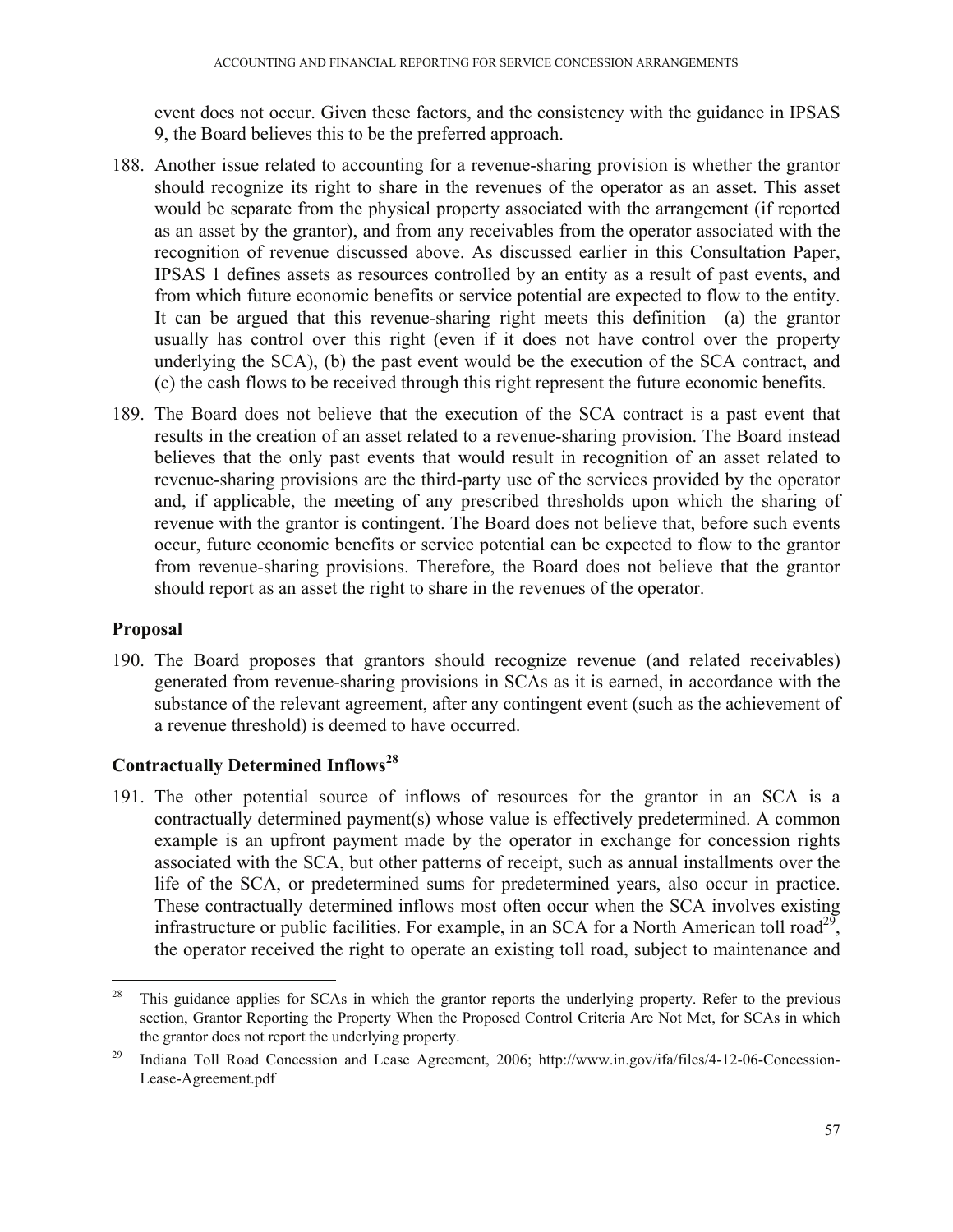renovation responsibilities, in exchange for an upfront payment of \$3.85 billion to the grantor. However, these inflows may also occur in SCAs involving construction of new property. For example, in an SCA for another North American toll road, an operator paid \$3.3 billion for the right to design, build, finance, and operate the toll road<sup>30</sup>.

## **Analysis**

- 192. Contractually determined inflows raise the accounting issue of the timing of revenue recognition. There are two basic approaches to this issue. One approach is for the grantor to recognize the entire value of the consideration (including any other amounts owed by the operator) as revenue at the execution of the contract. This approach is based on the premise that the entirety of the exchange occurs upon the execution of the contract—in essence, the grantor has already fulfilled its contractual responsibilities to the operator at execution. The other approach is to recognize the value of the consideration as revenue over the life of the agreement. This approach is based on the premise that the grantor has an obligation to perform throughout the SCA—in other words, the grantor has not fulfilled its contractual responsibilities at execution. Therefore, the recognition of revenue should occur as it is earned by the grantor through performing the contract. Any consideration received from the operator in advance of performance should be reported by the grantor as a liability until it is earned.
- 193. Generally, in SCAs featuring contractually determined inflows from the operator, the consideration provided by the grantor in exchange is the right to operate the property underlying the SCA. Given this exchange, it would appear that the grantor would continue to have some obligation to perform throughout the life of the agreement, even if that performance is nothing more than allowing the operator access to the property. Therefore, the contractually determined inflows should be recognized as revenue as the grantor provides access to the property.
- 194. In this regard, the method of revenue recognition for the contractually determined inflows can be analogized to that for the rendering of services found in IPSAS 9. Paragraph 19 of IPSAS 9 states that revenue recognition in a transaction involving the rendering of services should reflect the extent of completion of the transaction at the reporting date, presuming the extent of completion can be estimated reliably. Paragraph 24 of IPSAS 9 further clarifies by stating that when services are performed by an indeterminate number of acts over a specified time frame, revenue is recognized on a straight-line basis over that period. This would appear to be the circumstance in many SCA agreements. Therefore, it would appear that the contractually determined inflows received by a grantor as part of those SCAs could be recognized as revenue in a similar manner. The Appendix to IPSAS 9 also includes an illustration of a concession fee and reaches a similar conclusion, stating that fees charged for the use of continuing rights granted by the agreement are recognized as revenue as the rights are used.
- 195. However, given the varying nature of the types of property associated with SCAs, and the length of many of their terms, there may be more appropriate alternative methods for

 $\overline{a}$ 

<sup>30</sup> Richard Williamson, "NTTA Approves up to \$3.75 Billion of BANs for SH-121 Toll Project," *The Bond Buyer,*  November 9, 2007.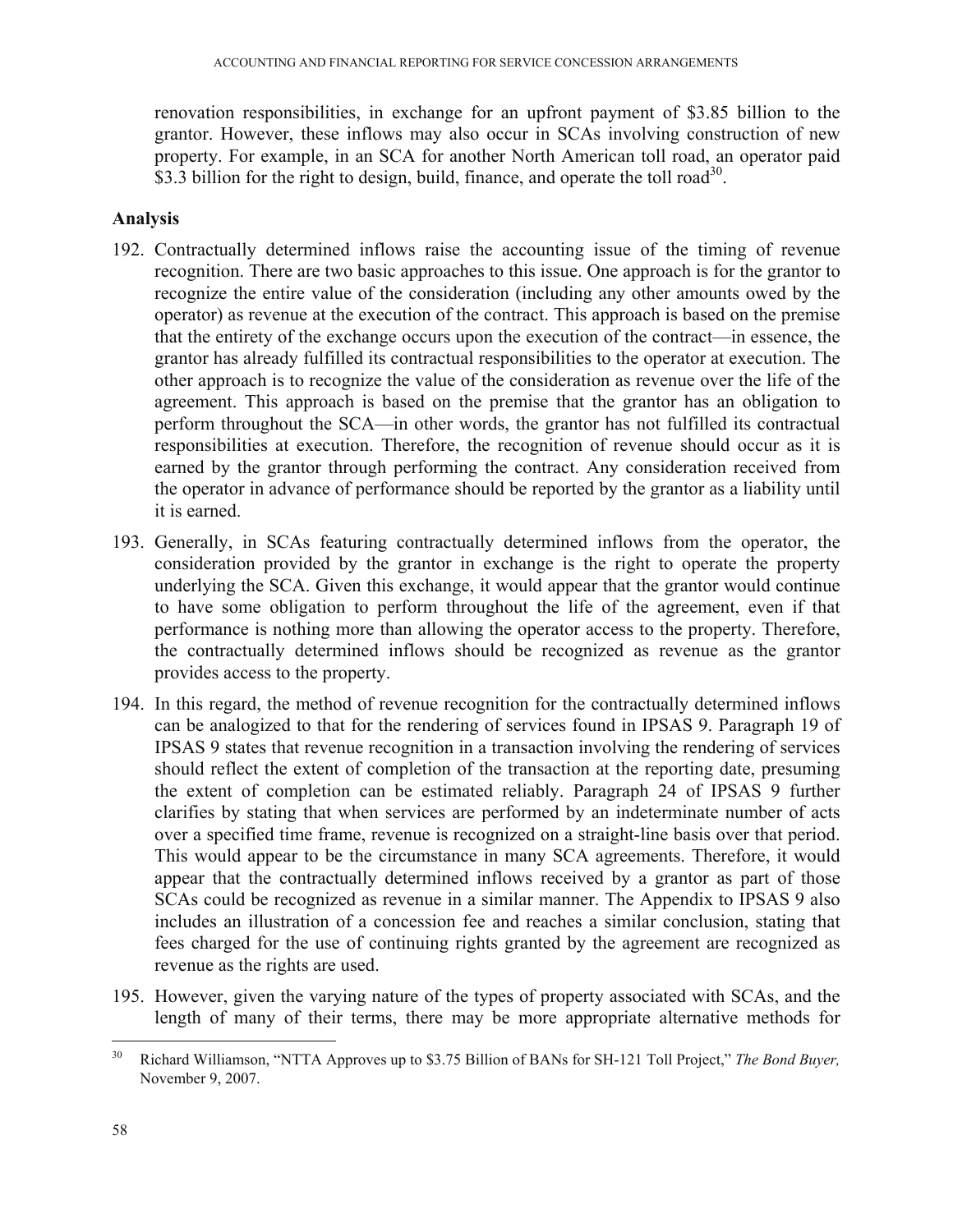recognizing revenue associated with contractually determined inflows, methods that better reflect the operator's economic consumption of their access to the underlying property and/or the time value of money. For example, an annuity method that applies a compounding interest factor that more evenly recognizes revenue on a discounted basis, as opposed to on a nominal basis, may be more appropriate for an SCA with a term extending over several decades.

## **Proposal**

196. The Board proposes that contractually determined inflows to be received by a grantor from an operator as part of an SCA should be recognized as revenue by the grantor as they are earned over the life of the SCA, beginning at the commencement of the concession term, that is, when the property is fully operational and the operator has the ability to use the property to generate third-party usage fees. The Board believes that before this point the grantor cannot begin to deliver on its side of the exchange—generally, providing access to the property to the operator. After the property becomes fully operational, the grantor should recognize the contractually determined inflows as revenue, using the straight-line method, or a method that better reflects the operator's economic consumption of its access to the underlying property and/or the time value of money, given the facts and circumstances of the SCA. As noted earlier, any consideration received from the operator in advance of performance should be reported by the grantor as a liability until it is earned.

# **Consolidation**

- 197. In addition to determining whether the grantor controls the property underlying an SCA for purposes of financial reporting, an issue that also needs to be addressed is whether the operator should be considered a controlled entity of the grantor for financial reporting purposes under the authoritative guidance in IPSAS 6. In this case, the financial accounts of the operator would be included in the grantor's consolidated financial statements. Addressing this area may be particularly relevant when the operator in the SCA is a GBE. In these cases, the GBE operator is often closely related to the grantor, or the GBE may even be created by the grantor or another governmental entity for the purpose of serving as the operator.
- 198. Addressing this area may also be relevant when the operator in an SCA is a special purpose entity (SPE), referred to in some jurisdictions as a special purpose vehicle. An SPE will often be created by a project consortium to serve as the "legal" operator in an SCA. The consortium may include a number of participants, such as construction entities, operations entities, and equity investors. The sole purpose of the SPE is to carry out the operator's responsibilities under the SCA. The SPE can also securitize the claims to future project revenues and sell these securities to investors. An SPE that issues these securities limits the risks associated with the project for the individual participants. The potential for consolidation of an SPE serving as the operator under an SCA into the financial statements of the grantor may not be apparent. However, certain terms included in SCA contracts may be viewed as indicators of control, as identified in IPSAS 6.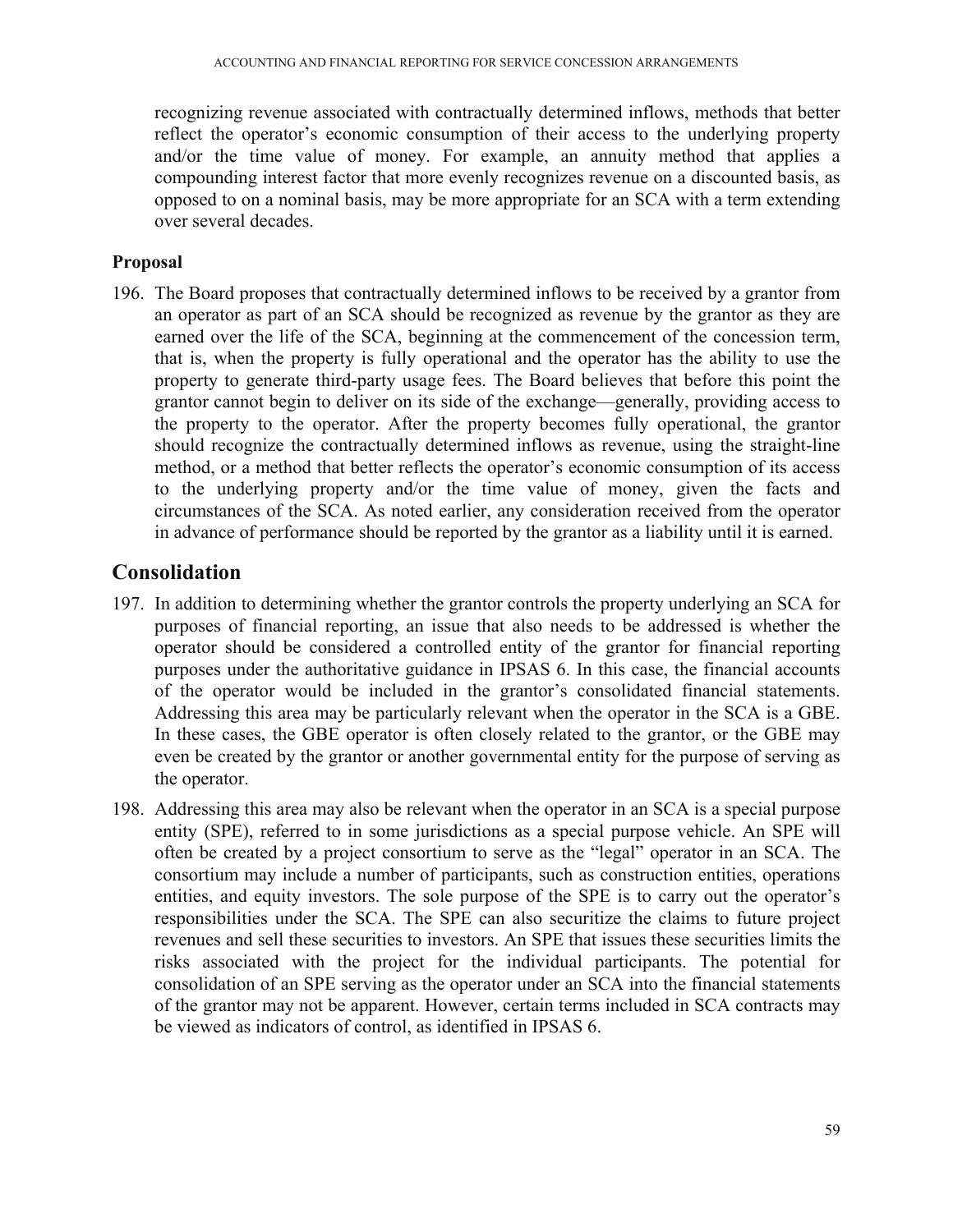### **Analysis**

- 199. IPSAS 6 includes guidance for determining whether for financial reporting purposes one entity (a controlling entity) controls another entity (the controlled entity). In the context of an SCA, generally the grantor would be the potential controlling entity and the operator would be the potential controlled entity. Control, as defined by IPSAS 6, is the power to govern the financial and operating policies of another entity so as to benefit from its activities. For one entity to control another, two separate elements must be present in the relationship between the two entities: power and benefit.
- 200. *Power* relates to the power to govern the financial and operating policies of another entity. The existence of power in the context of IPSAS 6 does not necessarily require a majority shareholding or any kind of equity interest in the potential controlled entity. The power to control must be presently exercisable, but its existence does not depend upon whether the power has been exercised. That is, the mere existence of the power to control is sufficient to establish power under IPSAS 6. Similarly, the potential controlling entity is not required to be involved in the day-to-day operations of the potential controlled entity to establish the power to control, only to have the ability to be involved. In many cases, this power may only be invoked by a breach or violation of a contractual agreement.
- 201. *Benefit* relates to the ability of the potential controlling entity to benefit from the activities of the potential controlled entity. These benefits may be financial, such as the distribution of a dividend; non-*financial*, such as the achievement of policy objectives; or a combination of both. Although IPSAS 6 focuses on how the relationship with the potential controlled entity benefits the potential controlling entity, the concept of benefit also considers circumstances where the relationship between the two entities creates a financial burden for the potential controlling entity.
- 202. Paragraph 39 of IPSAS 6 states that in examining the relationship between two entities, control is presumed to exist *when* at least one of the following power conditions and one of the following benefit conditions exists, unless there is clear evidence of control being held by another entity:

#### *Power Conditions*

- (a) The entity has, directly or indirectly through controlled entities, ownership of a majority voting interest in the other entity.
- (b) The entity has the power, either granted by or exercised within existing legislation, to appoint or remove a majority of the members of the board of directors or equivalent governing body and control of the other entity is by that board or by the body.
- (c) The entity has the power to cast, or regulate the casting of, a majority of the votes that are likely to be cast at a general meeting of the other entity.
- (d) The entity has the power to cast the majority of votes at the meeting of the board of directors or equivalent governing body and control of the other entity is by that board or by that body.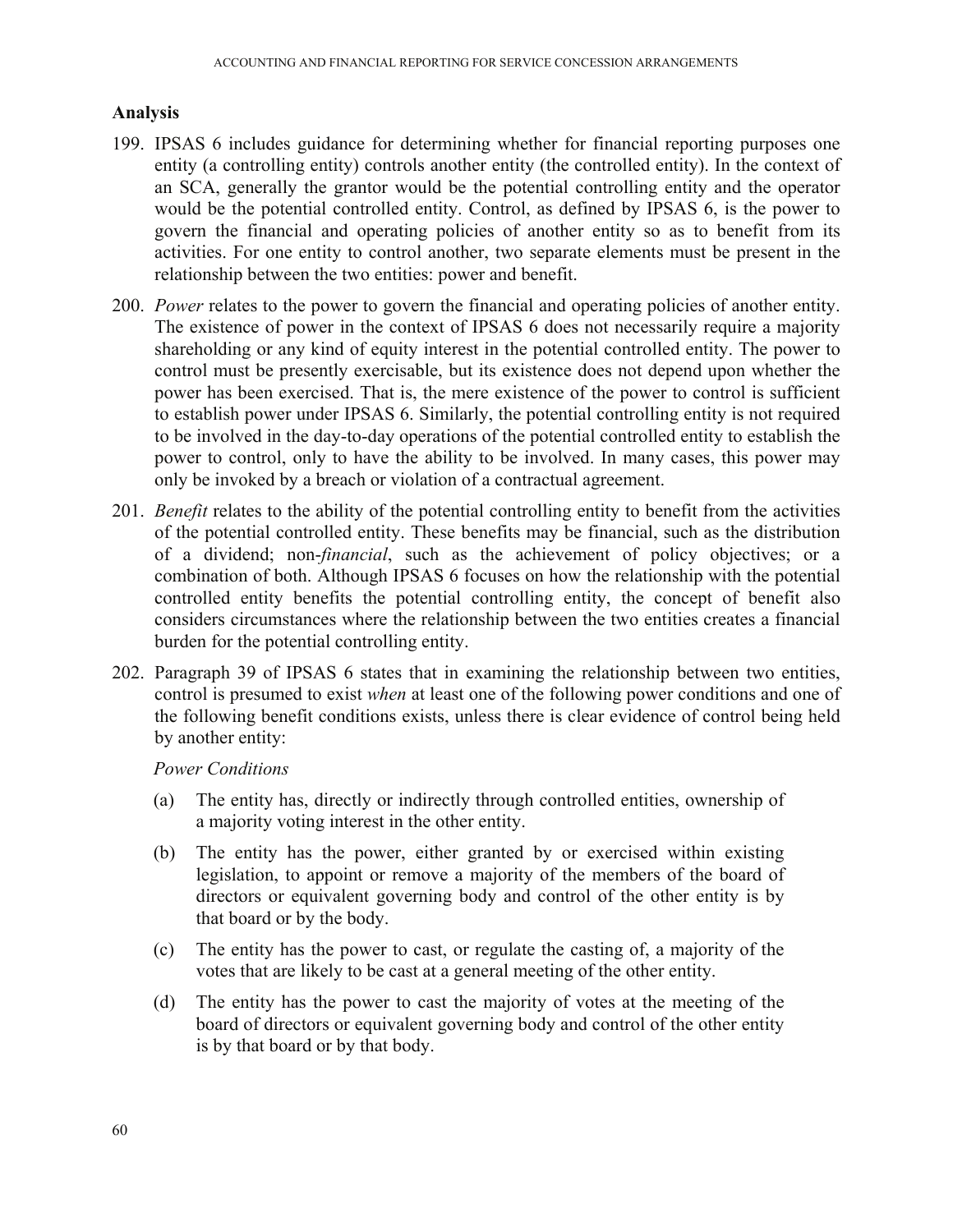### *Benefit Conditions*

- (a) The entity has the power to dissolve the other entity and obtain a significant level of the residual economic benefits or bear significant obligations. For example, the benefit condition may be met if an entity had responsibility for the residual liabilities of another entity.
- (b) The entity has the power to extract distributions of assets from the other entity, and/or may be liable for certain obligations of the other entity.
- 203. When at least one of the above circumstances under each category does not exist, paragraph 40 of IPSAS 6 identifies the following factors that are likely, either individually or collectively, to indicate the existence of control:

### *Power Indicators*

- (a) The entity has the ability to veto operating and capital budgets of the other entity.
- (b) The entity has the ability to veto, overrule, or modify governing body decisions of the other entity.
- (c) The entity has the ability to approve the hiring, reassignment, and removal of key personnel of the other entity.
- (d) The mandate of the other entity is established and limited by legislation.
- (e) The entity holds a "golden share"31 (or equivalent) in the other entity that confers rights to govern the financial and operating policies of that other entity.

### *Benefit Indicators*

- (a) The entity holds direct or indirect title to the net assets/equity of the other entity with an ongoing right to access these.
- (b) The entity has a right to a significant level of the net assets/equity of the other entity in the event of a liquidation or in a distribution other than liquidation.
- (c) The entity is able to direct the other entity to co-operate with it in achieving its objectives.
- (d) The entity is exposed to the residual liabilities of the other entity.

### *Government Business Enterprises*

 $\overline{a}$ 

204. Where the operator is a GBE, the Board believes that certain of the indicators of control discussed in paragraphs 39 and 40 of IPSAS 6 will often exist between the grantor and the GBE, particularly if the GBE was specifically created to serve as the operator under the

<sup>&</sup>lt;sup>31</sup> "Golden share" refers to a class of share that entitles the holder to specified powers or rights generally exceeding those normally associated with the holder's ownership interest or representation on the governing body.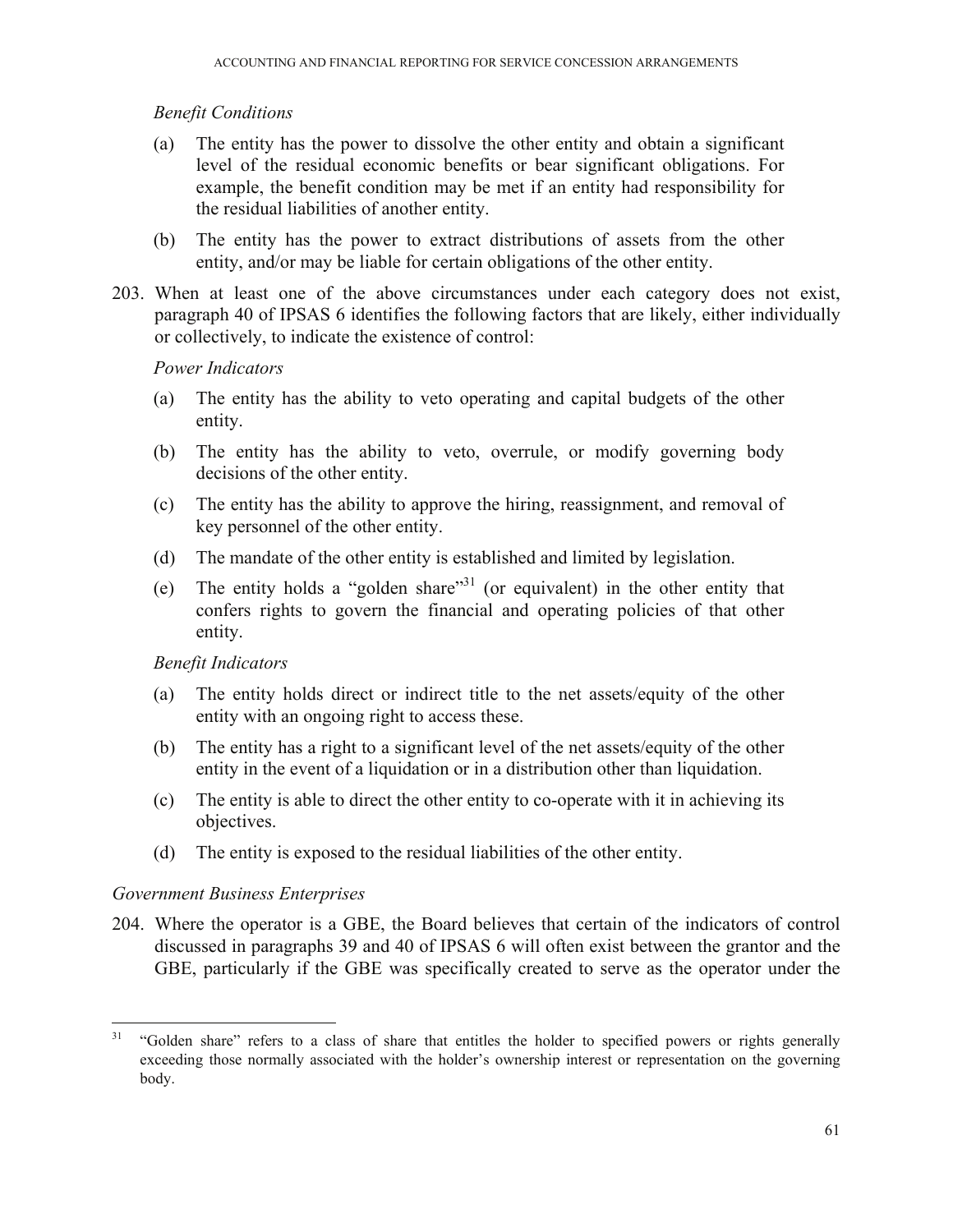SCA. It generally would be appropriate to consolidate the GBE operator into the financial statements of the grantor in these circumstances, as provided for under IPSAS 6.

### *Special Purpose Entities*

- 205. Where the operator is an SPE, the indicators of control described in paragraph 39 of IPSAS 6 would generally not be present in the relationship between the grantor and the operator. However, the contractual terms of the SCA may result in the presence of certain of the control indicators in paragraph 40 of IPSAS 6, or analogous ones. For example, in an SPE for an African toll road<sup>32</sup>, the following contract provisions may be indicators of the grantor's power to control the operator:
	- The operator is only permitted to issue debt as specified in the contract, and the grantor must pre-approve any additional indebtedness.
	- All toll rates are subject to approval by the national Minister of Transport (on recommendation from the grantor), and the grantor may amend the toll rates.
	- The grantor may require the operator to remove any employee the grantor believes is incompetent or guilty of misconduct.
- 206. Provisions of the SCA in this example that may indicate the grantor's ability to benefit from the activities of the operator are as follows:
	- The operator is required to ensure that the highway is open to traffic at all times, and that the traffic flow satisfies certain predetermined standards that meet the grantor's objectives related to transport (thus indicating the grantor's ability to direct the operator to co-operate with it in achieving the grantor's objectives).
	- The operator is required to make payments to the grantor if the return on the project exceeds a certain threshold.
- 207. Another provision somewhat common to SCAs that could be viewed as a benefit indicator is a guarantee by the grantor of the debt of the operator. This could expose the grantor to residual liabilities of the operator, as described in paragraph 40 of IPSAS 6.
- 208. Given the limited operations of an SPE, the presence of these or similar indicators could lead to the conclusion, based on the guidance in IPSAS 6, that the grantor can "control" the operator. However, as described in paragraph 39 of IPSAS 6, whether there is clear evidence that an entity other than the grantor holds control over the operator should be considered. In most cases involving an SPE as an operator, the Board expects that such evidence will exist. The Board believes that the sponsors or shareholders of the SPE generally will exhibit a greater degree of control than the grantor over the SPE through voting rights or ownership stakes in the SPE. The indicators of control for the grantor will generally be based on the binding nature of the contract terms, as opposed to control over the entity itself. The Board therefore expects that in most cases where the operator is an SPE, such operator would not be determined to be a controlled entity of the grantor.

<sup>1</sup> 32 Report to National Treasury—PPP Unit November 27 2006.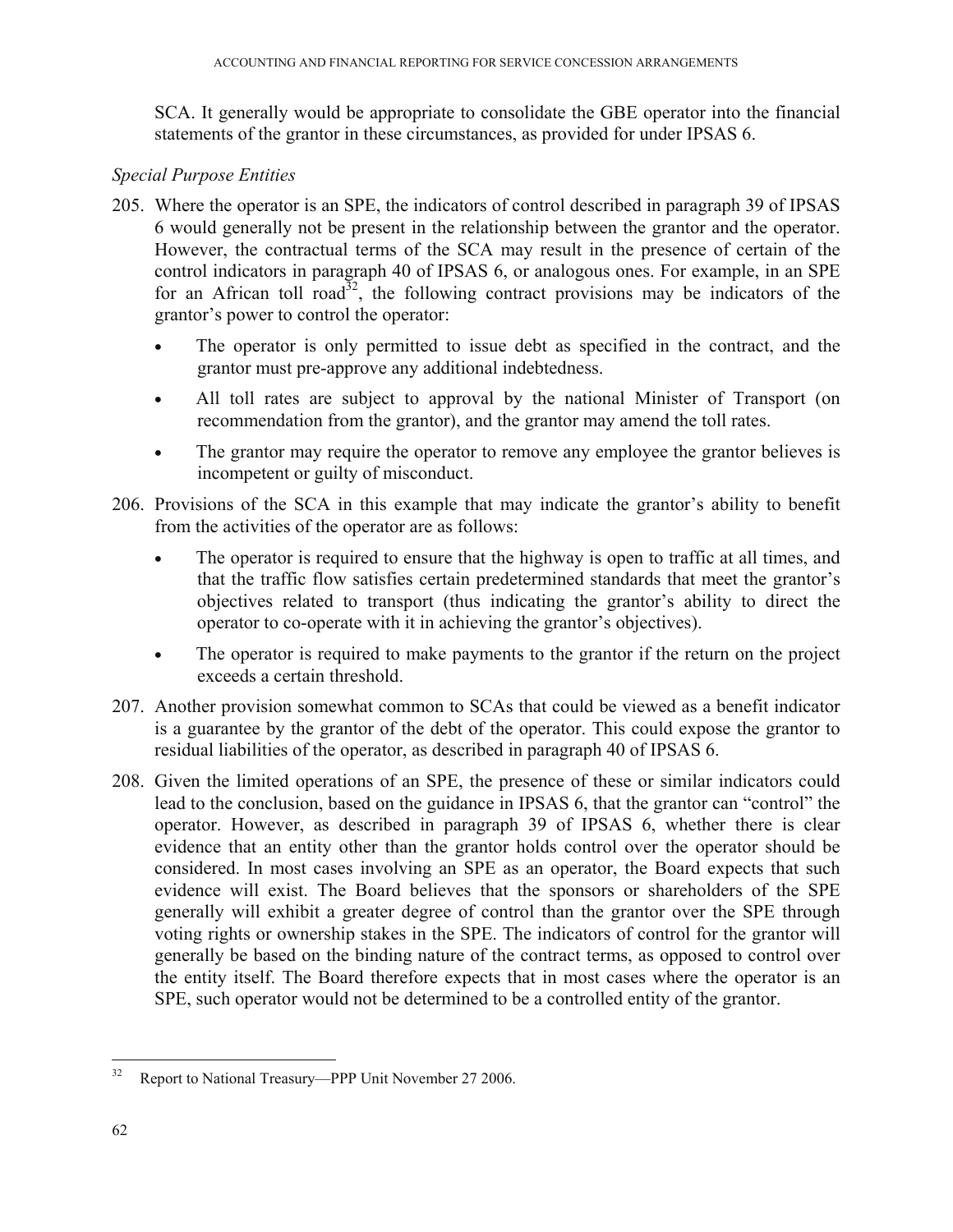- 209. The Board believes that this expectation is also consistent with the guidance in the IASB's SIC Interpretation 12, *Consolidation – Special Purpose Entities* (SIC-12). SIC-12 describes the circumstances to consider when determining whether an SPE is controlled by another entity. These circumstances, which are in addition to those provided in paragraph 13 of IAS 27, *Consolidated and Separate Financial Statements*, (which are similar to the power conditions in paragraph 39 of IPSAS 6), include the following:
	- (a) In substance, the activities of the SPE are being conducted on behalf of the entity according to its specific business needs so that the entity obtains benefits from the SPE's operation;
	- (b) In substance, the entity has the decision-making powers to obtain the majority of the benefits of the activities of the SPE or, by setting up an "autopilot" mechanism, the entity has delegated these powers;
	- (c) In substance, the entity has rights to obtain the majority of the benefits of the SPE and therefore may be exposed to risks incident to the activities of the SPE; or
	- (d) In substance, the entity retains the majority of the residual or ownership risks related to the SPE or its assets in order to obtain benefits from its activities.
- 210. The Board believes that in the context of an SCA, the grantor generally would not meet any of these criteria before one of the participants of the SPE would. This is particularly the case when the criteria are considered in the context of the establishment of the SPE in the first instance, and when it is considered that the risks and benefits referred to in the criteria relate to the generation of future economic benefits.
- 211. If the grantor does have an ownership or equity interest in the operator, in addition to assessing the reporting impact of the relationship between grantor and operator under IPSAS 6, the relationship should also be assessed under IPSAS 7, *Accounting for Investments in Associates,* and IPSAS 8, *Interests in Joint Ventures,* for purposes of consolidation.
- 212. IPSAS 7 provides accounting and financial reporting guidance for ownership interests in which the investor has significant influence over the investee. IPSAS 7 defines significant influence as the power to participate in the financial and operating policy decisions of the investee, but not control or joint control over those policies. The existence of significant influence by an investor is usually evidenced in one or more of the following ways:
	- (a) representation on the board of directors or equivalent governing body of the investee;
	- (b) participation in policy-making processes, including participation in decisions about dividends or other distributions;
	- (c) material transactions between the investor and the investee;
	- (d) interchange of managerial personnel; or
	- (e) provision of essential technical information.
- 213. If the investor's ownership interest is in the form of shares and it holds, directly or indirectly, 20 percent or more of voting power of the investee, significant influence is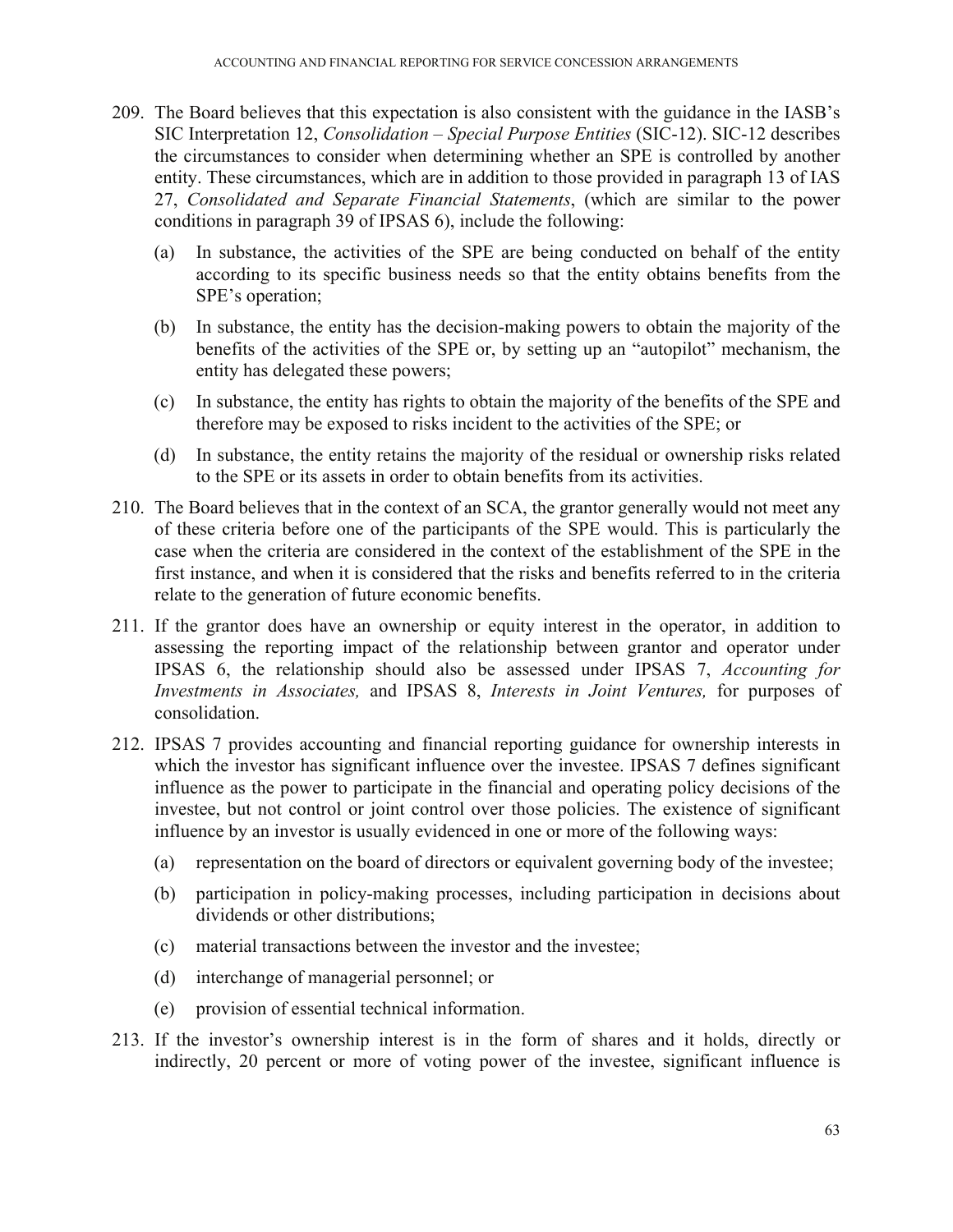presumed; an investor holding less than 20 percent is presumed not to have significant influence. If the grantor has an ownership interest in the operator and the criteria for significant influence are met, then the appropriate guidance in IPSAS 7 should be followed.

- 214. When the grantor has an equity interest in the operator, the operator could be considered a jointly controlled entity, which is a form of joint venture under IPSAS 8. More specifically, as defined by IPSAS 8, a jointly controlled entity is a joint venture that involves the establishment of a corporation, partnership or other entity in which each venturer has an interest. IPSAS 8 requires that to establish a joint venture requires a binding arrangement that establishes joint control. The participants in the jointly controlled entity typically transfer assets and liabilities to the separate jointly controlled entity to carry out an activity. In some cases, the operator under an SCA could be an entity jointly controlled by the grantor and another entity (either a public or private sector entity). If the criteria established by IPSAS 8 are met for a jointly controlled entity, then appropriate guidance should be followed.
- 215. The ownership structure of the operator or the specific terms of the SCA may change during the term of the arrangement. In this case, the financial reporting conclusions resulting from application of the above standards should be reassessed to ensure their continued validity. Any changes to those conclusions should be appropriately reflected in the grantor's financial report.

## **Proposals**

216. The Board proposes that the relationship between the grantor and the operator in an SCA should be evaluated using the guidance in IPSAS 6 to determine whether the grantor controls the operator for financial reporting purposes. The characteristics of the reporting entity is a component of the Board's current project to develop a public sector conceptual framework that would apply to the preparation and presentation of general purpose financial reports of public sector entities. The conceptual conclusions regarding the reporting entity drawn as part of that project may therefore impact determinations reached related to consolidation in the context of SCAs. The Board also proposes that the guidance in IPSAS 7 and IPSAS 8 should also be considered if the grantor has an ownership or equity interest in the operator.

## **Financial Statement Note Disclosures**

- 217. Given the general complexity of SCAs and the potential magnitude of their impact on the financial statements of the grantor, note disclosures related to SCAs need to be considered for the benefit of financial statement users. When considering the types of information that should be included in financial statement note disclosures, the objectives of general purpose financial reporting in the public sector must be taken into account.
- 218. Overall, according to IPSAS 1, those objectives should be to provide information useful for decision-making, and to demonstrate the accountability of the entity for the resources entrusted to it by:
	- (a) Providing information about the sources, allocation, and uses of financial resources;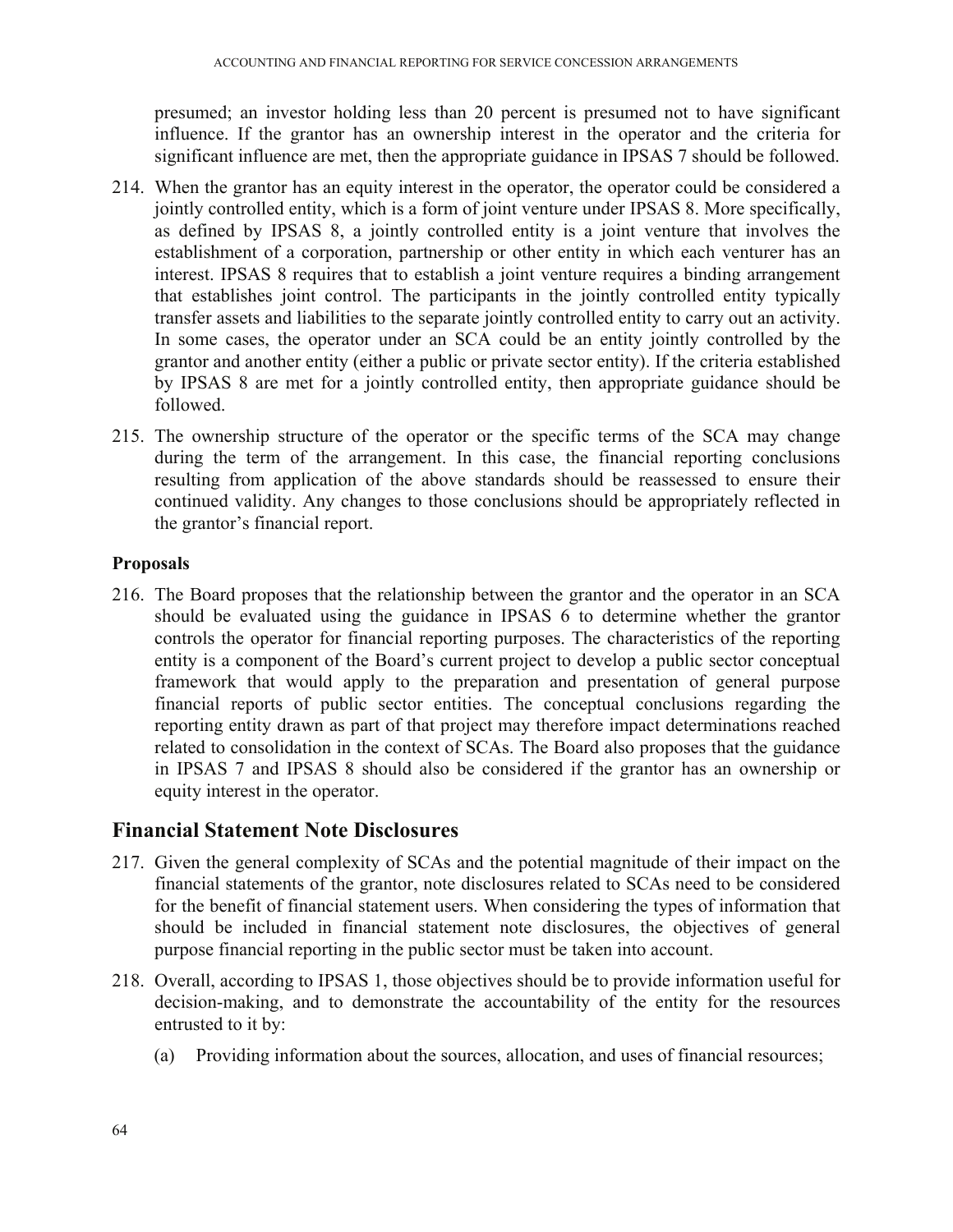- (b) Providing information about how the entity financed its activities and met its cash requirements;
- (c) Providing information that is useful in evaluating the entity's ability to finance its activities and to meet its liabilities and commitments;
- (d) Providing information about the financial condition of the entity and any changes in it; and
- (e) Providing aggregate information useful in evaluating the entity's performance in terms of service costs, efficiency, and accomplishments.
- 219. Paragraph 16 of IPSAS 1 also states that general purpose financial statements can have a predictive or prospective role, providing information useful in predicting (a) the level of resources required for continued operations, (b) the resources that may be generated by continued operations, and (c) the associated risks and uncertainties.
- 220. Furthermore, IPSAS 1 states that note disclosures should provide information that is not presented on the face of the financial statements, but that is relevant to understanding them. Aspects of SCAs may appear on the face of the financial statements of the grantor, such as the cash flow statement for the receipt of an upfront payment from the operator, or the statement of financial position by the addition of a building that has been constructed through the SCA. Further information is, however, essential for users to understand the transactions that have taken place.
- 221. The IASB's SIC-29 includes financial statement disclosure requirements related to SCAs for both the grantor and the operator. Paragraph 6 of SIC-29 details the requirements:

*All aspects of a service concession arrangement shall be considered in determining the appropriate disclosures in the notes. An operator and a grantor shall disclose the following in each period:* 

- *(a) a description of the arrangement;*
- *(b) significant terms of the arrangement that may affect the amount, timing and certainty of future cash flows (e.g., the period of the concession, re-pricing dates and the basis upon which re-pricing or re-negotiation is determined);*
- *(c) the nature and extent (e.g. quantity, time period or amount as appropriate) of:* 
	- *i. rights to use specified assets;*
	- *ii. obligations to provide or rights to expect provision of services;*
	- *iii. obligations to acquire or build items of property, plant and equipment;*
	- *iv. obligations to deliver or rights to receive specified assets at the end of the concession period*
	- *v. renewal and terminations options*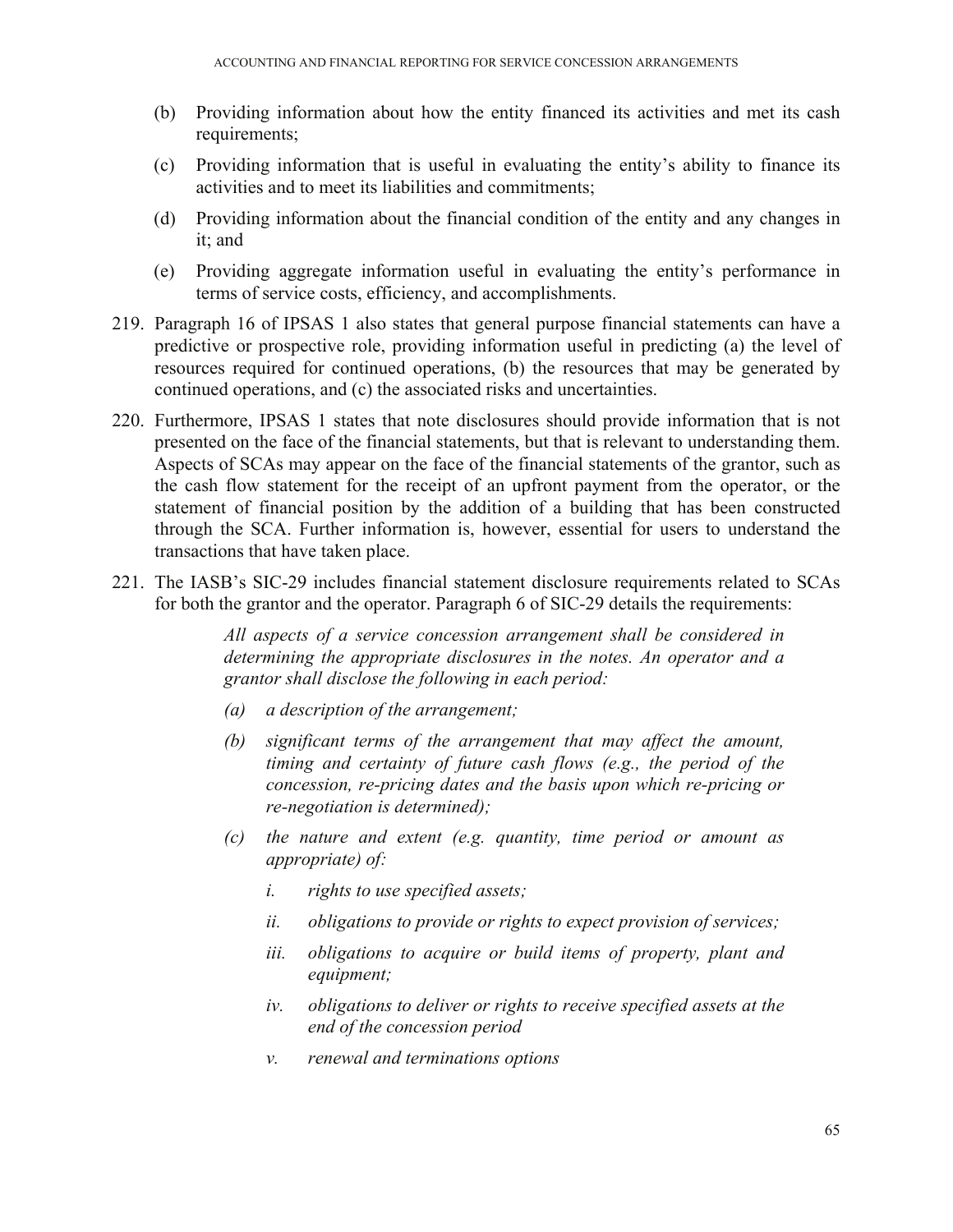- *vi. other rights and obligations (e.g., major overhauls); and*
- *(d) changes in the arrangement occurring during the period;*
- *(e) how the service arrangement has been classified.*
- 222. Additionally, in *Public-Private Partnerships, Government Guarantees, and Fiscal Risk*, prepared by a staff team from the International Monetary Fund led by Richard Hemming, the following disclosures related to SCAs (or, more broadly, PPPs) are also suggested for financial reports $33$ :
	- An outline of the objectives of current or planned PPP programs and a summary description of projects that have been contracted or are at an advanced stage in the contracting process.
	- Future service payments and receipts (such as concession and operating lease fees) by government specified in PPP contracts for the following 20-30 years.
	- Details of contract provisions that give rise to contingent payments or receipts (for example, guarantees, shadow tolls, profit-sharing arrangements, events triggering contract renegotiation), with the latter valued to the extent feasible.
	- Amount and terms of financing and other support for PPPs provided through government on-lending or via public financial institutions and other entities (such as SPVs) owned or controlled by government.
	- How the project affects the reported fiscal balance and public debt, and whether PPP assets are recognized as assets on the government balance sheet. It should be noted whether PPP assets are recognized as assets on the balance sheet of any SPV or the private sector partner.

## **Analysis**

- 223. The financial statement note disclosures required by SIC-29 are consistent with the objectives of IPSAS 1. Indeed, the IASB's *Framework* and IAS 1, *Presentation of Financial Statements* (which was the basis for IPSAS 1), is referenced in the basis for conclusions of SIC-29 as justification for financial statements to provide information that is not on the face of the statements, but that is relevant to the needs of their users.
- 224. The suggested disclosures described in *Public-Private Partnerships, Government Guarantees, and Fiscal Risk*, are also consistent with the objectives of IPSAS 1, as well as with the requirements of SIC-29. The disclosures suggested by Hemming, however, are more specific than those in SIC-29. For example, "future service payments and receipts (such as concession and operating lease fees) by government specified in PPP contracts for the following 20-30 years" can be interpreted to be encompassed in the SIC-29 requirement to disclose "significant terms of the arrangement that may affect the amount, timing and certainty of future cash flows".

1

<sup>33</sup> International Monetary Fund Staff Team led by Richard Hemming, 2006, *Public-Private Partnerships, Government Guarantees, and Fiscal Risk,* p. 28-29.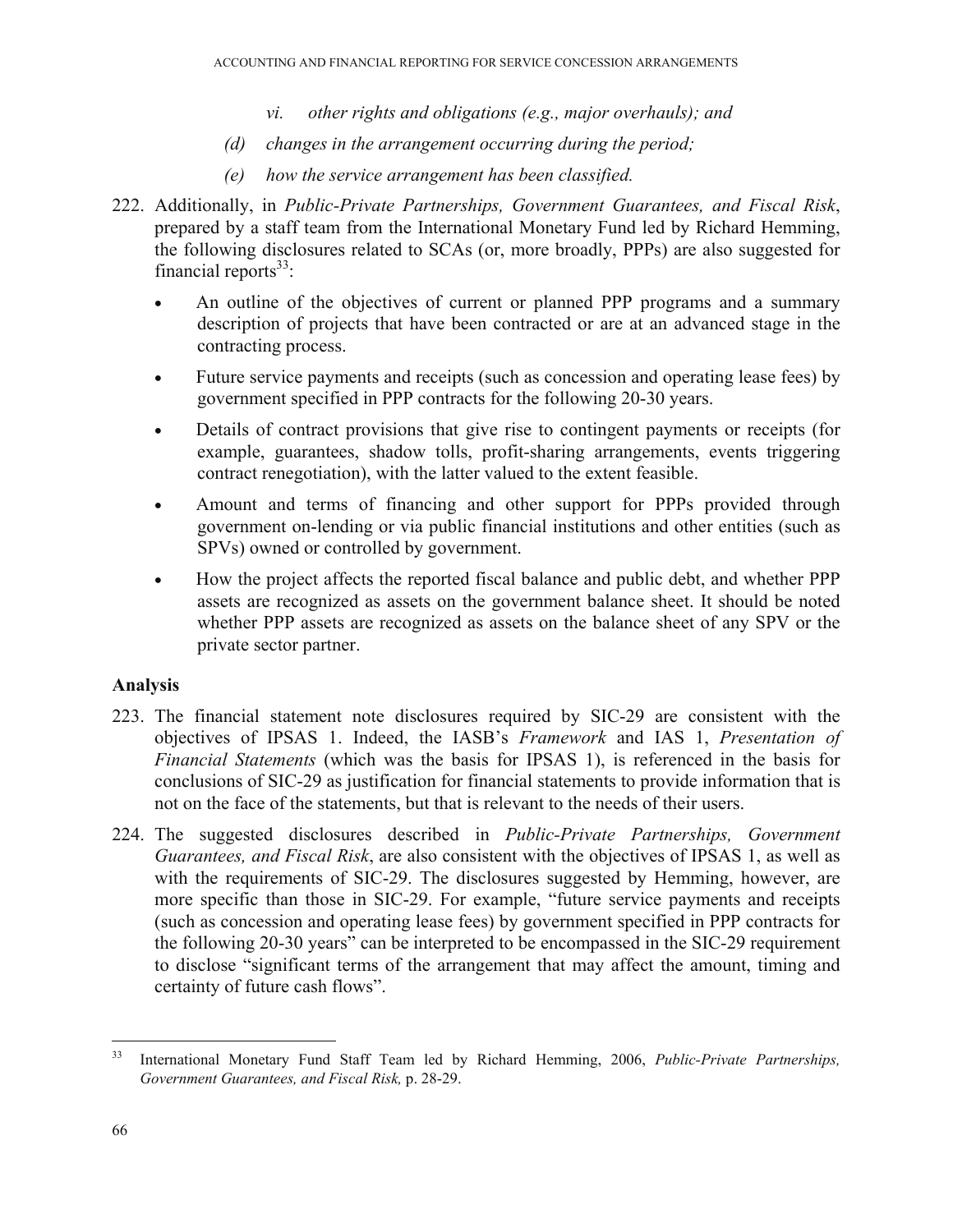- 225. In addition to the information to be included in these disclosures, other types of information related to an SCA warrant consideration for disclosure in the grantor's financial statements. For example, information related to aspects of an SCA that could impact the delivery of services to the constituents of the grantor could be considered for disclosure. Property operation and maintenance requirements may be an example of such an aspect. Also, because service delivery could be negatively impacted if the operator is unable to fulfill its obligations under the SCA, it may be relevant to users' understanding of the financial statements of the grantor to have information about the operator's financial condition. In the same vein, the provisions related to a default on the part of the operator, and the grantor's contractual ability to step in and re-assume service provision in the event of poor performance by the operator, may also be information related to service delivery that could be disclosed.
- 226. The accountability of the grantor for the resources involved in an SCA, most notably the underlying property, should also be considered for disclosure. Examples of specific disclosures related to accountability may include disclosure of (a) management's assessment of how the SCA achieves improved value for money, and (b) the nature of the risks transferred to the operator. For SCAs that allow the operator to collect fees from third-party users of the underlying property, another potential disclosure related to accountability is the estimated net future revenues to be earned by the operator from thirdparty use of the underlying property, along with a comparison of that amount with the value of consideration received from the operator.
- 227. In determining what types of information should be included in financial statement note disclosures, it must be considered that although certain information may be of interest to some constituents of the grantor, it may not be relevant to users' understanding of the financial statements. Accordingly, in this case, certain types of information may be more appropriately included in other financial reports and documents of the grantor, as opposed to in the financial statements.

## **Proposal**

- 228. The Board proposes that the following types of information should be included in disclosures related to SCAs in the financial statements of grantors:
	- A general description of the SCAs in effect during the reporting period, including management's objectives for entering into them;
	- The nature and extent of rights acquired under SCAs, which may include rights to expect the provision of services and revenue-sharing;
	- The nature and extent of obligations, guarantees, and other commitments assumed under SCAs, which may include guarantees of operator debt and guarantees of minimum revenue amounts for the operator;
	- Aspects of SCAs that may impact service delivery to constituents, which may include property operation and maintenance requirements, events of operator default and their potential effect on service delivery, and information on the financial condition of the operator;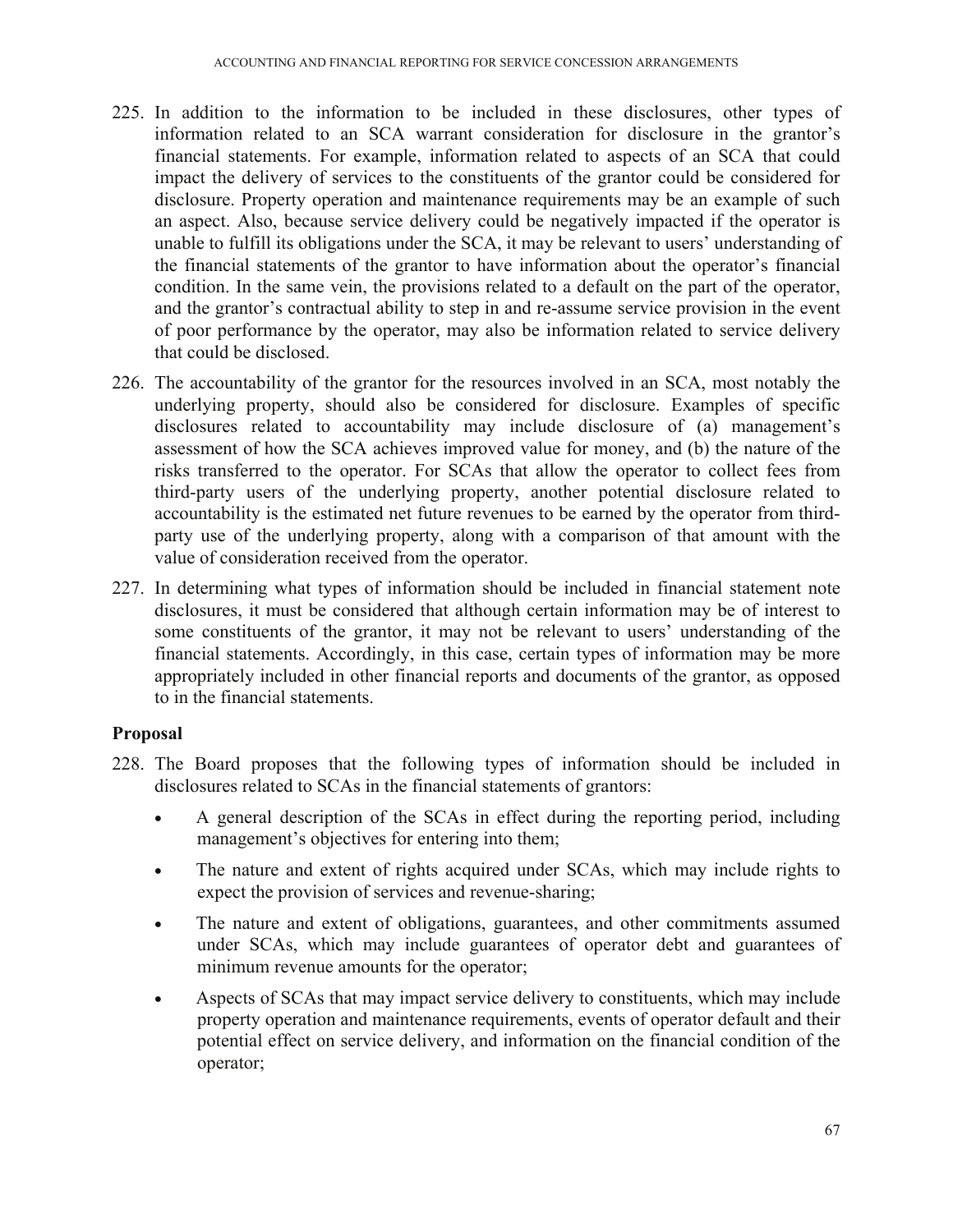- The nature and amount of assets and liabilities related to SCAs that are recognized in the statement of financial position; and
- Future cash inflows and outflows associated with SCAs, and any significant conditions or contingencies that may affect the amount, timing, and certainty of those future cash flows.
- 229. The Board acknowledges that some grantors may have several SCAs in effect at one time, which could make developing detailed disclosure information costly and burdensome. To balance the cost and benefit of providing SCA information in the financial statement note disclosures, the Board believes that aggregation of information should be considered, as appropriate.
- 230. In addition to the types of information proposed above to be included in disclosures specifically addressing SCA contracts, the disclosure requirements of other authoritative guidance that may apply to aspects of the SCA should also be followed, as appropriate. These may include, for example, the disclosure requirements related to:
	- Property, plant, and equipment present in IPSAS 17;
	- Financial liabilities (including financial guarantees) present in IPSAS 15<sup>34</sup>; and
	- Contingent liabilities present in IPSAS 19.

<sup>34</sup> The IPSASB is currently considering revisions to IPSAS 15. The proposals are still in the preliminary stages but are focused on whether to align the standards for disclosure and presentation more closely with IFRS 7, *Financial Instruments: Disclosures* and IAS 32, *Financial Instruments: Presentation*.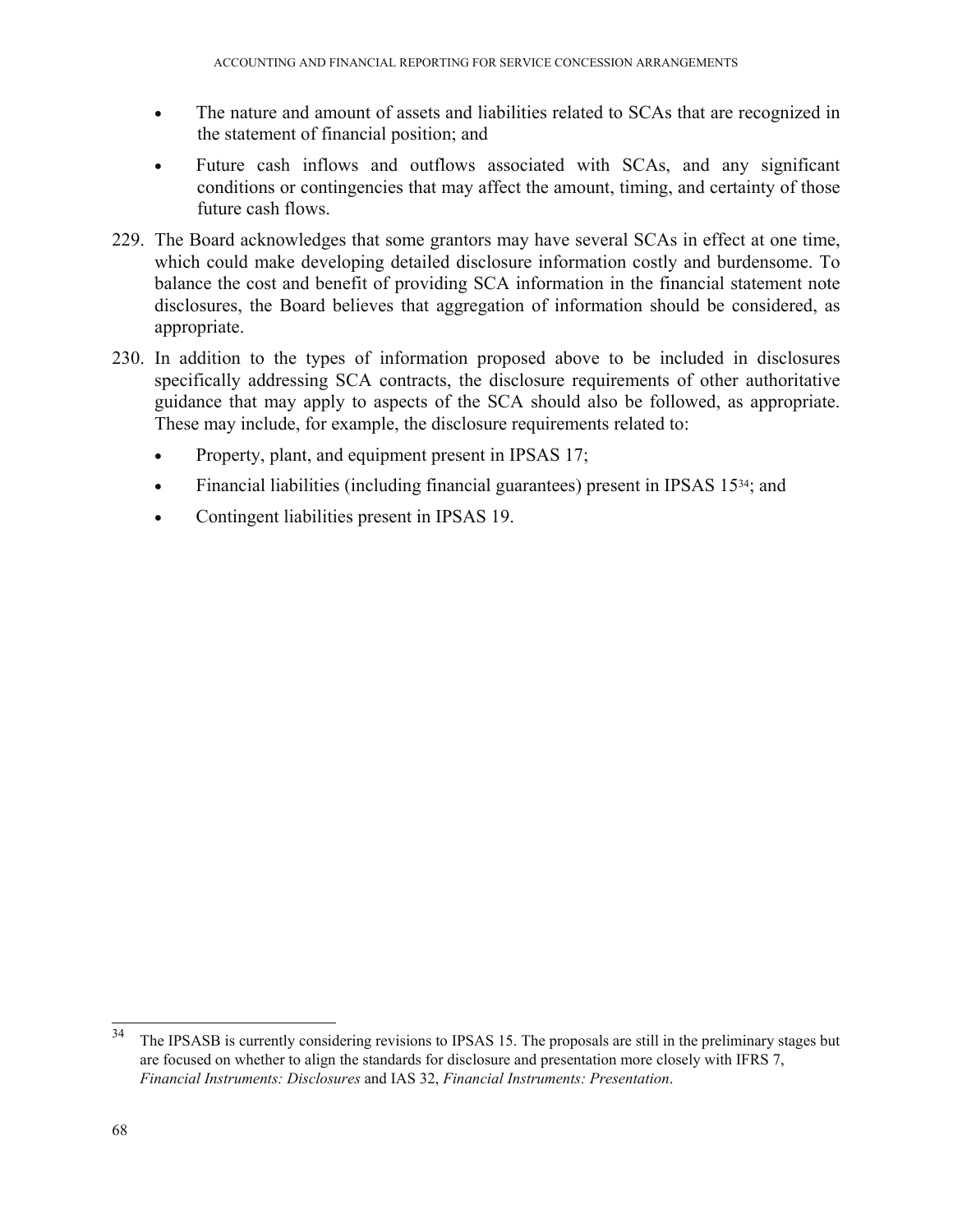# **Appendix—Illustrative Flowcharts**

The flowcharts below illustrate the proposed guidance for the various types of PPPs discussed in the Consultation Paper. Flowchart 1 depicts the proposals for PPPs that are not considered SCAs and for PPPs that are considered SCAs and meet both of the proposed control criteria. Flowchart 2 depicts the proposals for PPPs that are considered SCAs but do not meet both of the proposed control criteria. The flowcharts include references to specific paragraphs in the Consultative Paper that provide a detailed explanation of the particular topic.



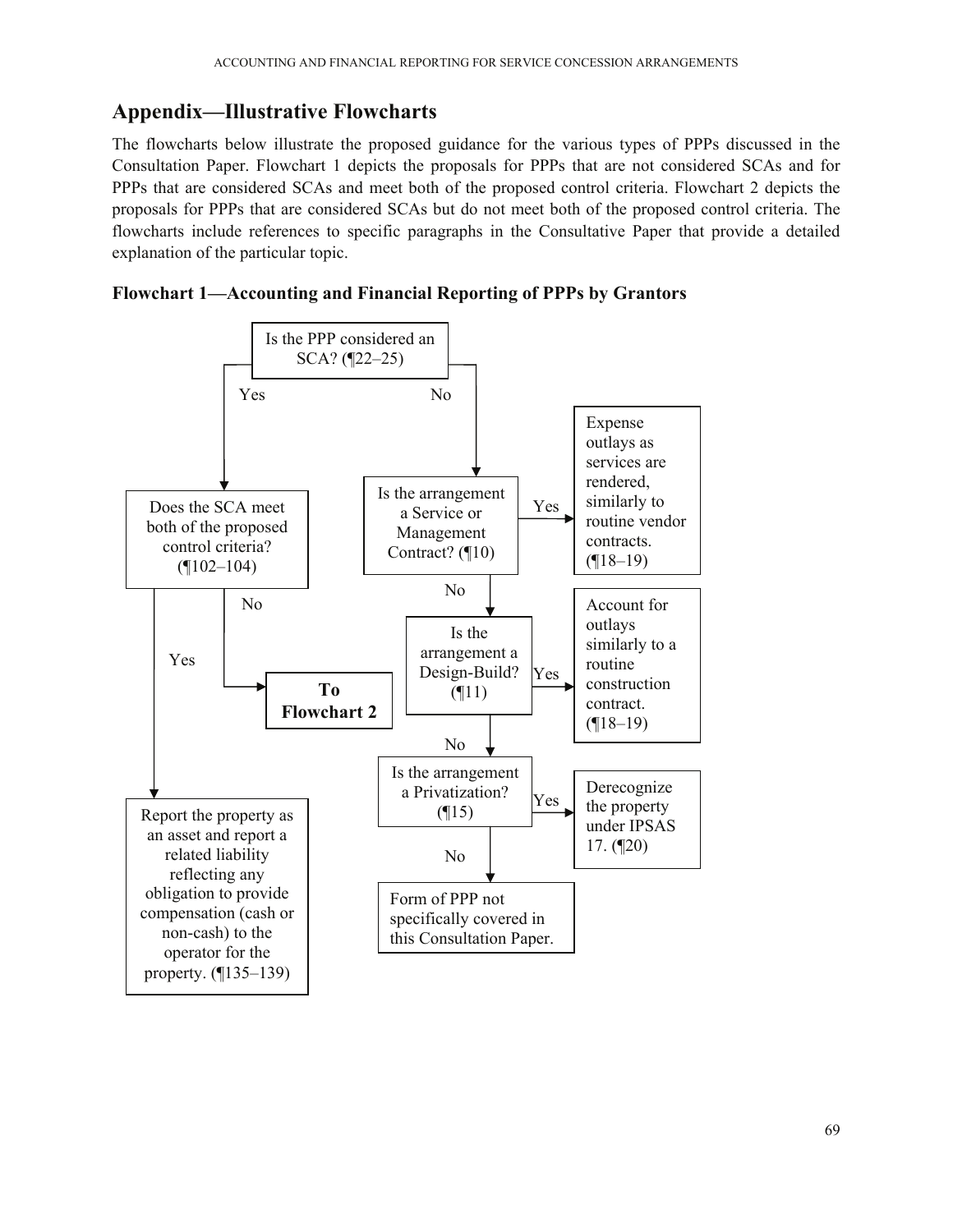**Flowchart 2—SCAs That Do Not Meet Both of the Proposed Control Criteria**